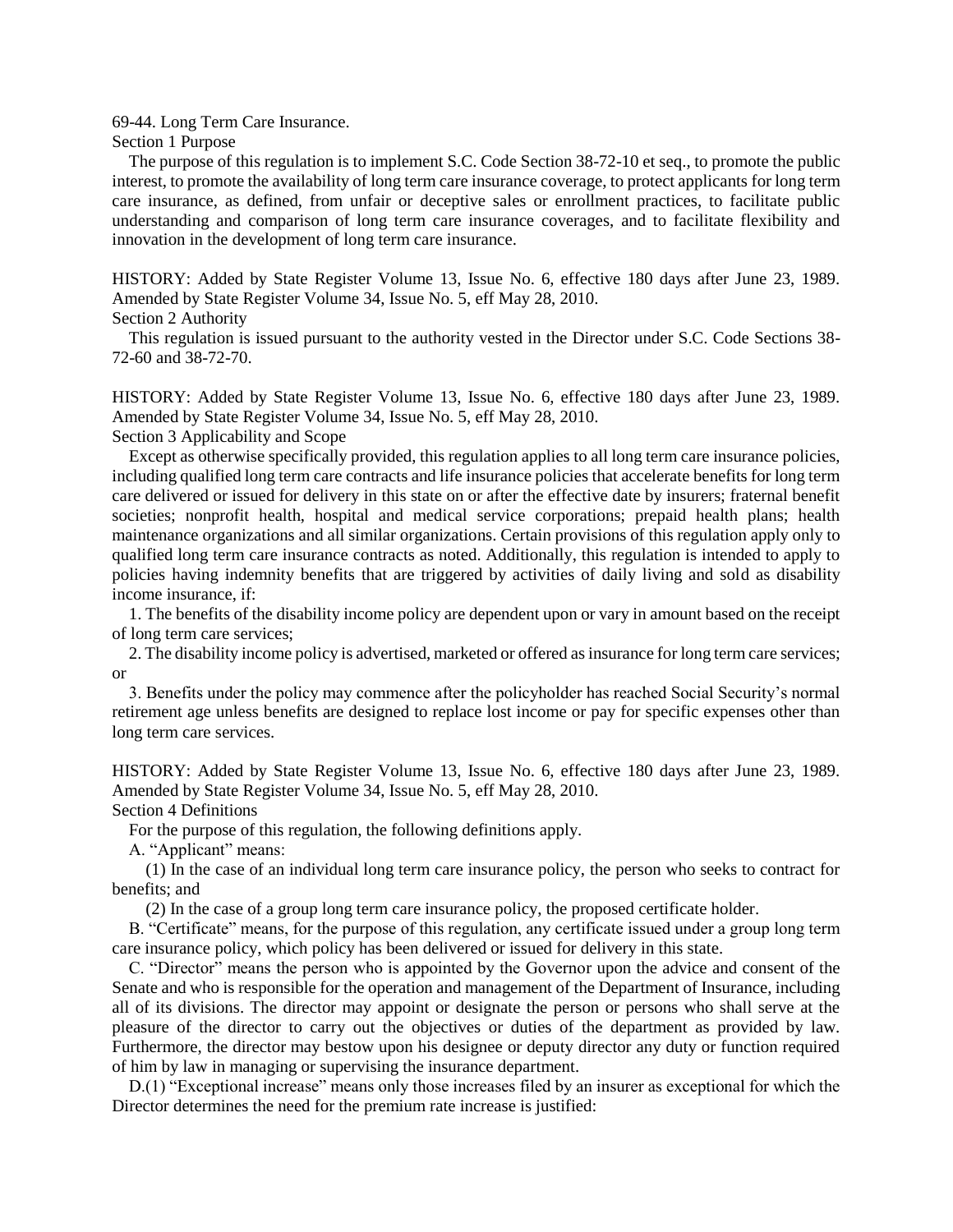(a) Due to changes in laws or regulations applicable to long term care coverage in this state; or

(b) Due to increased and unexpected utilization that affects the majority of insurers of similar products.

(2) Except as provided in Section 20 of this Regulation, exceptional increases are subject to the same requirements as other premium rate schedule increases.

(3) The Director may request a review by an independent actuary or a professional actuarial body of the basis for a request that an increase be considered an exceptional increase.

(4) The Director, in determining that the necessary basis for an exceptional increase exists, shall also determine any potential offsets to higher claims costs.

E. "Group long term care insurance" means a long term care insurance policy which is delivered or issued for delivery in this State and issued to:

(1) one or more employers or labor organizations, or to a trust or to the trustees of a fund established by one or more employers or labor organizations or a combination thereof, for employees or former employees or a combination thereof, or for members or former members or a combination thereof of the labor organizations; or

(2) any professional, trade, or occupational association for its members or former or retired members or combination thereof if such association:

(a) is composed of individuals all of whom are or were actively engaged in the same profession, trade, or occupation; and

(b) has been maintained in good faith for purposes other than obtaining insurance; or

(3) an association or to a trust or to the trustee of a fund established, created, or maintained for the benefit of members of one or more associations. Prior to advertising, marketing, or offering the policy within this State, the association or the insurer of the association shall file evidence with the department that the association has at the outset a minimum of one hundred persons and has been organized and maintained in good faith for purposes other than that of obtaining insurance, has been in active existence for at least one year, and has a constitution and bylaws which provide that the association holds regular meetings not less than annually to further the purposes of its members, except for credit unions, the association collects dues or solicits contributions from members, and the members have voting privileges and representation on the governing board and committees. Ninety days after the filing, the association is considered to have satisfied the organizational requirements unless the director or his designee makes a finding that the association does not satisfy those organizational requirements;

(4) a group other than as described in items  $(E)(1)$ ,  $(E)(2)$ , and  $(E)(3)$ , subject to a finding by the director or his designee that the issuance of the group policy is not contrary to the best interest of the public, the issuance of the group policy would result in economies of acquisition or administration, and the benefits are reasonable in relation to the premiums charged.

F. "Incidental," as used in Section 20(J) of this Regulation, means that the value of the long term care benefits provided is less than ten percent (10%) of the total value of the benefits provided over the life of the policy. These values shall be measured as of the date of issue.

G . "Long-term care insurance" means an insurance policy or a rider advertised, marketed, offered, or designed to provide coverage for not less than twelve consecutive months for each covered person on an expense incurred, indemnity, prepaid, or other basis, for one or more necessary or medically necessary diagnostic, preventive, therapeutic, rehabilitative, maintenance, or personal care services, provided in a setting other than an acute care unit of a hospital. The term includes group and individual annuities and life insurance policies or riders that provide directly or that supplement long term care insurance. It also includes a policy or rider that provides for payment of benefits based upon cognitive impairment or the loss of functional capacity. The term also includes qualified long term care contracts. Long term care insurance may be issued by insurers, fraternal benefit societies, nonprofit health, hospital, and medical service corporations, prepaid health plans, health maintenance organizations, or a similar organization to the extent they otherwise are authorized to issue life or health insurance. Long term care insurance does not include an insurance policy offered primarily to provide basic Medicare supplement coverage, basic hospital expense coverage, basic medical-surgical expense coverage, hospital confinement indemnity coverage,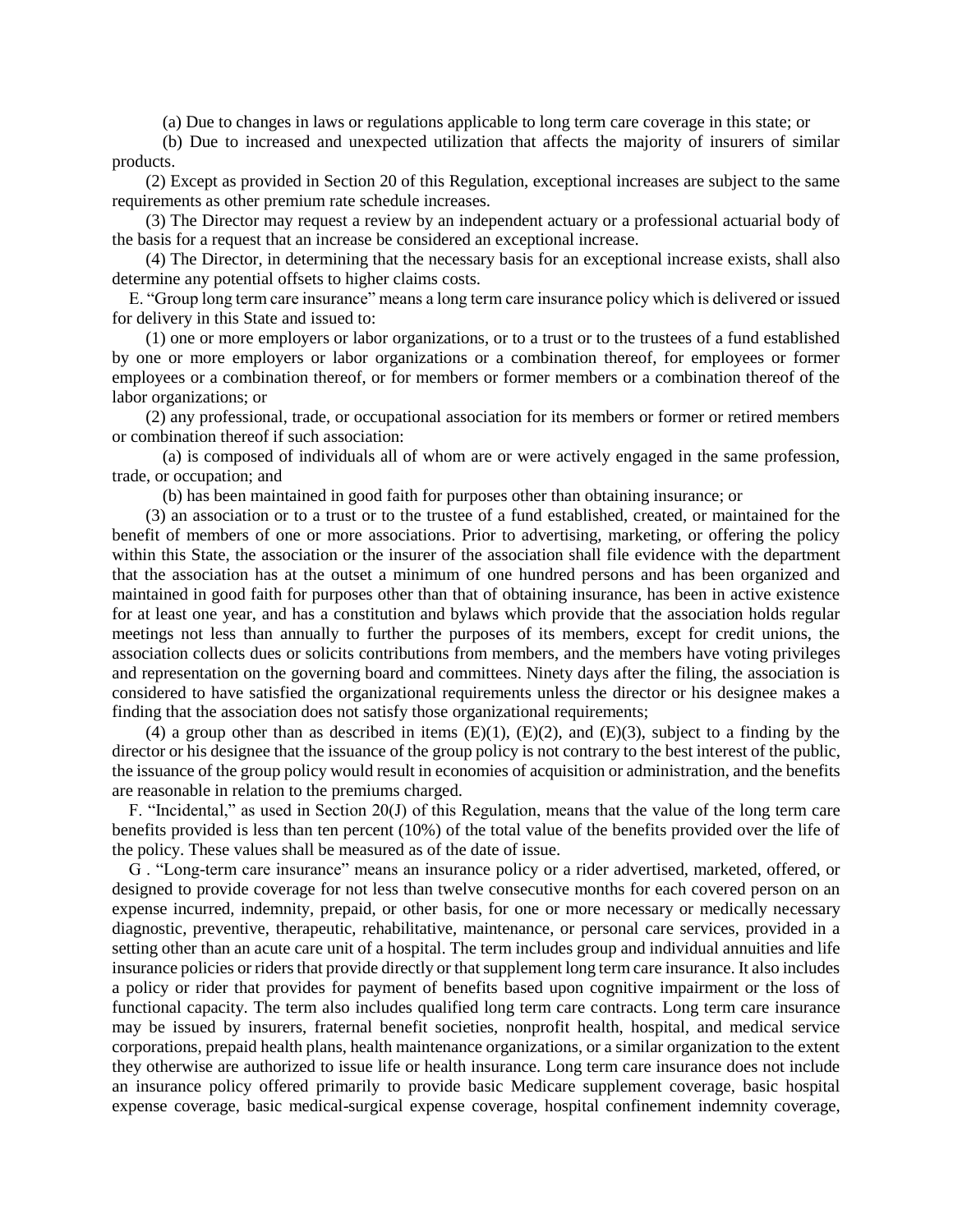major medical expense coverage, disability income or related asset protection coverage, accident only coverage, specified disease or specified accident coverage, or limited benefit health coverage. With regard to life insurance, this term does not include life insurance policies that accelerate the death benefit specifically for one or more of the qualifying events of terminal illness, medical conditions requiring extraordinary medical intervention, or permanent institutional confinement, and that provide the option of a lump-sum payment for those benefits and where neither the benefits nor the eligibility for the benefits is conditioned upon the receipt of long term care. Notwithstanding another provision of this regulation, a product advertised, marketed, or offered as long term care insurance is subject to the provisions of this regulation.

H. "Partnership policies or Partnership program" means those long term care insurance policies that meet the requirements of the Federal Long Term Care Partnership Program as authorized under the Deficit Reduction Act of 2005, Section 6021.

I. "Policy" means any policy, contract, subscriber agreement, rider, or endorsement delivered or issued for delivery in this State by an insurer, fraternal benefit society, nonprofit health, hospital, or medical service corporation, prepaid health plan, health maintenance organization, or any similar organization.

J. "Qualified actuary" means a member in good standing of the American Academy of Actuaries.

K.(1) "Qualified long term care insurance contract" or "federally tax-qualified long term care insurance contract" means an individual or a group insurance contract that meets the requirements of Section 7702B(b) of the Internal Revenue Code of 1986, as amended, as follows:

(a) the only insurance protection provided under the contract is coverage of qualified long term care services. A contract does not fail to satisfy the requirements of this item by reason of payments being made on a per diem or other periodic basis without regard to the expenses incurred during the period to which the payments relate;

(b) the contract does not pay or reimburse expenses incurred for services or items to the extent that the expenses are reimbursable under Title XVIII of the Social Security Act, as amended, or would be so reimbursable but for the application of a deductible or coinsurance amount. The requirements of this sub item do not apply to expenses that are reimbursable under Title XVIII of the Social Security Act only as a secondary payor. A contract does not fail to satisfy the requirements of this subitem by reason of payments being made on a per diem or other periodic basis without regard to the expenses incurred during the period to which payments relate;

(c) the contract is guaranteed renewable, within the meaning of Section  $7702B(b)(1)(C)$  of the Internal Revenue Code of 1986, as amended;

(d) the contract does not provide for a cash surrender value or other money that can be paid, assigned, pledged as collateral for a loan, or borrowed except as provided in subsubitem (e);

(e) all refunds of premiums, and all policyholder dividends or similar amounts, under the contract are to be applied as a reduction in future premiums or to increase future benefits, except that a refund if death occurs of the insured or a complete surrender or cancellation of the contract cannot exceed the aggregate premiums paid under the contract; and

(f) the contract meets the consumer protection provisions provided in Section 7702B(g) of the Internal Revenue Code of 1986, as amended.

(2) "Qualified long term care insurance contract" or "federally tax-qualified long term care insurance contract" also means the portion of a life insurance contract that provides long term care insurance coverage by rider or as part of the contract and that satisfies the requirements of Section 7702B(b) and (e) of the Internal Revenue Code of 1986, as amended.

L. "Similar policy forms" means all of the long term care insurance policies and certificates issued by an insurer in the same long term care benefit classification as the policy form being considered. Certificates of groups that meet the definition in Section 4E(1) of this Regulation are not considered similar to certificates or policies otherwise issued as long term care insurance, but are similar to other comparable certificates with the same long term care benefit classifications. For purposes of determining similar policy forms, long term care benefit classifications are defined as follows: institutional long term care benefits only, noninstitutional long term care benefits only, or comprehensive long term care benefits.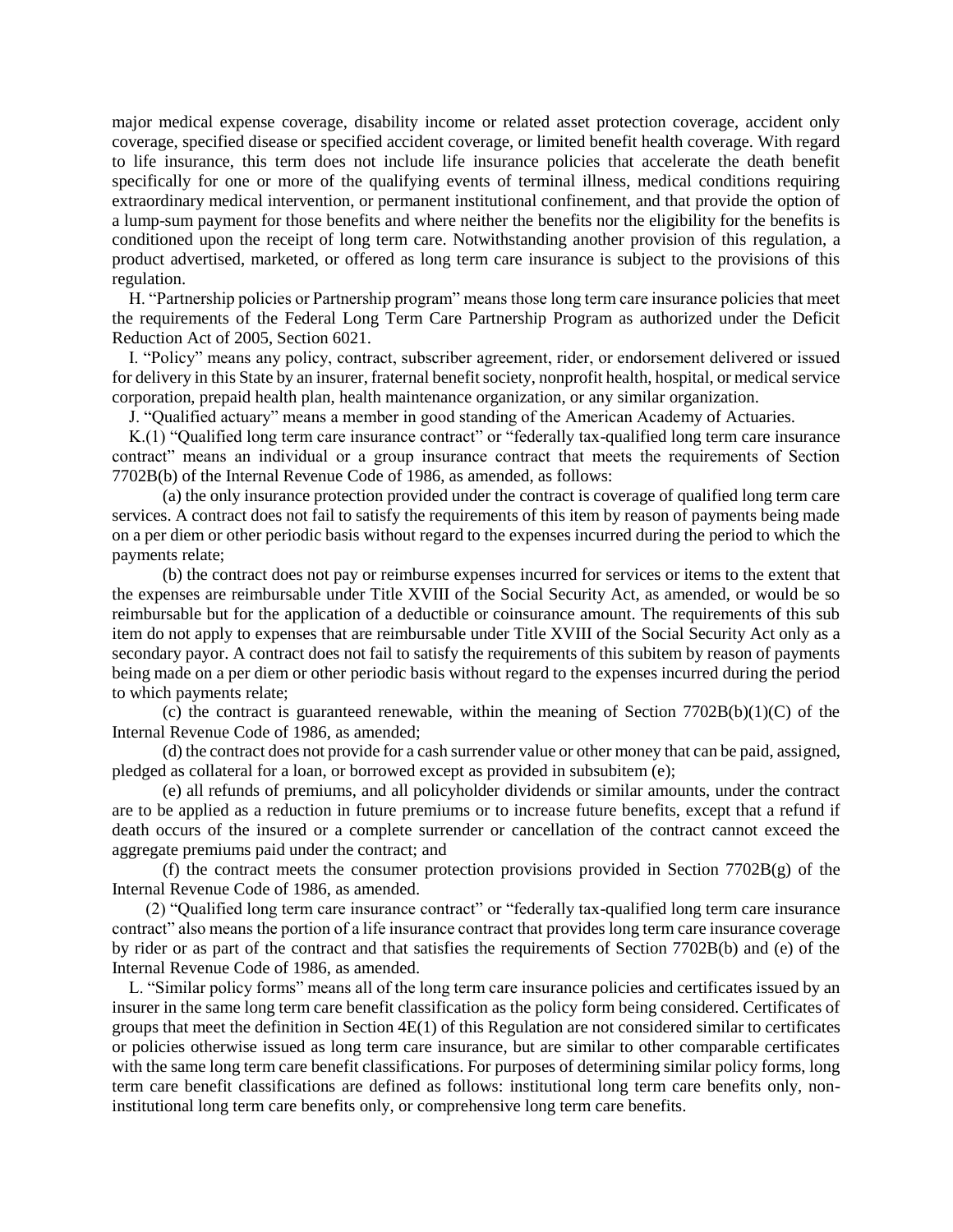HISTORY: Added by State Register Volume 13, Issue No. 6, effective 180 days after June 23, 1989. Amended by State Register Volume 34, Issue No. 5, eff May 28, 2010.

Section 5 Policy Definitions.

No long term care insurance policy delivered or issued for delivery in this state shall use the terms set forth below, unless the terms are defined in the policy and the definitions satisfy the following requirements:

A. "Activities of daily living" means at least bathing, continence, dressing, eating, toileting and transferring.

B. "Acute condition" means that the individual is medically unstable. Such an individual requires frequent monitoring by medical professionals, such as physicians and registered nurses, in order to maintain his or her health status.

C. "Adult day care" means a program for six (6) or more individuals, of social and health-related services provided during the day in a community group setting for the purpose of supporting frail, impaired elderly or other disabled adults who can benefit from care in a group setting outside the home.

D. "Bathing" means washing oneself by sponge bath; or in either a tub or shower, including the task of getting into or out of the tub or shower.

E. "Cognitive impairment" means a deficiency in a person's short or long term memory, orientation as to person, place and time, deductive or abstract reasoning, or judgment as it relates to safety awareness.

F. "Continence" means the ability to maintain control of bowel and bladder function; or, when unable to maintain control of bowel or bladder function, the ability to perform associated personal hygiene (including caring for catheter or colostomy bag).

G. "Dressing" means putting on and taking off all items of clothing and any necessary braces, fasteners or artificial limbs.

H. "Eating" means feeding oneself by getting food into the body from a receptacle (such as a plate, cup or table) or by a feeding tube or intravenously.

I. "Hands-on assistance" means physical assistance (minimal, moderate or maximal) without which the individual would not be able to perform the activity of daily living.

J. "Home health care services" means medical and nonmedical services, provided to ill, disabled or infirm persons in their residences. Such services may include homemaker services, assistance with activities of daily living and respite care services.

K. "Medicare" means "The Health Insurance for the Aged Act, Title XVIII of the Social Security Amendments of 1965 as Then Constituted or Later Amended," or "Title I, Part I of Public Law 89-97, as Enacted by the Eighty-Ninth Congress of the United States of America and popularly known as the Health Insurance for the Aged Act, as then constituted and any later amendments or substitutes thereof," or words of similar import.

L "Mental or nervous disorder" shall not be defined to include more than neurosis, psychoneurosis, psychopathy, psychosis, or mental or emotional disease or disorder.

M. "Personal care" means the provision of hands-on services to assist an individual with activities of daily living.

N. "Skilled nursing care," "personal care," "home care," "specialized care," "assisted living care" and other services shall be defined in relation to the level of skill required, the nature of the care and the setting in which care must be delivered.

O. "Toileting" means getting to and from the toilet, getting on and off the toilet, and performing associated personal hygiene.

P. "Transferring" means moving into or out of a bed, chair or wheelchair.

Q. All providers of services, including but not limited to "skilled nursing facility," "extended care facility," "convalescent nursing home," "personal care facility," "specialized care providers," "assisted living facility," and "home care agency" shall be defined in relation to the services and facilities required to be available and the licensure, certification, registration or degree status of those providing or supervising the services. When the definition requires that the provider be appropriately licensed, certified or registered, it shall also state what requirements a provider must meet in lieu of licensure, certification or registration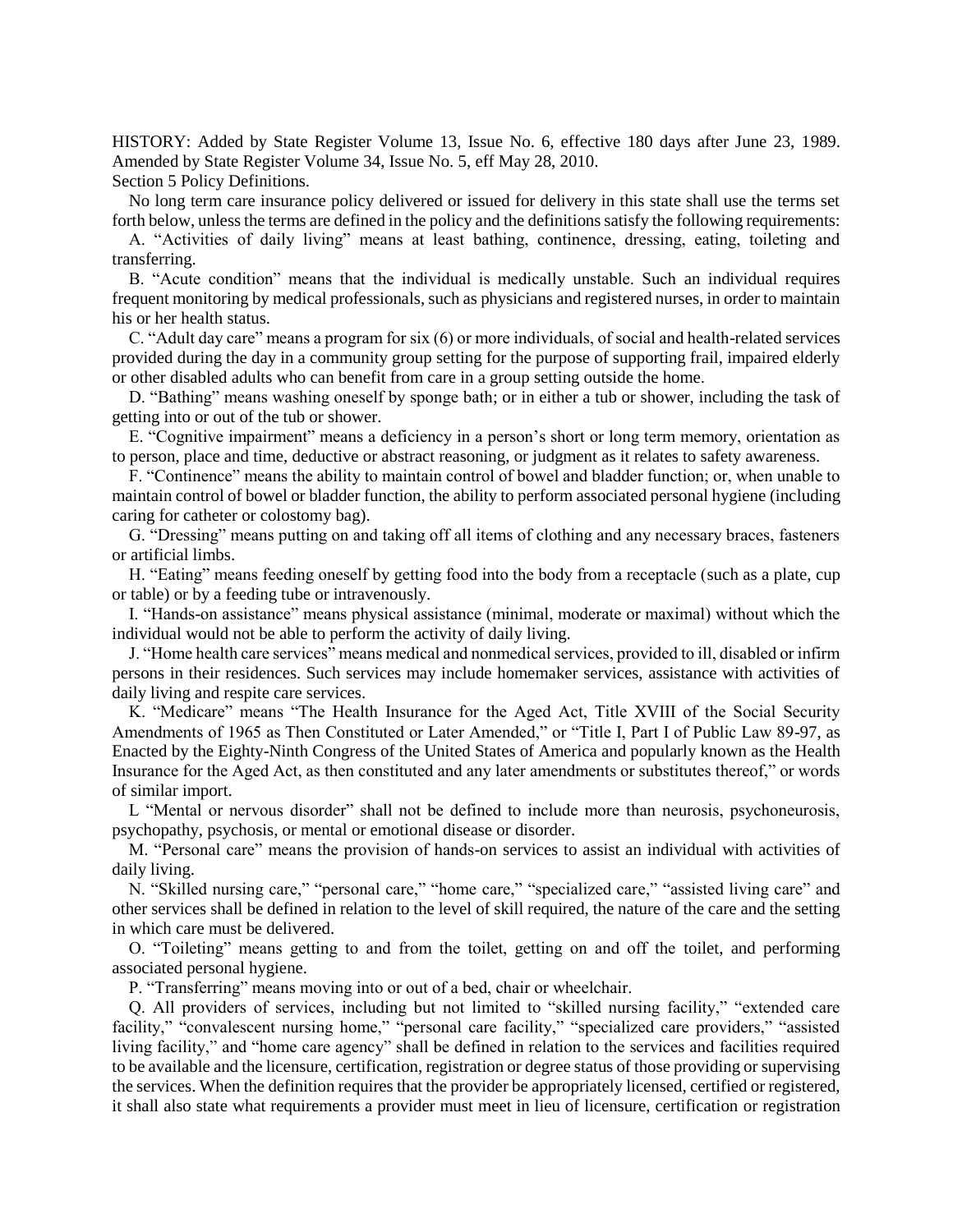when the state in which the service is to be furnished does not require a provider of these services to be licensed, certified or registered, or when the state licenses, certifies or registers the provider of services under another name.

HISTORY: Added by State Register Volume 13, Issue No. 6, effective 180 days after June 23, 1989. Amended by State Register Volume 34, Issue No. 5, eff May 28, 2010.

Section 6 Policy Practices and Provisions

A. Renewability. The terms "guaranteed renewable" and "noncancellable" shall not be used in any individual long term care insurance policy without further explanatory language in accordance with the disclosure requirements of Section 9 of this Regulation.

(1) A policy issued to an individual shall not contain renewal provisions other than "guaranteed renewable" or "noncancellable."

(2) The term "guaranteed renewable" may be used only when the insured has the right to continue the long term care insurance in force by the timely payment of premiums and when the insurer has no unilateral right to make any change in any provision of the policy or rider while the insurance is in force, and cannot decline to renew, except that rates may be revised by the insurer on a class basis.

(3) The term "noncancellable" may be used only when the insured has the right to continue the long term care insurance in force by the timely payment of premiums during which period the insurer has no right to unilaterally make any change in any provision of the insurance or in the premium rate.

(4) The term "level premium" may only be used when the insurer does not have the right to change the premium.

(5) In addition to the other requirements of this Subsection, a qualified long term care insurance contract shall be guaranteed renewable, within the meaning of Section 7702B (b)(1)(C) of the Internal Revenue Code of 1986, as amended.

B. Limitations and Exclusions. A policy may not be delivered or issued for delivery in this state as long term care insurance if the policy limits or excludes coverage by type of illness, treatment, medical condition or accident, except as follows:

(1) Preexisting conditions or diseases;

(2) Mental or nervous disorders; however, this shall not permit exclusion or limitation of benefits on the basis of Alzheimer's Disease;

(3) Alcoholism and drug addiction;

(4) Illness, treatment or medical condition arising out of:

(a) War or act of war (whether declared or undeclared);

- (b) Participation in a felony, riot or insurrection;
- (c) Service in the armed forces or units auxiliary thereto;
- (d) Suicide (sane or insane), attempted suicide or intentionally self-inflicted injury; or
- (e) Aviation (this exclusion applies only to non-fare-paying passengers);

(5) Treatment provided in a government facility (unless otherwise required by law), services for which benefits are available under Medicare or other governmental program (except Medicaid), any state or federal workers' compensation, employer's liability or occupational disease law, or any motor vehicle nofault law, services provided by a member of the covered person's immediate family and services for which no charge is normally made in the absence of insurance;

(6) Expenses for services or items available or paid under another long term care insurance or health insurance policy;

(7) In the case of a qualified long term care insurance contract, expenses for services or items to the extent that the expenses are reimbursable under Title XVIII of the Social Security Act or would be so reimbursable but for the application of a deductible or coinsurance amount;

(8) This Subsection is not intended to prohibit exclusions and limitations by type of provider. However, no long term care issuer may deny a claim because services are provided in a state other than the state of policy issue under the following conditions: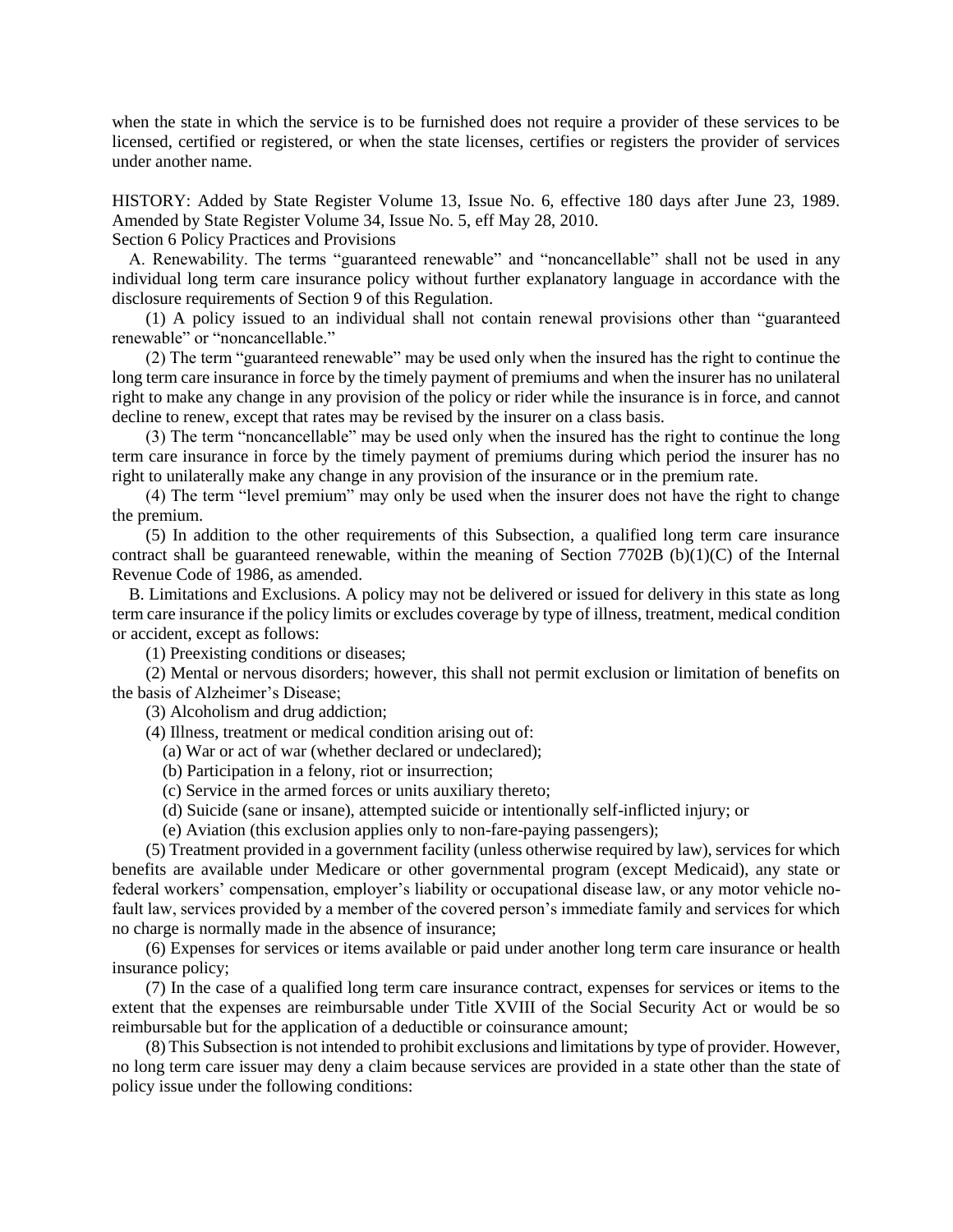(a) When the state other than the state of policy issue does not have the provider licensing, certification or registration required in the policy, but where the provider satisfies the policy requirements outlined for providers in lieu of licensure, certification or registration; or

(b) When the state other than the state of policy issue licenses, certifies or registers the provider under another name. For purposes of this Subsection, "state of policy issue" means the state in which the individual policy or certificate was originally issued.

(9) This Subsection is not intended to prohibit territorial limitations.

C. Extension of Benefits. Termination of long term care insurance shall be without prejudice to any benefits payable for institutionalization if the institutionalization began while the long term care insurance was in force and continues without interruption after termination. The extension of benefits beyond the period the long term care insurance was in force may be limited to the duration of the benefit period, if any, or to payment of the maximum benefits and may be subject to any policy waiting period, and all other applicable provisions of the policy.

D. Continuation or Conversion.

(1) Group long term care insurance issued in this state on or after the effective date of this Section shall provide covered individuals with a basis for continuation or conversion of coverage.

(2) For the purposes of this Section, "a basis for continuation of coverage" means a policy provision that maintains coverage under the existing group policy when the coverage would otherwise terminate and which is subject only to the continued timely payment of premium when due. Group policies that restrict provision of benefits and services to, or contain incentives to use certain providers or facilities may provide continuation benefits that are substantially equivalent to the benefits of the existing group policy. The Director shall make a determination as to the substantial equivalency of benefits, and in doing so, shall take into consideration the differences between managed care and non-managed care plans, including, but not limited to, provider system arrangements, service availability, benefit levels and administrative complexity.

(3) For the purposes of this Section, "a basis for conversion of coverage" means a policy provision that an individual whose coverage under the group policy would otherwise terminate or has been terminated for any reason, including discontinuance of the group policy in its entirety or with respect to an insured class, and who has been continuously insured under the group policy (and any group policy which it replaced), for at least six months immediately prior to termination, shall be entitled to the issuance of a converted policy by the insurer under whose group policy he or she is covered, without evidence of insurability.

(4) For the purposes of this Section, "converted policy" means an individual policy of long term care insurance providing benefits identical to or benefits determined by the Director to be substantially equivalent to or in excess of those provided under the group policy from which conversion is made. Where the group policy from which conversion is made restricts provision of benefits and services to, or contains incentives to use certain providers or facilities, the Director, in making a determination as to the substantial equivalency of benefits, shall take into consideration the differences between managed care and nonmanaged care plans, including, but not limited to, provider system arrangements, service availability, benefit levels and administrative complexity.

(5) Written application for the converted policy shall be made and the first premium due, if any, shall be paid as directed by the insurer not later than thirty-one (31) days after termination of coverage under the group policy. The converted policy shall be issued effective on the day following the termination of coverage under the group policy, and shall be renewable annually.

(6) Unless the group policy from which conversion is made replaced previous group coverage, the premium for the converted policy shall be calculated on the basis of the insured's age at inception of coverage under the group policy from which conversion is made. Where the group policy from which conversion is made replaced previous group coverage, the premium for the converted policy shall be calculated on the basis of the insured's age at inception of coverage under the group policy replaced.

(7) Continuation of coverage or issuance of a converted policy shall be mandatory, except where:

(a) Termination of group coverage resulted from an individual's failure to make any required payment of premium or contribution when due; or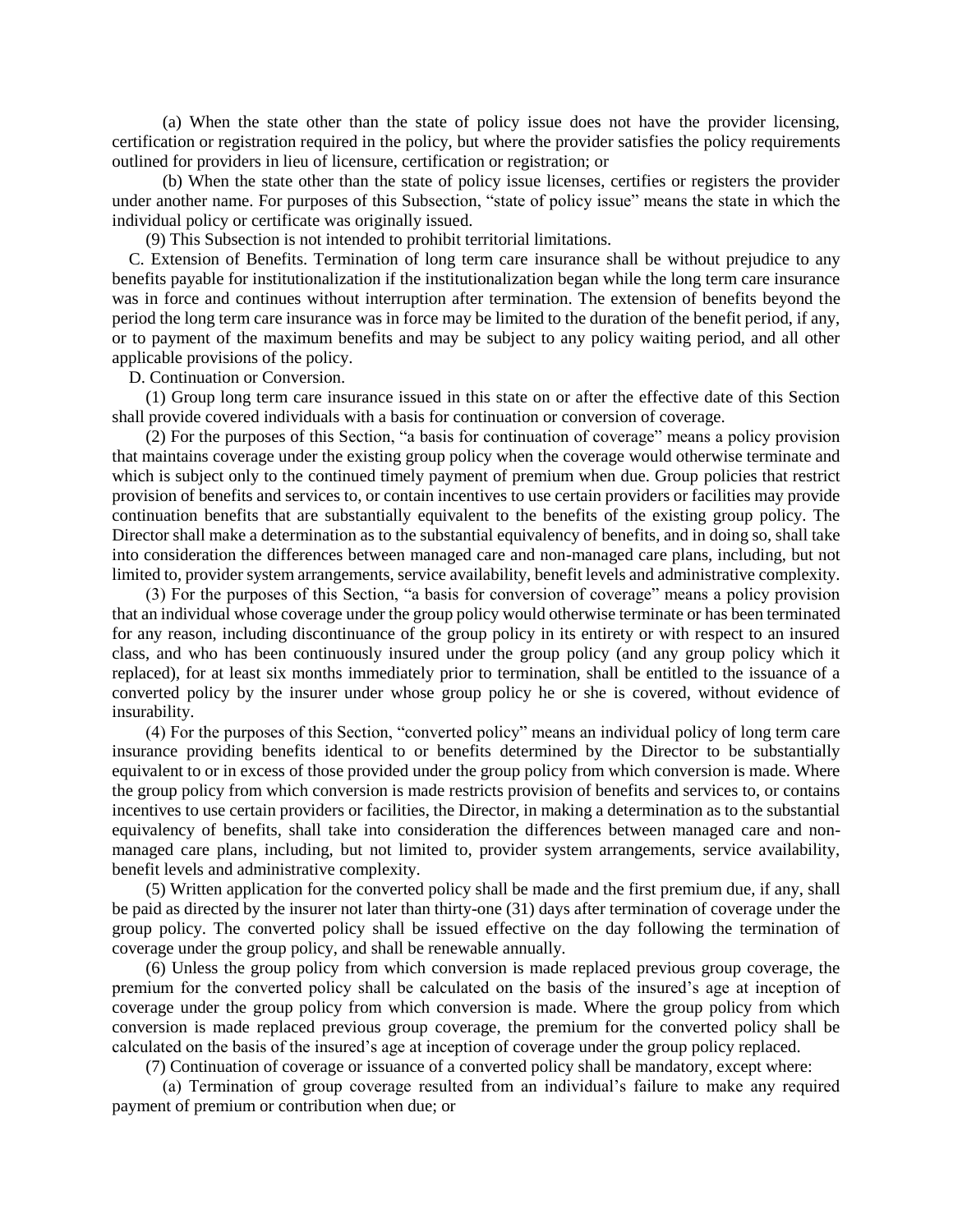(b) The terminating coverage is replaced not later than thirty-one (31) days after termination, by group coverage effective on the day following the termination of coverage:

(i) Providing benefits identical to or benefits determined by the Director to be substantially equivalent to or in excess of those provided by the terminating coverage; and

(ii) The premium for which is calculated in a manner consistent with the requirements of Paragraph (6) of this Section.

(8) Notwithstanding any other provision of this Section, a converted policy issued to an individual who at the time of conversion is covered by another long term care insurance policy that provides benefits on the basis of incurred expenses, may contain a provision that results in a reduction of benefits payable if the benefits provided under the additional coverage, together with the full benefits provided by the converted policy, would result in payment of more than 100 percent of incurred expenses. The provision shall only be included in the converted policy if the converted policy also provides for a premium decrease or refund which reflects the reduction in benefits payable.

(9) The converted policy may provide that the benefits payable under the converted policy, together with the benefits payable under the group policy from which conversion is made, shall not exceed those that would have been payable had the individual's coverage under the group policy remained in force and effect.

(10) Notwithstanding any other provision of this Section, an insured individual whose eligibility for group long term care coverage is based upon his or her relationship to another person shall be entitled to continuation of coverage under the group policy upon termination of the qualifying relationship by death or dissolution of marriage.

(11) For the purposes of this Section a "managed-care plan" is a health care or assisted living arrangement designed to coordinate patient care or control costs through utilization review, case management or use of specific provider networks.

E. Discontinuance and Replacement.

If a group long term care policy is replaced by another group long term care policy issued to the same policyholder, the succeeding insurer shall offer coverage to all persons covered under the previous group policy on its date of termination. Coverage provided or offered to individuals by the insurer and premiums charged to persons under the new group policy:

(1) Shall not result in an exclusion for preexisting conditions that would have been covered under the group policy being replaced; and

(2) Shall not vary or otherwise depend on the individual's health or disability status, claim experience or use of long term care services.

F. (1) The premium charged to an insured shall not increase due to either:

(a) The increasing age of the insured at ages beyond sixty-five (65); or

(b) The duration the insured has been covered under the policy.

(2) The purchase of additional coverage shall not be considered a premium rate increase, but for purposes of the calculation required under Section 26 of this Regulation, the portion of the premium attributable to the additional coverage shall be added to and considered part of the initial annual premium.

(3) A reduction in benefits shall not be considered a premium change, but for purpose of the calculation required under Section 26 of this Regulation, the initial annual premium shall be based on the reduced benefits.

G. Electronic Enrollment for Group Policies.

(1) In the case of a group defined in Section 4E(1) of this Regulation, any requirement that a signature of an insured be obtained by an agent or insurer shall be deemed satisfied if:

(a) The consent is obtained by telephonic or electronic enrollment by the group policyholder or insurer. A verification of enrollment information shall be provided to the enrollee;

(b) The telephonic or electronic enrollment provides necessary and reasonable safeguards to assure the accuracy, retention and prompt retrieval of records; and

(c) The telephonic or electronic enrollment provides necessary and reasonable safeguards to assure that the confidentiality of individually identifiable information and "privileged information" pursuant to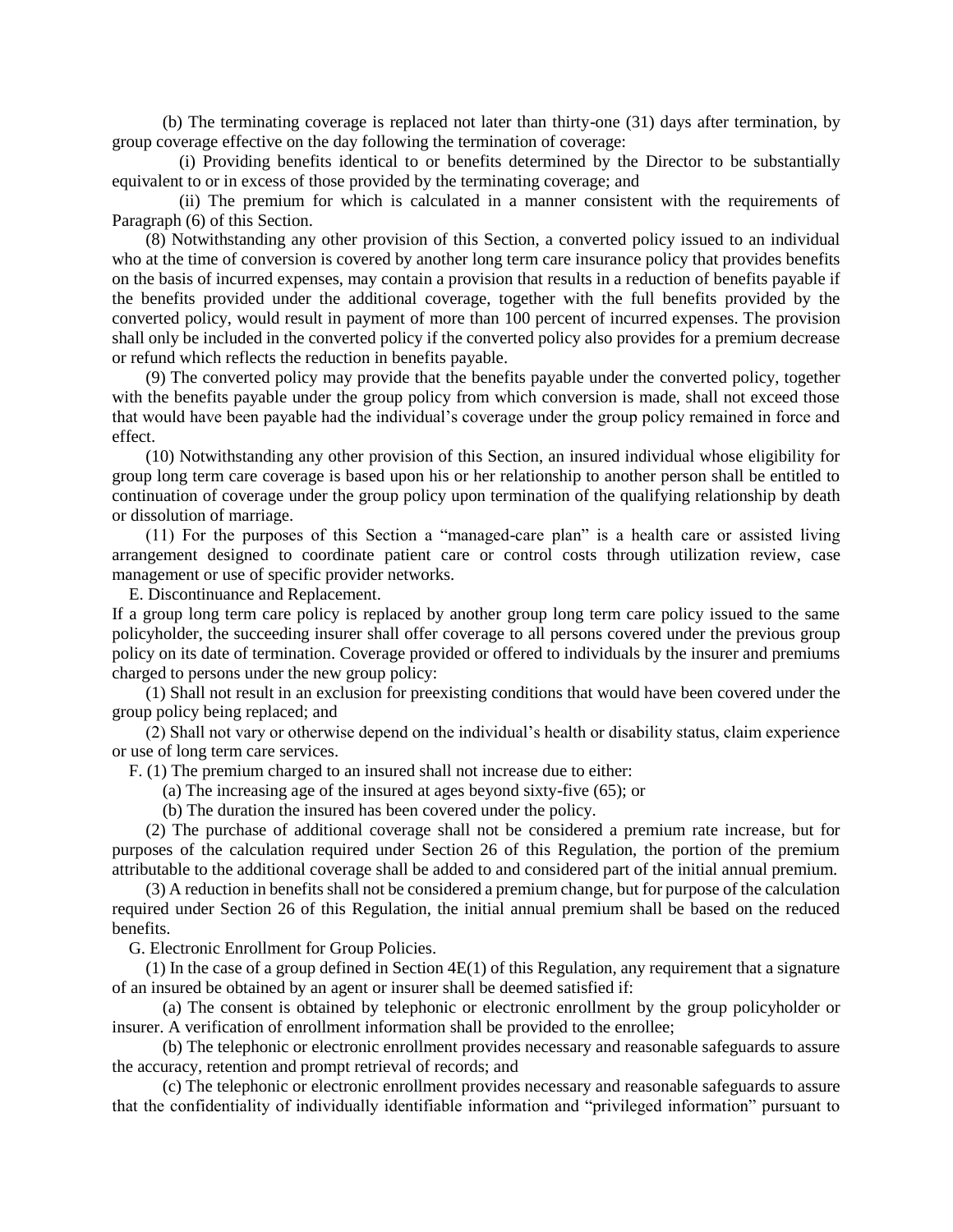Sections 501, 505(b), and 507 of the Gramm-Leach-Bliley Act, codified at 15 U.S.C. 6801, 6805(b) and 6807 and Regulation 69-58.

(2) The insurer shall make available, upon request of the Director, records that will demonstrate the insurer's ability to confirm enrollment and coverage amounts.

HISTORY: Added by State Register Volume 13, Issue No. 6, effective 180 days after June 23, 1989. Amended by State Register Volume 34, Issue No. 5, eff May 28, 2010.

Section 7 Unintentional Lapse

Each insurer offering long term care insurance shall, as a protection against unintentional lapse, comply with the following:

A. (1) Notice before lapse or termination. No individual long term care policy or certificate shall be issued until the insurer has received from the applicant either a written designation of at least one person, in addition to the applicant, who is to receive notice of lapse or termination of the policy or certificate for nonpayment of premium, or a written waiver dated and signed by the applicant electing not to designate additional persons to receive notice. The applicant has the right to designate at least one person who is to receive the notice of termination, in addition to the insured. Designation shall not constitute acceptance of any liability on the third party for services provided to the insured. The form used for the written designation must provide space clearly designated for listing at least one person. The designation shall include each person's full name and home address. In the case of an applicant who elects not to designate an additional person, the waiver shall state: "Protection against unintended lapse. I understand that I have the right to designate at least one person other than myself to receive notice of lapse or termination of this long term care insurance policy for nonpayment of premium. I understand that notice will not be given until thirty (30) days after a premium is due and unpaid. I elect NOT to designate a person to receive this notice." The insurer shall notify the insured of the right to change this written designation, no less often than once every two (2) years.

(2) When the policyholder or certificate holder pays premium for a long term care insurance policy or certificate through a payroll or pension deduction plan, the requirements contained in Subsection  $A(1)$  of this Section need not be met until sixty (60) days after the policyholder or certificate holder is no longer on such a payment plan. The application or enrollment form for such policies or certificates shall clearly indicate the payment plan selected by the applicant.

(3) Lapse or termination for nonpayment of premium. No individual long term care policy or certificate shall lapse or be terminated for nonpayment of premium unless the insurer, at least thirty (30) days before the effective date of the lapse or termination, has given notice to the insured and to those persons designated pursuant to Subsection A(1) of this Section, at the address provided by the insured for purposes of receiving notice of lapse or termination. Notice shall be given by first class United States mail, postage prepaid; and notice may not be given until thirty (30) days after a premium is due and unpaid. Notice shall be deemed to have been given as of five (5) days after the date of mailing.

B. Reinstatement. In addition to the requirement in Subsection A of this Section, a long term care insurance policy or certificate shall include a provision that provides for reinstatement of coverage, in the event of lapse if the insurer is provided proof that the policyholder or certificate holder was cognitively impaired or had a loss of functional capacity before the grace period contained in the policy expired. This option shall be available to the insured if requested within five (5) months after termination and shall allow for the collection of past due premium, where appropriate. The standard of proof of cognitive impairment or loss of functional capacity shall not be more stringent than the benefit eligibility criteria on cognitive impairment or the loss of functional capacity contained in the policy and certificate.

HISTORY: Added by State Register Volume 13, Issue No. 6, effective 180 days after June 23, 1989. Amended by State Register Volume 34, Issue No. 5, eff May 28, 2010. Section 8 Required Disclosure Provisions

A. Renewability. Individual long term care insurance policies shall contain a renewability provision.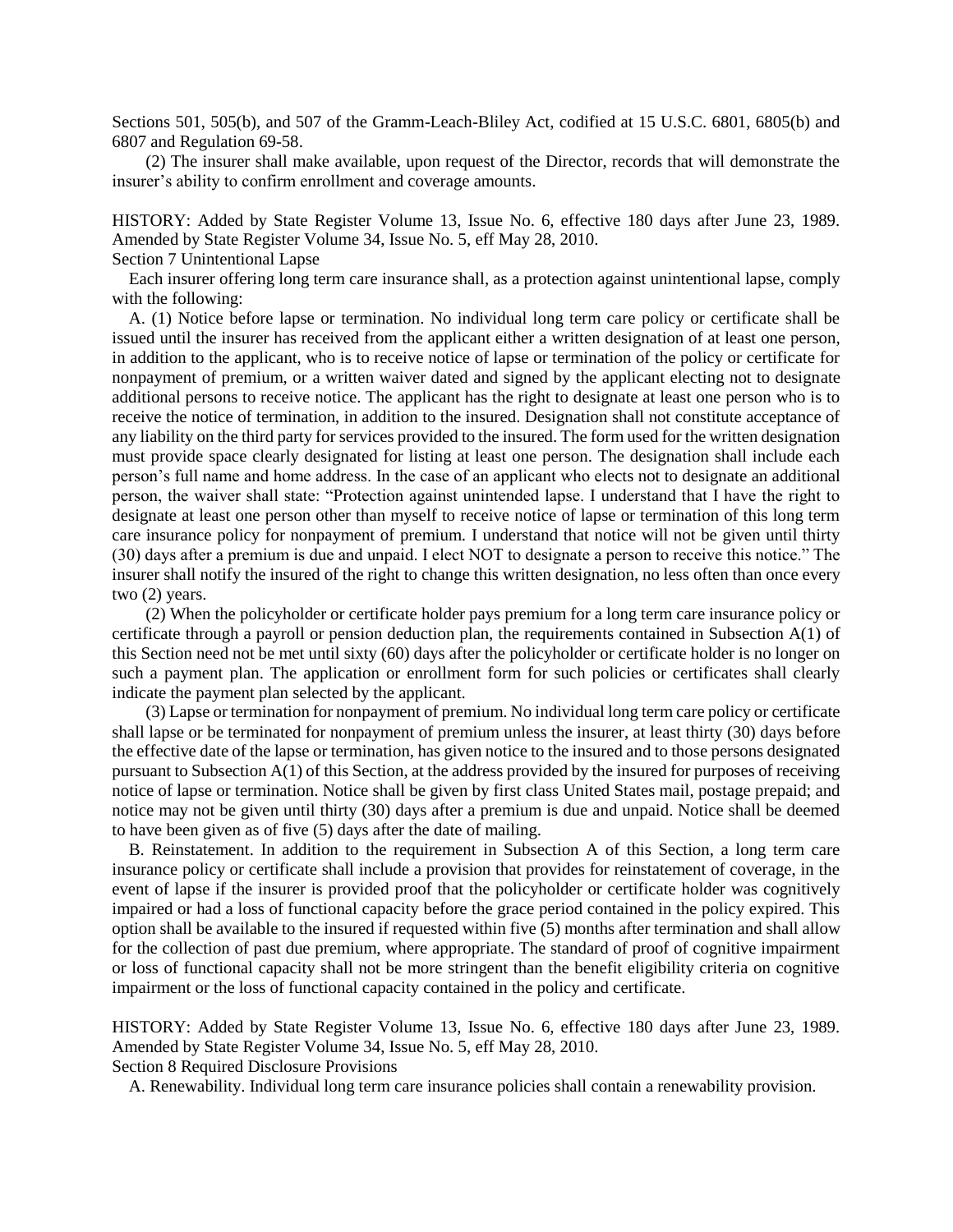(1) The provision shall be appropriately captioned, shall appear on the first page of the policy, and shall clearly state that the coverage is guaranteed renewable or noncancellable. This provision shall not apply to policies that do not contain a renewability provision, and under which the right to nonrenew is reserved solely to the policyholder.

(2) A long term care insurance policy or certificate, other than one where the insurer does not have the right to change the premium, shall include a statement that premium rates may change.

B. Riders and Endorsements. Except for riders or endorsements by which the insurer effectuates a request made in writing by the insured under an individual long term care insurance policy, all riders or endorsements added to an individual long term care insurance policy after date of issue or at reinstatement or renewal that reduce or eliminate benefits or coverage in the policy shall require signed acceptance by the individual insured. After the date of policy issue, any rider or endorsement which increases benefits or coverage with a concomitant increase in premium during the policy term must be agreed to in writing signed by the insured, except if the increased benefits or coverage are required by law. Where a separate additional premium is charged for benefits provided in connection with riders or endorsements, the premium charge shall be set forth in the policy, rider or endorsement.

C. Payment of Benefits. A long term care insurance policy that provides for the payment of benefits based on standards described as "usual and customary," "reasonable and customary" or words of similar import shall include a definition of these terms and an explanation of the terms in its accompanying outline of coverage.

D. Limitations. If a long term care insurance policy or certificate contains any limitations with respect to preexisting conditions, the limitations shall appear as a separate paragraph of the policy or certificate and shall be labeled as "Preexisting Condition Limitations."

E. Other Limitations or Conditions on Eligibility for Benefits. A long term care insurance policy or certificate containing any limitations or conditions for eligibility other than those prohibited in S.C. Code Section 38-72-60(D)(2) shall set forth a description of the limitations or conditions, including any required number of days of confinement, in a separate paragraph of the policy or certificate and shall label such paragraph "Limitations or Conditions on Eligibility for Benefits."

F. Disclosure of Tax Consequences. With regard to life insurance policies that provide an accelerated benefit for long term care, a disclosure statement is required at the time of application for the policy or rider and at the time the accelerated benefit payment request is submitted that receipt of these accelerated benefits may be taxable, and that assistance should be sought from a personal tax advisor. The disclosure statement shall be prominently displayed on the first page of the policy or rider and any other related documents. This Subsection shall not apply to qualified long term care insurance contracts.

G. Benefit Triggers. Activities of daily living and cognitive impairment shall be used to measure an insured's need for long term care and shall be described in the policy or certificate in a separate paragraph and shall be labeled "Eligibility for the Payment of Benefits." Any additional benefit triggers shall also be explained in this Section. If these triggers differ for different benefits, explanation of the trigger shall accompany each benefit description. If an attending physician or other specified person must certify a certain level of functional dependency in order to be eligible for benefits, this too shall be specified.

H. A qualified long term care insurance contract shall include a disclosure statement in the policy and in the outline of coverage as contained in Section  $31(E)(3)$  of this Regulation that the policy is intended to be a qualified long term care insurance contract under Section 7702B(b) of the Internal Revenue Code of 1986, as amended.

I. A nonqualified long term care insurance contract shall include a disclosure statement in the policy and in the outline of coverage as contained in Section 31(E)(3) of this Regulation that the policy is not intended to be a qualified long term care insurance contract.

HISTORY: Added by State Register Volume 13, Issue No. 6, effective 180 days after June 23, 1989. Amended by State Register Volume 34, Issue No. 5, eff May 28, 2010.

Section 9 Required Disclosure of Rating Practices to Consumers

A. This Section shall apply as follows: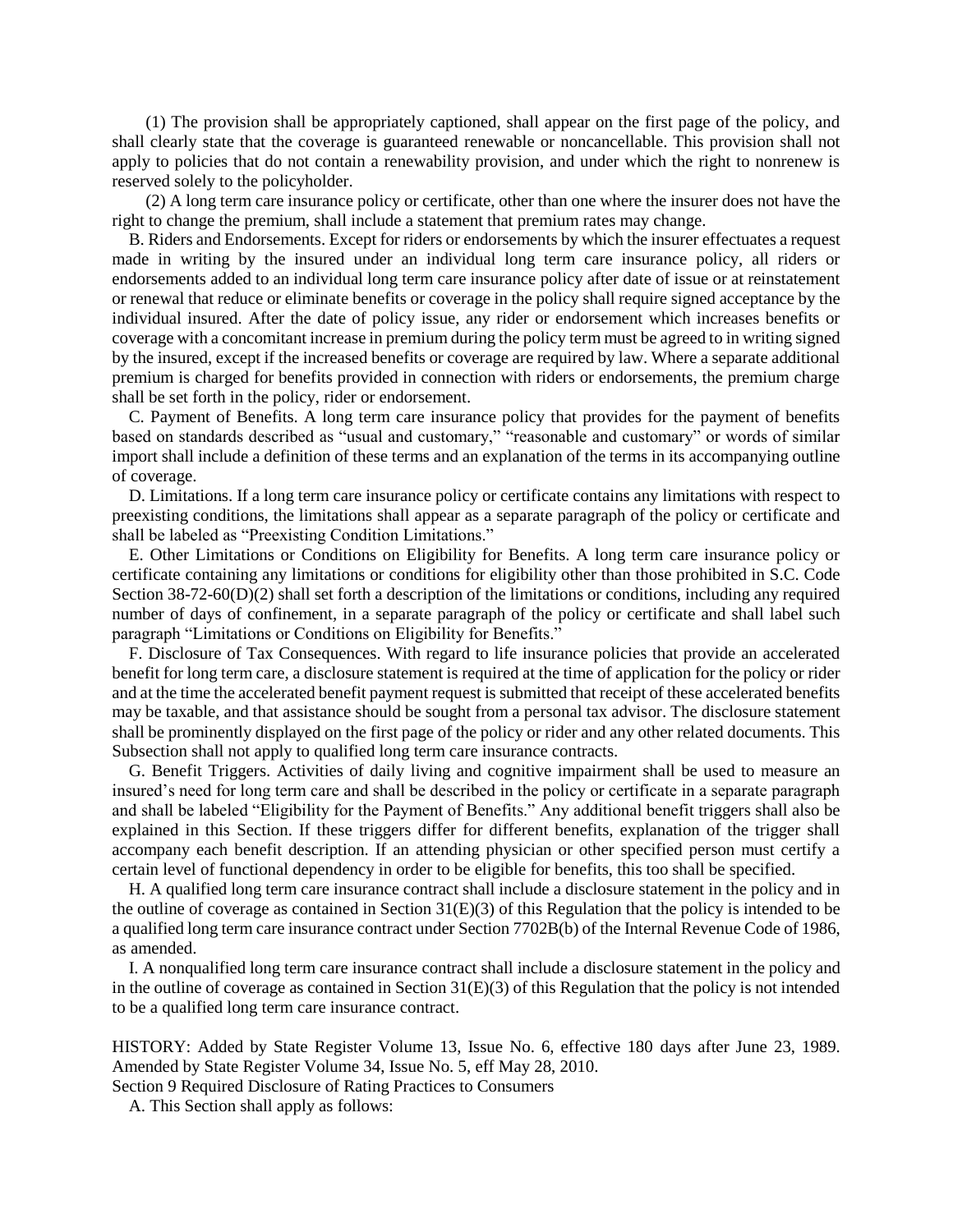(1) Except as provided in Paragraph (2) of this Subsection, this Section applies to any long term care policy or certificate issued in this state on or after 6 months from the effective date of this Regulation.

(2) For certificates issued on or after the effective date of this amended regulation under a group long term care insurance policy as defined in Section 4E(1) of this Regulation which policy was in force at the time this amended regulation became effective, the provisions of this Section shall apply on the policy anniversary following one year from the effective date of this Regulation.

B. Other than policies for which no applicable premium rate or rate schedule increases can be made, insurers shall provide all of the information listed in this Subsection to the applicant at the time of application or enrollment, unless the method of application does not allow for delivery at that time. In such a case, an insurer shall provide all of the information listed in this Section to the applicant no later than at the time of delivery of the policy or certificate.

(1) A statement that the policy may be subject to rate increases in the future;

(2) An explanation of potential future premium rate revisions, and the policyholder's or certificate holder's option in the event of a premium rate revision;

(3) The premium rate or rate schedules applicable to the applicant that will be in effect until a request is made for an increase;

(4) A general explanation for applying premium rate or rate schedule adjustments that shall include:

(a) A description of when premium rate or rate schedule adjustments will be effective (e.g., next anniversary date, next billing date, etc.); and

(b) The right to a revised premium rate or rate schedule as provided in Paragraph (3) if the premium rate or rate schedule is changed;

(5) (a)Information regarding each premium rate increase on this policy form or similar policy forms over the past ten (10) years for this state or any other state that, at a minimum, identifies:

(i) The policy forms for which premium rates have been increased;

(ii) The calendar years when the form was available for purchase; and

(iii) The amount or percent of each increase. The percentage may be expressed as a percentage of the premium rate prior to the increase, and may also be expressed as minimum and maximum percentages if the rate increase is variable by rating characteristics.

(b) The insurer may, in a fair manner, provide additional explanatory information related to the rate increases.

(c) An insurer shall have the right to exclude from the disclosure premium rate increases that only apply to blocks of business acquired from other nonaffiliated insurers or the long term care policies acquired from other nonaffiliated insurers when those increases occurred prior to the acquisition.

(d) If an acquiring insurer files for a rate increase on a long term care policy form acquired from nonaffiliated insurers or a block of policy forms acquired from nonaffiliated insurers on or before the later of the effective date of this Section or the end of a twenty-four-month period following the acquisition of the block or policies, the acquiring insurer may exclude that rate increase from the disclosure. However, the nonaffiliated selling company shall include the disclosure of that rate increase in accordance with Subparagraph (a) of this paragraph.

(e) If the acquiring insurer in Subparagraph (d) above files for a subsequent rate increase, even within the twenty-four-month period, on the same policy form acquired from nonaffiliated insurers or block of policy forms acquired from nonaffiliated insurers referenced in Subparagraph (d), the acquiring insurer shall make all disclosures required by Paragraph (5), including disclosure of the earlier rate increase referenced in Subparagraph (d).

C. An applicant shall sign an acknowledgement at the time of application, unless the method of application does not allow for signature at that time, that the insurer made the disclosure required under Subsection  $B(1)$  and (5). If due to the method of application the applicant cannot sign an acknowledgement at the time of application, the applicant shall sign no later than at the time of delivery of the policy or certificate.

D. An insurer shall use the forms in Appendices B and F to comply with the requirements of Subsections B and C of this Section.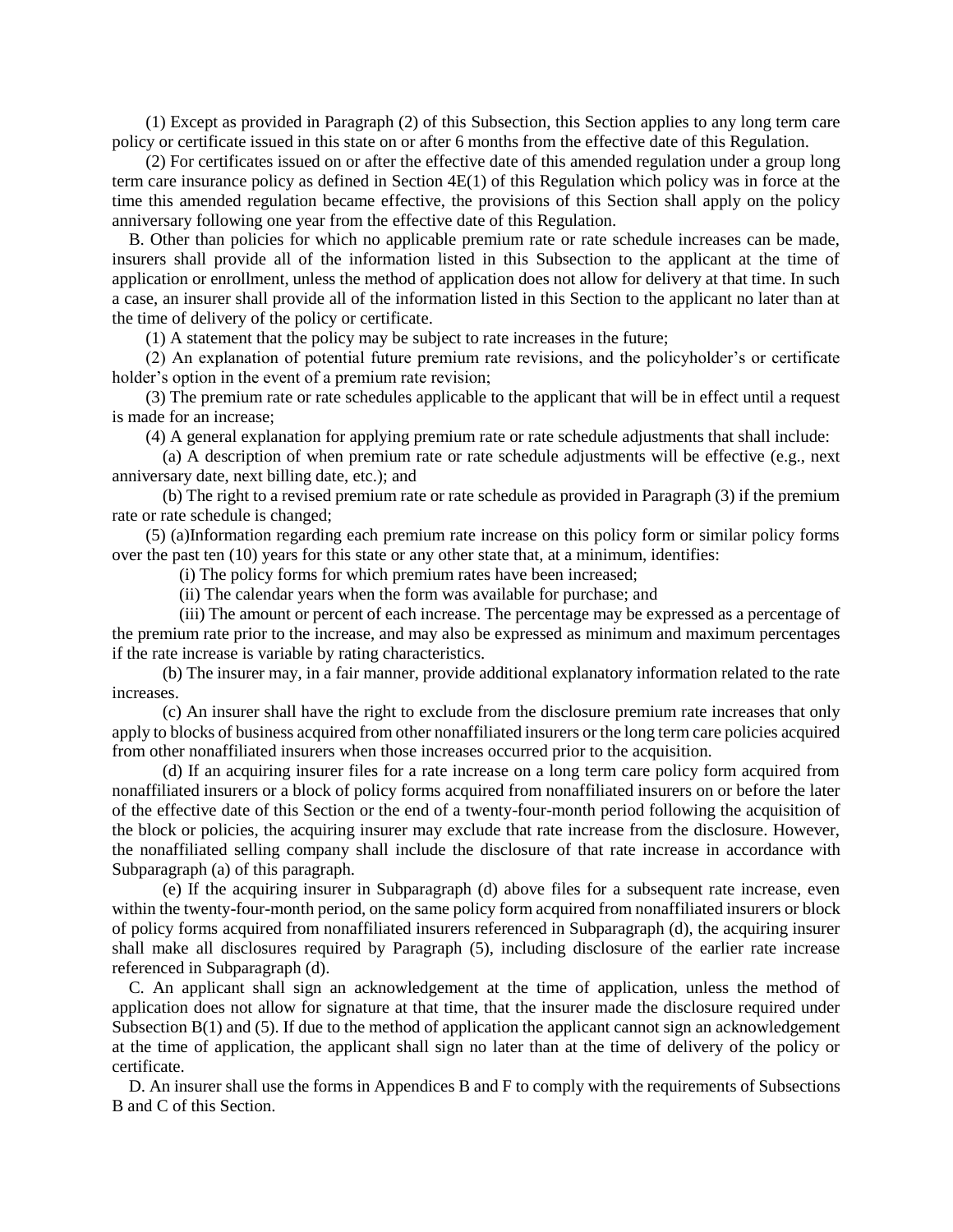E. An insurer shall provide notice of an upcoming premium rate schedule increase to all policyholders or certificate holders, if applicable, at least forty-five (45) days prior to the implementation of the premium rate schedule increase by the insurer. The notice shall include the information required by Subsection B when the rate increase is implemented.

HISTORY: Added by State Register Volume 13, Issue No. 6, effective 180 days after June 23, 1989. Amended by State Register Volume 34, Issue No. 5, eff May 28, 2010.

Section 10 Initial Filing Requirements

A. This Section applies to any long term care policy issued in this state on or after six months from the effective date of this Regulation.

B. An insurer shall provide the information listed in this Subsection to the Director thirty (30) days prior to making a long term care insurance form available for sale.

(1) A copy of the disclosure documents required in Section 9 of this Regulation; and

(2) An actuarial certification consisting of at least the following:

(a) A statement that the initial premium rate schedule is sufficient to cover anticipated costs under moderately adverse experience and that the premium rate schedule is reasonably expected to be sustainable over the life of the form with no future premium increases anticipated;

(b) A statement that the policy design and coverage provided have been reviewed and taken into consideration;

(c) A statement that the underwriting and claims adjudication processes have been reviewed and taken into consideration;

(d) A complete description of the basis for contract reserves that are anticipated to be held under the form, to include:

(i) Sufficient detail or sample calculations provided so as to have a complete depiction of the reserve amounts to be held;

(ii) A statement that the assumptions used for reserves contain reasonable margins for adverse experience;

(iii) A statement that the net valuation premium for renewal years does not increase (except for attained-age rating where permitted); and

(iv) A statement that the difference between the gross premium and the net valuation premium for renewal years is sufficient to cover expected renewal expenses; or if such a statement cannot be made, a complete description of the situations where this does not occur;

(I) An aggregate distribution of anticipated issues may be used as long as the underlying gross premiums maintain a reasonably consistent relationship;

(II) If the gross premiums for certain age groups appear to be inconsistent with this requirement, the Director may request a demonstration under Subsection C based on a standard age distribution; and

(e)(i) A statement that the premium rate schedule is not less than the premium rate schedule for existing similar policy forms also available from the insurer except for reasonable differences attributable to benefits; or

(ii) A comparison of the premium schedules for similar policy forms that are currently available from the insurer with an explanation of the differences.

C. (1) The Director may request an actuarial demonstration that benefits are reasonable in relation to premiums. The actuarial demonstration shall include either premium and claim experience on similar policy forms, adjusted for any premium or benefit differences, relevant and credible data from other studies, or both.

(2) In the event the Director asks for additional information under this provision, the period in Subsection B of this Section does not include the period during which the insurer is preparing the requested information.

HISTORY: Added by State Register Volume 13, Issue No. 6, effective 180 days after June 23, 1989. Amended by State Register Volume 34, Issue No. 5, eff May 28, 2010.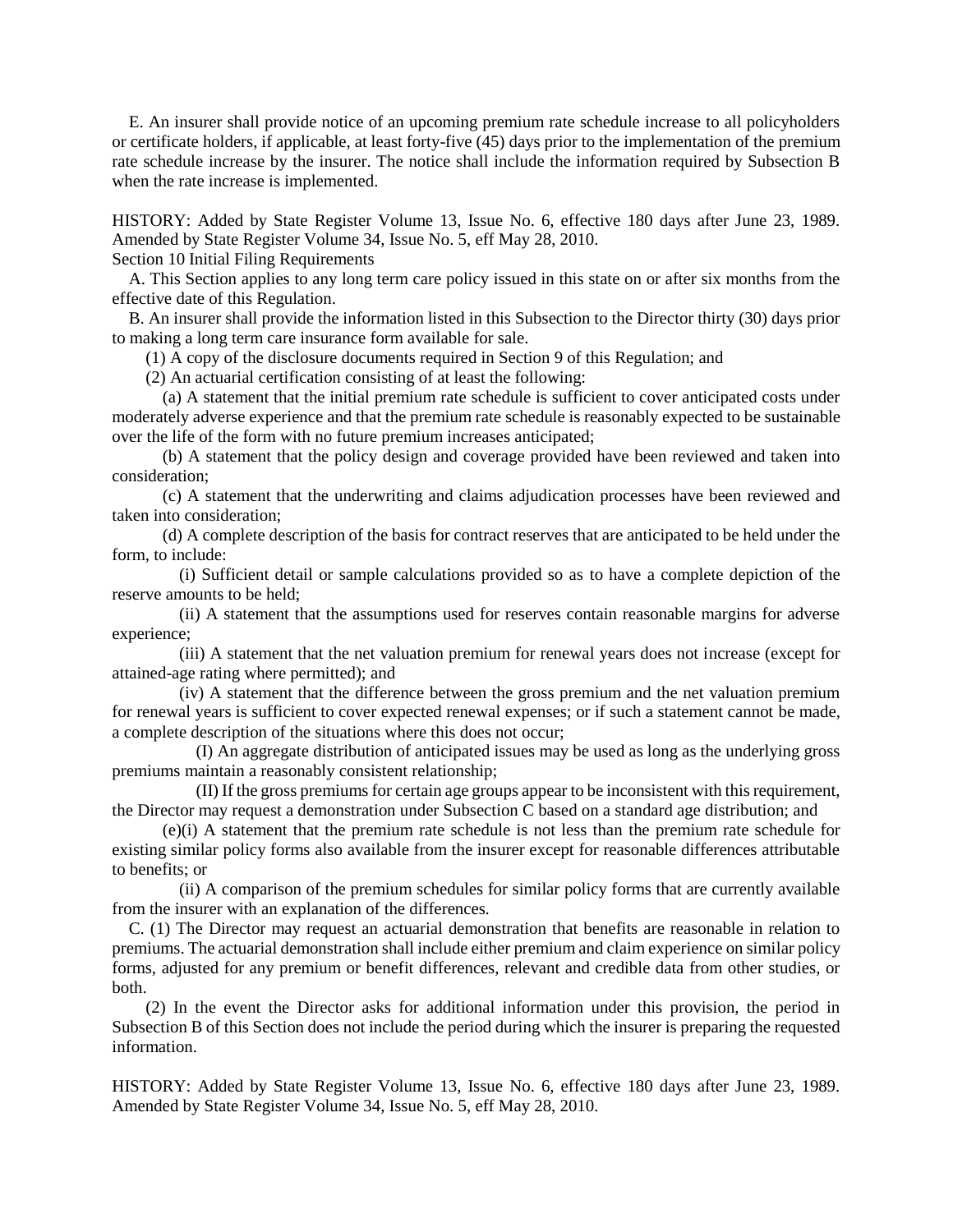Section 11 Prohibition Against Post-Claims Underwriting

A. All applications for long term care insurance policies or certificates except those that are guaranteed issue shall contain clear and unambiguous questions designed to ascertain the health condition of the applicant.

B. (1)If an application for long term care insurance contains a question that asks whether the applicant has had medication prescribed by a physician, it must also ask the applicant to list the medication that has been prescribed.

(2) If the medications listed in the application were known by the insurer, or should have been known at the time of application, to be directly related to a medical condition for which coverage would otherwise be denied, then the policy or certificate shall not be rescinded for that condition.

C. Except for policies or certificates which are guaranteed issue:

(1) The following language shall be set out conspicuously and in close conjunction with the applicant's signature block on an application for a long term care insurance policy or certificate:

Caution: If your answers on this application are incorrect or untrue, the [company] has the right to deny benefits or rescind your policy.

(2) The following language, or language substantially similar to the following, shall be set out conspicuously on the long term care insurance policy or certificate at the time of delivery:

Caution: The issuance of this long term care insurance [policy] [certificate] is based upon your responses to the questions on your application. A copy of your [application] [enrollment form] [is enclosed] [was retained by you when you applied]. If your answers are incorrect or untrue, the company has the right to deny benefits or rescind your policy. The best time to clear up any questions is now, before a claim arises! If, for any reason, any of your answers are incorrect, contact the company at this address: [insert address]

(3) Prior to issuance of a long term care policy or certificate to an applicant age eighty (80) or older, the insurer shall obtain one of the following:

(a) A report of a physical examination;

(b) An assessment of functional capacity;

(c) An attending physician's statement; or

(d) Copies of medical records.

D. A copy of the completed application or enrollment form (whichever is applicable) shall be delivered to the insured no later than at the time of delivery of the policy or certificate unless it was retained by the applicant at the time of application.

E. Every insurer or other entity selling or issuing long term care insurance benefits shall maintain a record of all policy or certificate rescissions, both state and countrywide, except those that the insured voluntarily effectuated and shall annually furnish this information to the insurance Director in the format prescribed by the National Association of Insurance Commissioners in Appendix A.

HISTORY: Added by State Register Volume 13, Issue No. 6, effective 180 days after June 23, 1989. Amended by State Register Volume 34, Issue No. 5, eff May 28, 2010.

Section 12 Minimum Standards for Home Health and Community Care Benefits in Long Term Care Insurance Policies

A. A long term care insurance policy or certificate shall not, if it provides benefits for home health care or community care services, limit or exclude benefits:

(1) By requiring that the insured or claimant would need care in a skilled nursing facility if home health care services were not provided;

(2) By requiring that the insured or claimant first or simultaneously receive nursing or therapeutic services, or both, in a home, community or institutional setting before home health care services are covered;

(3) By limiting eligible services to services provided by registered nurses or licensed practical nurses;

(4) By requiring that a nurse or therapist provide services covered by the policy that can be provided by a home health aide, or other licensed or certified home care worker acting within the scope of his or her licensure or certification;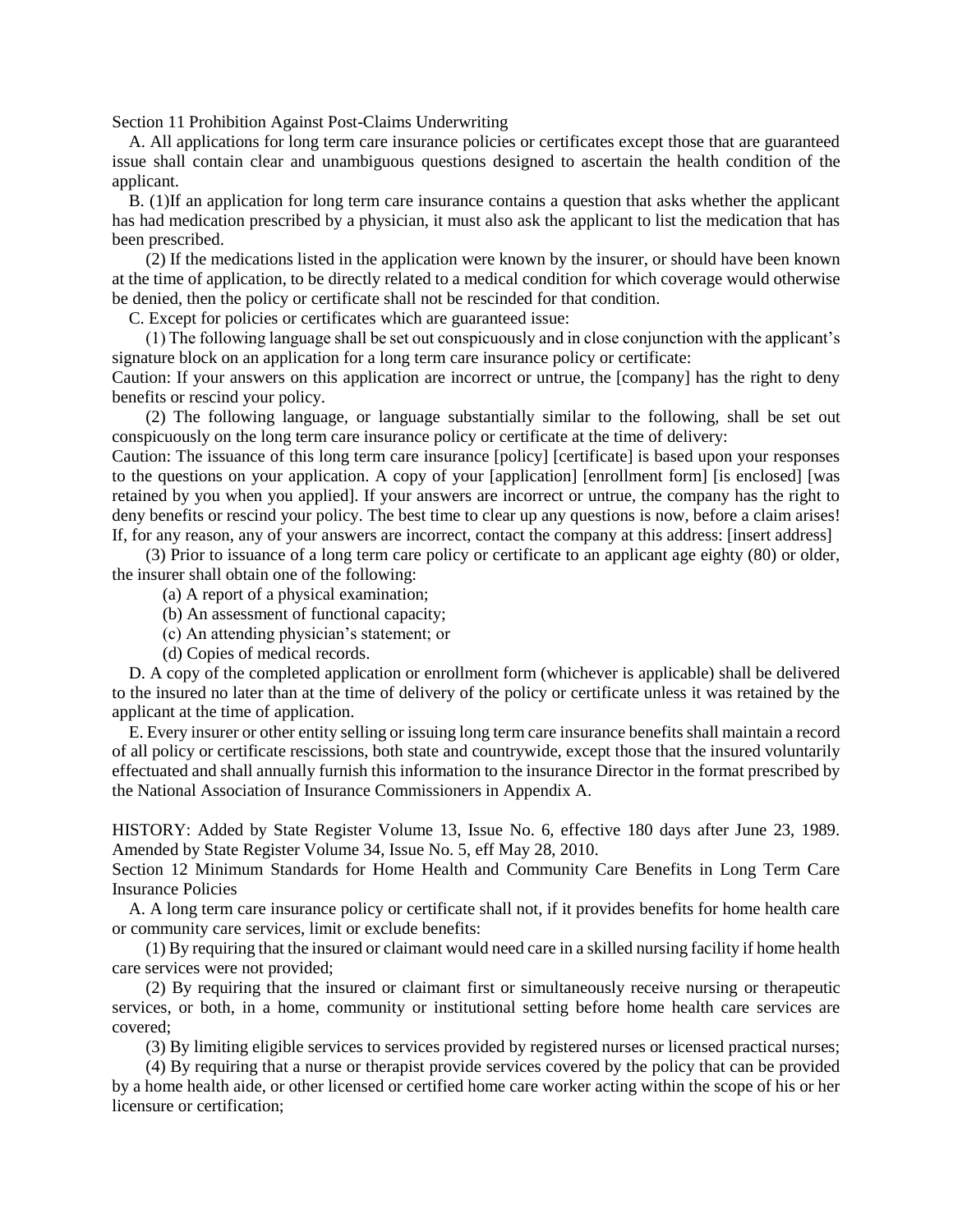(5) By excluding coverage for personal care services provided by a home health aide;

(6) By requiring that the provision of home health care services be at a level of certification or licensure greater than that required by the eligible service;

(7) By requiring that the insured or claimant have an acute condition before home health care services are covered;

(8) By limiting benefits to services provided by Medicare-certified agencies or providers; or

(9) By excluding coverage for adult day care services.

B. A long term care insurance policy or certificate, if it provides for home health or community care services, shall provide total home health or community care coverage that is a dollar amount equivalent to at least one-half of one year's coverage available for nursing home benefits under the policy or certificate, at the time covered home health or community care services are being received. This requirement shall not apply to policies or certificates issued to residents of continuing care retirement communities.

C. Home health care coverage may be applied to the nonhome health care benefits provided in the policy or certificate when determining maximum coverage under the terms of the policy or certificate.

HISTORY: Added by State Register Volume 13, Issue No. 6, effective 180 days after June 23, 1989. Amended by State Register Volume 34, Issue No. 5, eff May 28, 2010.

Section 13 Requirement to Offer Inflation Protection

A. No insurer may offer a long term care insurance policy unless the insurer also offers to the policyholder in addition to any other inflation protection the option to purchase a policy that provides for benefit levels to increase with benefit maximums or reasonable durations which are meaningful to account for reasonably anticipated increases in the costs of long term care services covered by the policy. Insurers must offer to each policyholder, at the time of purchase, the option to purchase a policy with an inflation protection feature no less favorable than one of the following:

(1) Increases benefit levels annually in a manner so that the increases are compounded annually at a rate not less than five percent (5%);

(2) Guarantees the insured individual the right to periodically increase benefit levels without providing evidence of insurability or health status so long as the option for the previous period has not been declined. The amount of the additional benefit shall be no less than the difference between the existing policy benefit and that benefit compounded annually at a rate of at least five percent (5%) for the period beginning with the purchase of the existing benefit and extending until the year in which the offer is made;

(3) Covers a specified percentage of actual or reasonable charges and does not include a maximum specified indemnity amount or limit.

B. Where the policy is issued to a group, the required offer in Subsection A above shall be made to the group policyholder; except, if the policy is issued to a group as defined in Section 4E(4) of this Regulation to a continuing care retirement community, the offering shall be made to each proposed certificate holder.

C. The offer in Subsection A in this Section above shall not be required of life insurance policies or riders containing accelerated long term care benefits.

D. (1)Insurers shall include the following information in or with the outline of coverage:

(a) A graphic comparison of the benefit levels of a policy that increases benefits over the policy period with a policy that does not increase benefits. The graphic comparison shall show benefit levels over at least a twenty (20) year period.

(b) Any expected premium increases or additional premiums to pay for automatic or optional benefit increases.

(2) An insurer may use a reasonable hypothetical, or a graphic demonstration, for the purposes of this disclosure.

E. Inflation protection benefit increases under a policy which contains these benefits shall continue without regard to an insured's age, claim status or claim history, or the length of time the person has been insured under the policy.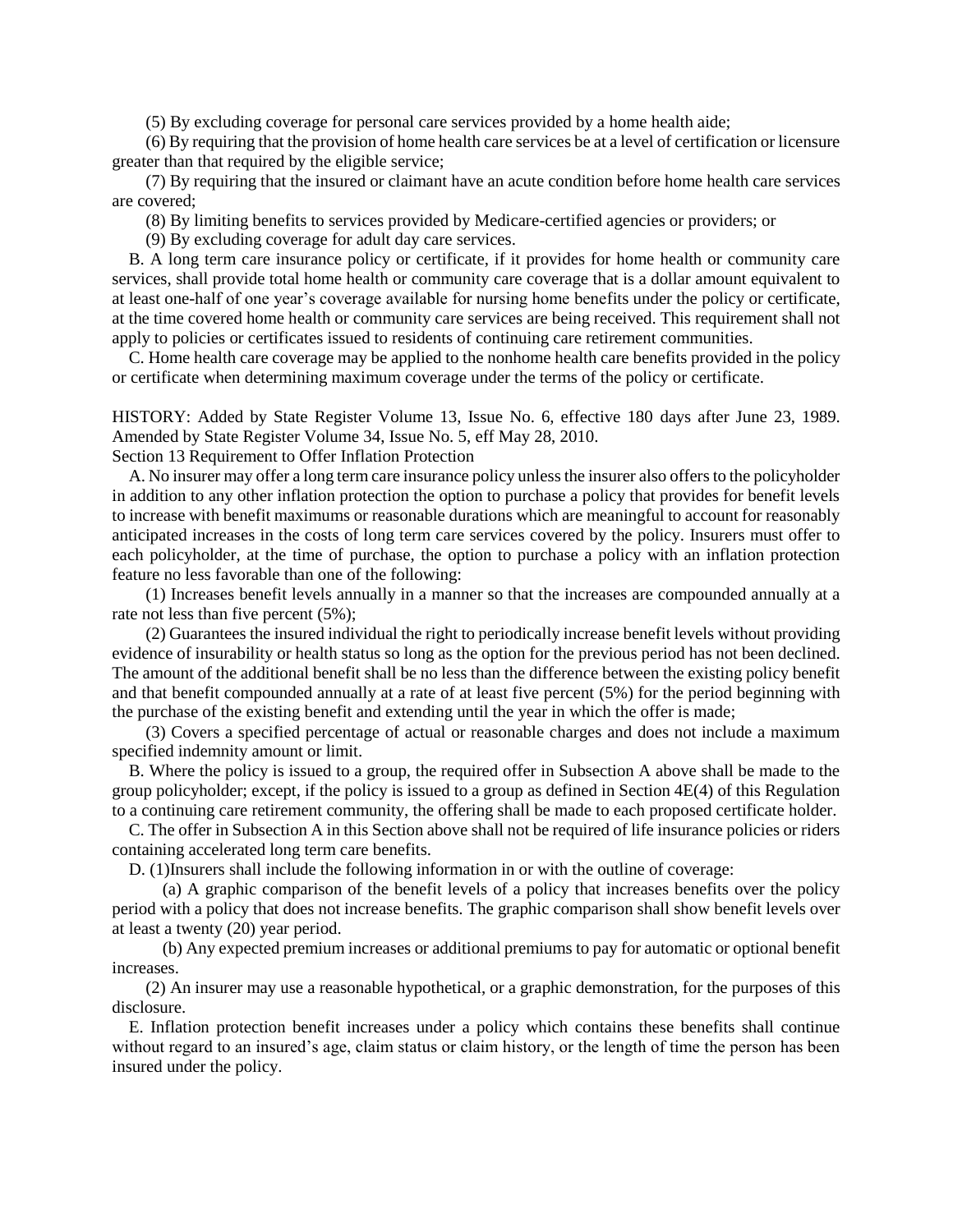F. An offer of inflation protection that provides for automatic benefit increases shall include an offer of a premium which the insurer expects to remain constant. The offer shall disclose in a conspicuous manner that the premium may change in the future unless the premium is guaranteed to remain constant.

G. (1) Inflation protection as provided in Subsection A(1) of this Section shall be included in a long term care insurance policy unless an insurer obtains a rejection of inflation protection signed by the policyholder as required in this Subsection. The rejection may be either in the application or on a separate form.

(2) The rejection shall be considered a part of the application and shall state: I have reviewed the outline of coverage and the graphs that compare the benefits and premiums of this policy with and without inflation protection. Specifically, I have reviewed Plans\_\_\_\_\_\_, and I reject inflation protection.

HISTORY: Added by State Register Volume 13, Issue No. 6, effective 180 days after June 23, 1989. Amended by State Register Volume 34, Issue No. 5, eff May 28, 2010.

Section 14 Requirements for Application Forms and Replacement Coverage

A. Application forms shall include the following questions designed to elicit information as to whether, as of the date of the application, the applicant has another long term care insurance policy or certificate in force or whether a long term care policy or certificate is intended to replace any other accident and sickness or long term care policy or certificate presently in force. A supplementary application or other form to be signed by the applicant and agent, except where the coverage is sold without an agent, containing the questions may be used. With regard to a replacement policy issued to a group as defined in Section  $4E(1)$ of this Regulation, the following questions may be modified only to the extent necessary to elicit information about health or long term care insurance policies other than the group policy being replaced, provided that the certificate holder has been notified of the replacement.

(1) Do you have another long term care insurance policy or certificate in force (including health care service contract, health maintenance organization contract)?

(2) Did you have another long term care insurance policy or certificate in force during the last twelve (12) months?

(a) If so, with which company?

(b) If that policy lapsed, when did it lapse?

(3) Are you covered by Medicaid?

(4) Do you intend to replace any of your medical or health insurance coverage with this policy [certificate]?

B. Agents shall list any other health insurance policies they have sold to the applicant.

(1) List policies sold that are still in force.

(2) List policies sold in the past five (5) years that are no longer in force.

C. Solicitations Other than Direct Response. Upon determining that a sale will involve replacement, an insurer; other than an insurer using direct response solicitation methods, or its agent; shall furnish the applicant, prior to issuance or delivery of the individual long term care insurance policy, a notice regarding replacement of accident and sickness or long term care coverage. One copy of the notice shall be retained by the applicant and an additional copy signed by the applicant shall be retained by the insurer. The required notice shall be provided in the following manner:

NOTICE TO APPLICANT REGARDING REPLACEMENT OF INDIVIDUAL ACCIDENT AND SICKNESS OR LONG-TERM CARE INSURANCE

[Insurance company's name and address]

## SAVE THIS NOTICE! IT MAY BE IMPORTANT TO YOU IN THE FUTURE.

According to [your application] [information you have furnished], you intend to lapse or otherwise terminate existing accident and sickness or long term care insurance and replace it with an individual long term care insurance policy to be issued by [company name] Insurance Company. Your new policy provides thirty (30) days within which you may decide, without cost, whether you desire to keep the policy. For your own information and protection, you should be aware of and seriously consider certain factors which may affect the insurance protection available to you under the new policy.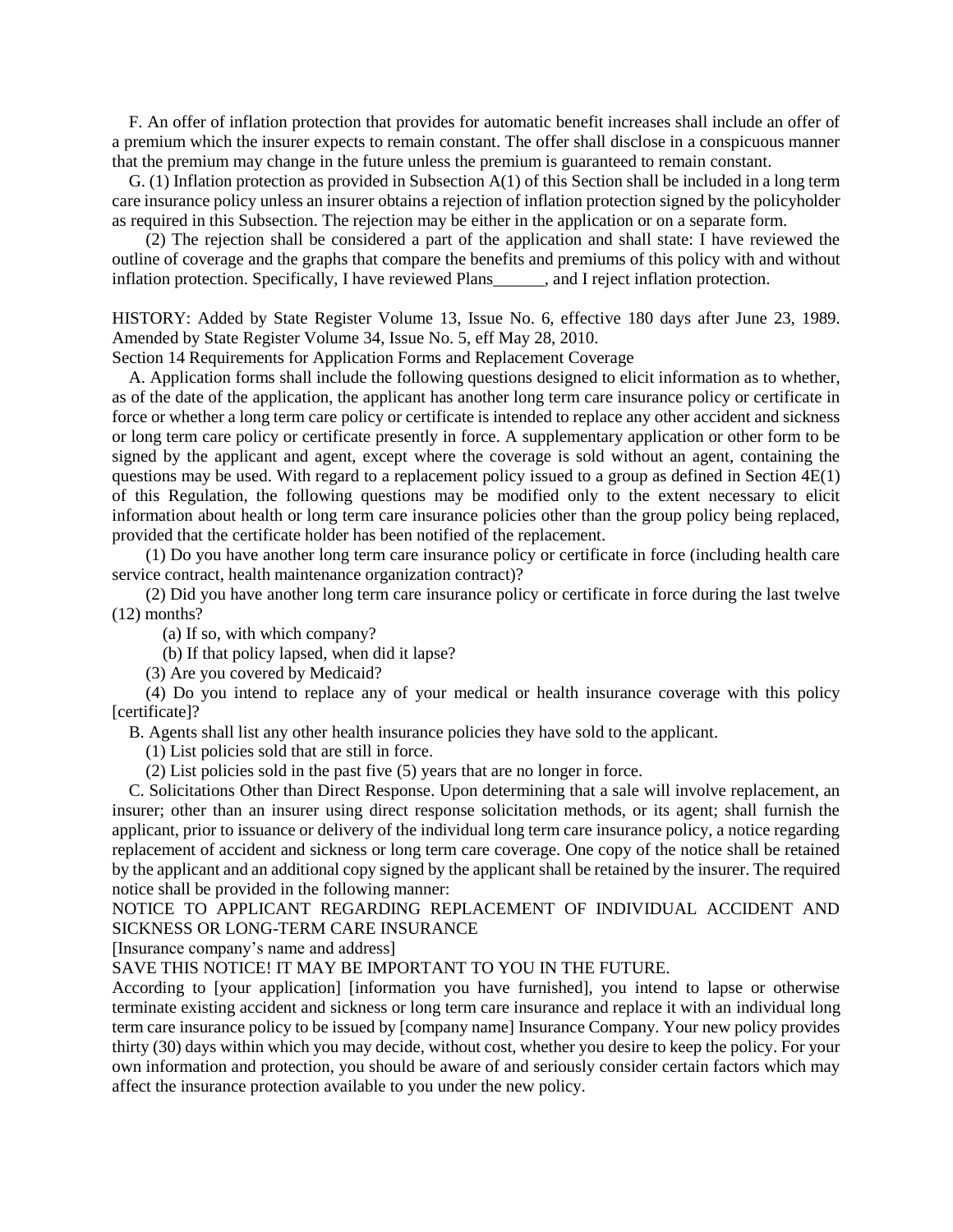You should review this new coverage carefully, comparing it with all accident and sickness or long term care insurance coverage you now have, and terminate your present policy only if, after due consideration, you find that purchase of this long term care coverage is a wise decision.

(Signature of Agent, Broker or Other Representative) [Typed Name and Address of Agent or Broker] The above "Notice to Applicant" was delivered to me on:

\_\_\_\_\_\_\_\_\_\_\_\_\_\_\_\_\_\_\_\_\_\_\_\_\_\_\_\_\_\_\_\_\_\_\_\_\_\_\_\_\_\_\_\_\_\_\_\_\_\_\_\_\_\_

\_\_\_\_\_\_\_\_\_\_\_\_\_\_\_\_\_\_\_\_\_\_\_\_\_\_\_\_\_\_\_\_\_\_\_\_\_\_\_\_\_\_\_\_\_\_\_\_\_\_\_\_\_\_\_\_\_

## (Applicant's Signature)

STATEMENT TO APPLICANT BY AGENT [BROKER OR OTHER REPRESENTATIVE]:

(Use additional sheets, as necessary.)

I have reviewed your current medical or health insurance coverage. I believe the replacement of insurance involved in this transaction materially improves your position. My conclusion has taken into account the following considerations, which I call to your attention:

1. Health conditions that you may presently have (preexisting conditions), may not be immediately or fully covered under the new policy. This could result in denial or delay in payment of benefits under the new policy, whereas a similar claim might have been payable under your present policy.

2. State law provides that your replacement policy or certificate may not contain new preexisting conditions or probationary periods. The insurer will waive any time periods applicable to preexisting conditions or probationary periods in the new policy (or coverage) for similar benefits to the extent such time was spent (depleted) under the original policy.

3. If you are replacing existing long term care insurance coverage, you may wish to secure the advice of your present insurer or its agent regarding the proposed replacement of your present policy. This is not only your right, but it is also in your best interest to make sure you understand all the relevant factors involved in replacing your present coverage.

4. If, after due consideration, you still wish to terminate your present policy and replace it with new coverage, be certain to truthfully and completely answer all questions on the application concerning your medical health history. Failure to include all material medical information on an application may provide a basis for the company to deny any future claims and to refund your premium as though your policy had never been in force. After the application has been completed and before your sign it, reread it carefully to be certain that all information has been properly recorded.

D. Direct Response Solicitations. Insurers using direct response solicitation methods shall deliver a notice regarding replacement of accident and sickness or long term care coverage to the applicant upon issuance of the policy. The required notice shall be provided in the following manner:

## NOTICE TO APPLICANT REGARDING REPLACEMENT OF ACCIDENT AND SICKNESS OR LONG-TERM CARE INSURANCE

[Insurance company's name and address]

### SAVE THIS NOTICE! IT MAY BE IMPORTANT TO YOU IN THE FUTURE.

According to [your application] [information you have furnished], you intend to lapse or otherwise terminate existing accident and sickness or long term care insurance and replace it with the long term care insurance policy delivered herewith issued by [company name] Insurance Company. Your new policy provides thirty (30) days within which you may decide, without cost, whether you desire to keep the policy. For your own information and protection, you should be aware of and seriously consider certain factors which may affect the insurance protection available to you under the new policy.

You should review this new coverage carefully, comparing it with all accident and sickness or long term care insurance coverage you now have, and terminate your present policy only if, after due consideration, you find that purchase of this long term care coverage is a wise decision.

1. Health conditions which you may presently have (preexisting conditions), may not be immediately or fully covered under the new policy. This could result in denial or delay in payment of benefits under the new policy, whereas a similar claim might have been payable under your present policy.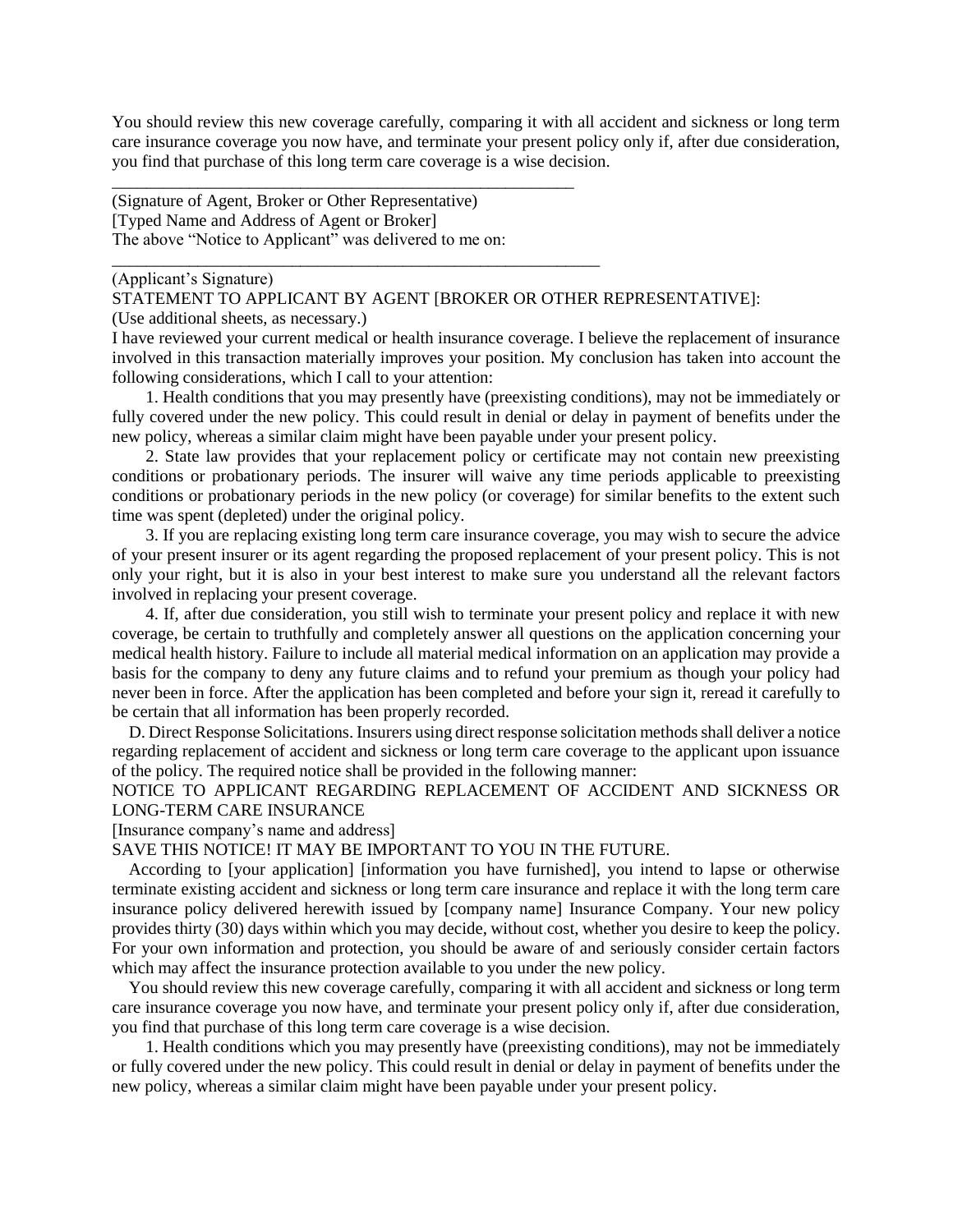2. State law provides that your replacement policy or certificate may not contain new preexisting conditions or probationary periods. Your insurer will waive any time periods applicable to preexisting conditions or probationary periods in the new policy (or coverage) for similar benefits to the extent such time was spent (depleted) under the original policy.

3. If you are replacing existing long term care insurance coverage, you may wish to secure the advice of your present insurer or its agent regarding the proposed replacement of your present policy. This is not only your right, but it is also in your best interest to make sure you understand all the relevant factors involved in replacing your present coverage.

4. [To be included only if the application is attached to the policy.] If, after due consideration, you still wish to terminate your present policy and replace it with new coverage, read the copy of the application attached to your new policy and be sure that all questions are answered fully and correctly. Omissions or misstatements in the application could cause an otherwise valid claim to be denied. Carefully check the application and write to [company name and address] within thirty (30) days if any information is not correct and complete, or if any past medical history has been left out of the application.

E. Where replacement is intended, the replacing insurer shall notify, in writing, the existing insurer of the proposed replacement. The existing policy shall be identified by the insurer, name of the insured and policy number or address including zip code. Notice shall be made within five (5) working days from the date the application is received by the insurer or the date the policy is issued, whichever is sooner.

F. Life Insurance policies that accelerate benefits for long term care shall comply with this Section if the policy being replaced is a long term care insurance policy. If the policy being replaced is a life insurance policy, the insurer shall comply with the replacement requirements of Regulation 69-12.1. If a life insurance policy that accelerates benefits for long term care is replaced by another such policy, the replacing insurer shall comply with the long term care replacement requirements.

HISTORY: Added by State Register Volume 13, Issue No. 6, effective 180 days after June 23, 1989. Amended by State Register Volume 34, Issue No. 5, eff May 28, 2010.

Section 15 Reporting Requirements

A. Every insurer shall maintain records for each agent of that agent's amount of replacement sales as a percent of the agent's total annual sales and the amount of lapses of long term care insurance policies sold by the agent as a percent of the agent's total annual sales.

B. Every insurer shall report annually by June 30 the ten percent (10%) of its agents with the greatest percentages of lapses and replacements as measured by Subsection A above. (Appendix G)

C. Reported replacement and lapse rates do not alone constitute a violation of insurance laws or necessarily imply wrongdoing. The reports are for the purpose of reviewing more closely agent activities regarding the sale of long term care insurance.

D. Every insurer shall report annually by June 30 the number of lapsed policies as a percent of its total annual sales and as a percent of its total number of policies in force as of the end of the preceding calendar year. (Appendix G)

E. Every insurer shall report annually by June 30 the number of replacement policies sold as a percent of its total annual sales and as a percent of its total number of policies in force as of the preceding calendar year. (Appendix G)

F. Every insurer shall report annually by June 30, for qualified long term care insurance contracts, the number of claims denied for each class of business, expressed as a percentage of claims denied. (Appendix E).

G. For purposes of this Section:

(1) "Policy" means only long term care insurance;

(2) Subject to Paragraph (3) in this Subsection, "claim" means a request for payment of benefits under an in force policy regardless of whether the benefit claimed is covered under the policy or any terms or conditions of the policy have been met;

(3) "Denied" means the insurer refuses to pay a claim for any reason other than for claims not paid for failure to meet the waiting period or because of an applicable preexisting condition; and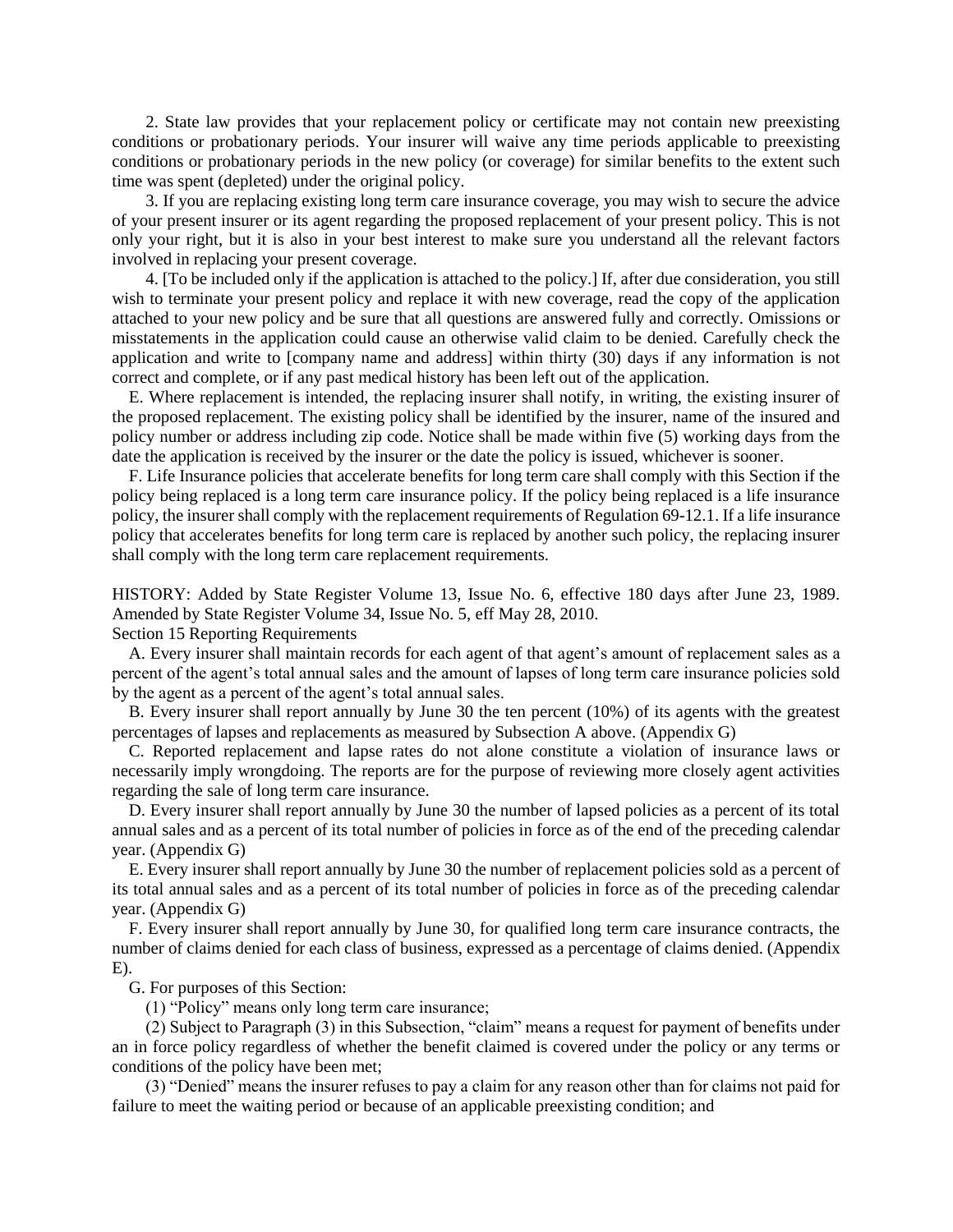(4) "Report" means on a statewide basis.

H. Reports required under this Section shall be filed with the Director.

HISTORY: Added by State Register Volume 13, Issue No. 6, effective 180 days after June 23, 1989. Amended by State Register Volume 34, Issue No. 5, eff May 28, 2010. Section 16 Licensing

A producer is not authorized to sell, solicit or negotiate with respect to long term care insurance except as authorized by S.C. Code Section 38-43-10 et seq.

HISTORY: Added by State Register Volume 13, Issue No. 6, effective 180 days after June 23, 1989. Amended by State Register Volume 34, Issue No. 5, eff May 28, 2010. Section 17 Powers of Director

The Director may, upon written request, waive or grant an exemption to a specific provision or provisions of this regulation with respect to a specific long term care insurance policy or certificate upon a finding that:

A. The modification or suspension would be in the best interest of the insureds;

B. The purposes to be achieved could not be effectively or efficiently achieved without the modification or suspension; and

C. (1) The modification or suspension is necessary to the development of an innovative and reasonable approach for insuring long term care; or

(2) The policy or certificate is to be issued to residents of a life care or continuing care retirement community or some other residential community for the elderly and the modification or suspension is reasonably related to the special needs or nature of such a community; or

(3) The modification or suspension is necessary to permit long term care insurance to be sold as part of, or in conjunction with, another insurance product.

HISTORY: Added by State Register Volume 13, Issue No. 6, effective 180 days after June 23, 1989. Amended by State Register Volume 34, Issue No. 5, eff May 28, 2010.

Section 18 Reserve Standards

A. When long term care benefits are provided through the acceleration of benefits under group or individual life policies or riders to such policies, policy reserves for the benefits shall be determined in accordance with S.C. Code Section 38-9-180. Claim reserves shall also be established in the case when the policy or rider is in claim status. Reserves for policies and riders subject to this Subsection should be based on the multiple decrement model utilizing all relevant decrements except for voluntary termination rates. Single decrement approximations are acceptable if the calculation produces essentially similar reserves, if the reserve is clearly more conservative, or if the reserve is immaterial. The calculations may take into account the reduction in life insurance benefits due to the payment of long term care benefits. However, in no event shall the reserves for the long term care benefit and the life insurance benefit be less than the reserves for the life insurance benefit assuming no long term care benefit. In the development and calculation of reserves for policies and riders subject to this Subsection, due regard shall be given to the applicable policy provisions, marketing methods, administrative procedures and all other considerations which have an impact on projected claim costs, including, but not limited to, the following:

(1) Definition of insured events;

(2) Covered long term care facilities;

(3) Existence of home convalescence care coverage;

(4) Definition of facilities;

(5) Existence or absence of barriers to eligibility;

- (6) Premium waiver provision;
- (7) Renewability;
- (8) Ability to raise premiums;
- (9) Marketing method;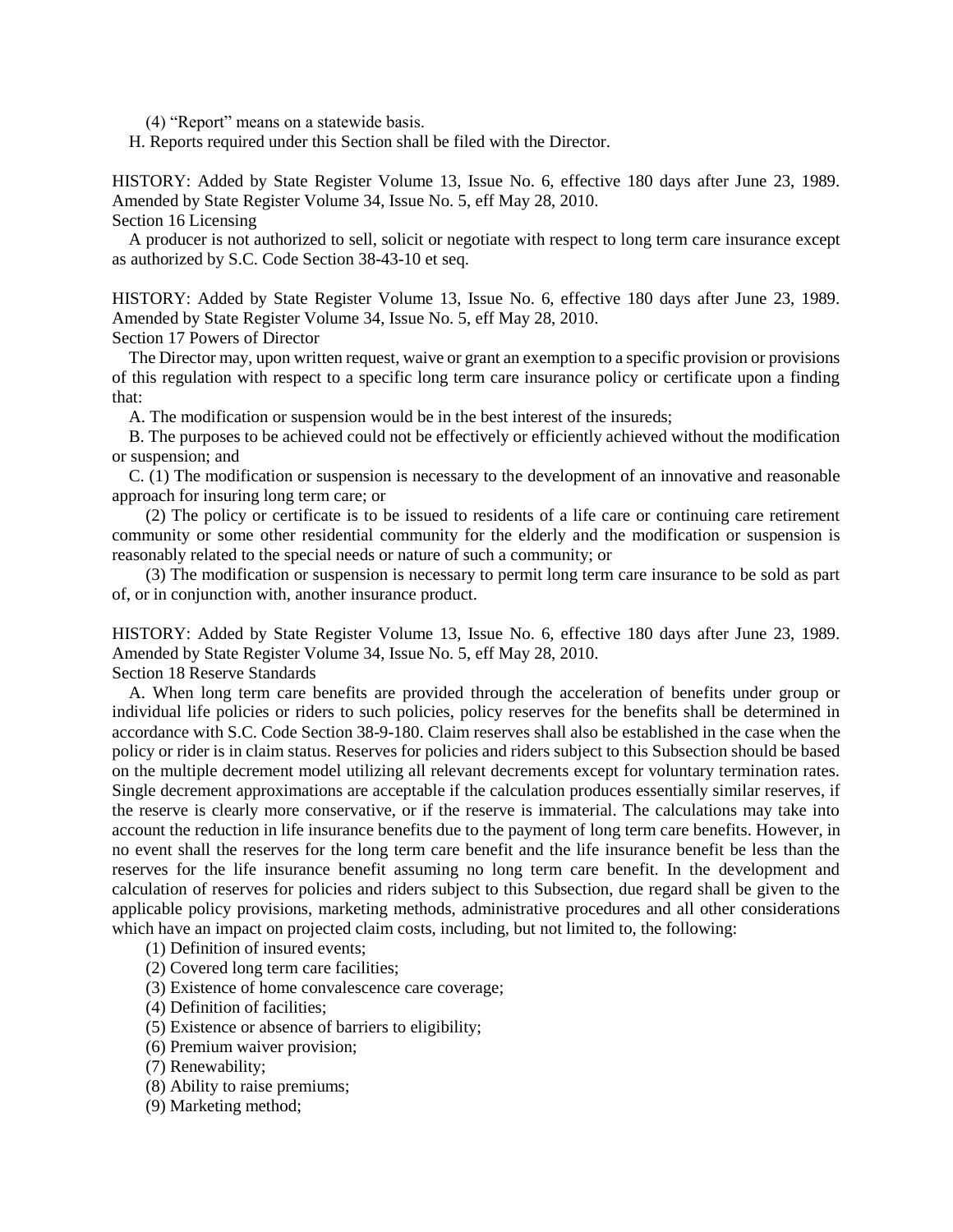(10) Underwriting procedures;

(11) Claims adjustment procedures;

- (12) Waiting period;
- (13) Maximum benefit;

(14) Availability of eligible facilities;

- (15) Margins in claim costs;
- (16) Optional nature of benefit;

(17) Delay in eligibility for benefit;

(18) Inflation protection provisions; and

(19) Guaranteed insurability option.

Any applicable valuation morbidity table shall be certified as appropriate as a statutory valuation table by a member of the American Academy of Actuaries.

B. When long term care benefits are provided other than as in Subsection A above, reserves shall be determined in accordance with Regulation 69-7.

HISTORY: Added by State Register Volume 13, Issue No. 6, effective 180 days after June 23, 1989. Amended by State Register Volume 34, Issue No. 5, eff May 28, 2010. Section 19 Loss Ratio

A. This Section shall apply to all long term care insurance policies or certificates except those covered under Sections 10 and 20.

B. Benefits under long term care insurance policies shall be deemed reasonable in relation to premiums provided the expected loss ratio is at least sixty percent (60%), calculated in a manner which provides for adequate reserving of the long term care insurance risk. In evaluating the expected loss ratio, due consideration shall be given to all relevant factors, including:

(1) Statistical credibility of incurred claims experience and earned premiums;

- (2) The period for which rates are computed to provide coverage;
- (3) Experienced and projected trends;
- (4) Concentration of experience within early policy duration;
- (5) Expected claim fluctuation;
- (6) Experience refunds, adjustments or dividends;
- (7) Renewability features;
- (8) All appropriate expense factors;
- (9) Interest;
- (10) Experimental nature of the coverage;
- (11) Policy reserves;
- (12) Mix of business by risk classification; and

(13) Product features such as long elimination periods, high deductibles and high maximum limits.

C. Subsection B shall not apply to life insurance policies that accelerate benefits for long term care. A life insurance policy that funds long term care benefits entirely by accelerating the death benefit is considered to provide reasonable benefits in relation to premiums paid, if the policy complies with all of the following provisions:

(1) The interest credited internally to determine cash value accumulations, including long term care, if any, are guaranteed not to be less than the minimum guaranteed interest rate for cash value accumulations without long term care set forth in the policy;

(2) The portion of the policy that provides life insurance benefits meets the nonforfeiture requirements of S.C. Code Section 38-63-510 et seq.;

(3) The policy meets the disclosure requirements contained in S.C. Code Section 38-72-10 et seq.;

(4) Any policy illustration that meets the applicable requirements of Regulation 69-40; and

(5) An actuarial memorandum is filed with the insurance department that includes:

(a) A description of the basis on which the long term care rates were determined;

(b) A description of the basis for the reserves;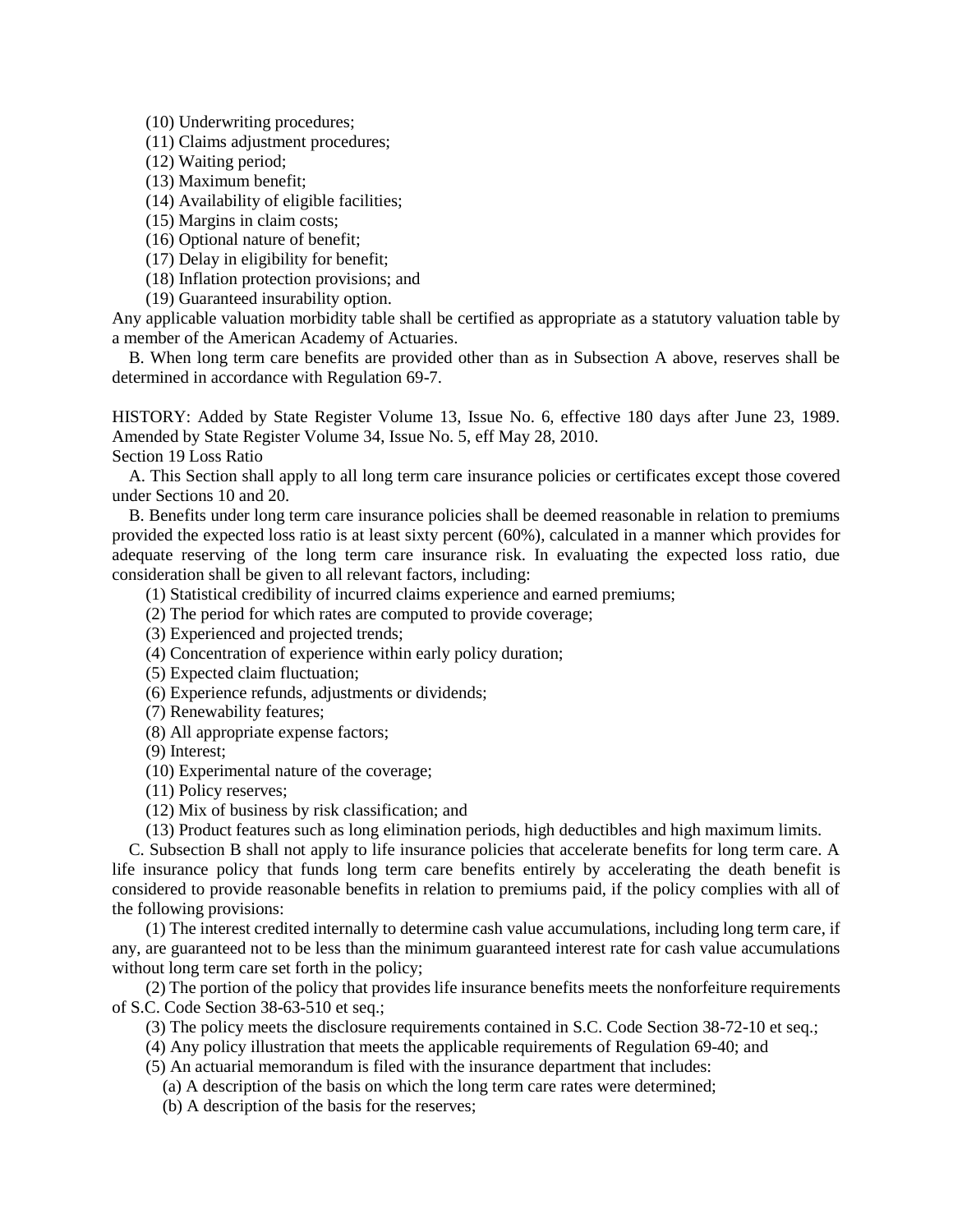(c) A summary of the type of policy, benefits, renewability, general marketing method, and limits on ages of issuance;

(d) A description and a table of each actuarial assumption used. For expenses, an insurer must include percent of premium dollars per policy and dollars per unit of benefits, if any;

(e) A description and a table of the anticipated policy reserves and additional reserves to be held in each future year for active lives;

(f) The estimated average annual premium per policy and the average issue age;

(g) A statement as to whether underwriting is performed at the time of application. The statement shall indicate whether underwriting is used and, if used, the statement shall include a description of the type or types of underwriting used, such as medical underwriting or functional assessment underwriting. Concerning a group policy, the statement shall indicate whether the enrollee or any dependent will be underwritten and when underwriting occurs; and

(h) A description of the effect of the long term care policy provision on the required premiums, nonforfeiture values and reserves on the underlying life insurance policy, both for active lives and those in long term care claim status.

HISTORY: Added by State Register Volume 13, Issue No. 6, effective 180 days after June 23, 1989. Amended by State Register Volume 34, Issue No. 5, eff May 28, 2010.

Section 20 Premium Rate Schedule Increases

A. This Section shall apply as follows:

(1) Except as provided in Paragraph (2), this Section applies to any long term care policy or certificate issued in this state on or after July 1, 2010.

(2) For certificates issued on or after the effective date of this amended regulation under a group long term care insurance policy as defined in Section 4E(1) of this Regulation, which policy was in force at the time this amended regulation became effective, the provisions of this Section shall apply on the policy anniversary following January 1, 2011.

B. An insurer shall provide notice of a pending premium rate schedule increase, including an exceptional increase, to the Director at least thirty (30) days prior to the notice to the policyholders and shall include:

(1) Information required under Section 9 of this Regulation;

(2) Certification by a qualified actuary that:

(a) If the requested premium rate schedule increase is implemented and the underlying assumptions, which reflect moderately adverse conditions, are realized, no further premium rate schedule increases are anticipated;

(b) The premium rate filing is in compliance with the provisions of this Section;

(3) An actuarial memorandum justifying the rate schedule change request that includes:

(a) Lifetime projections of earned premiums and incurred claims based on the filed premium rate schedule increase; and the method and assumptions used in determining the projected values, including reflection of any assumptions that deviate from those used for pricing other forms currently available for sale;

(i) Annual values for the five (5) years preceding and the three (3) years following the valuation date shall be provided separately;

(ii) The projections shall include the development of the lifetime loss ratio, unless the rate increase is an exceptional increase;

(iii) The projections shall demonstrate compliance with Subsection C; and

(iv) For exceptional increases,

(I) The projected experience should be limited to the increases in claims expenses attributable to the approved reasons for the exceptional increase; and

(II) In the event the Director determines as provided in Section 4A(4) of this Regulation that offsets may exist, the insurer shall use appropriate net projected experience;

(b) Disclosure of how reserves have been incorporated in this rate increase whenever the rate increase will trigger contingent benefit upon lapse;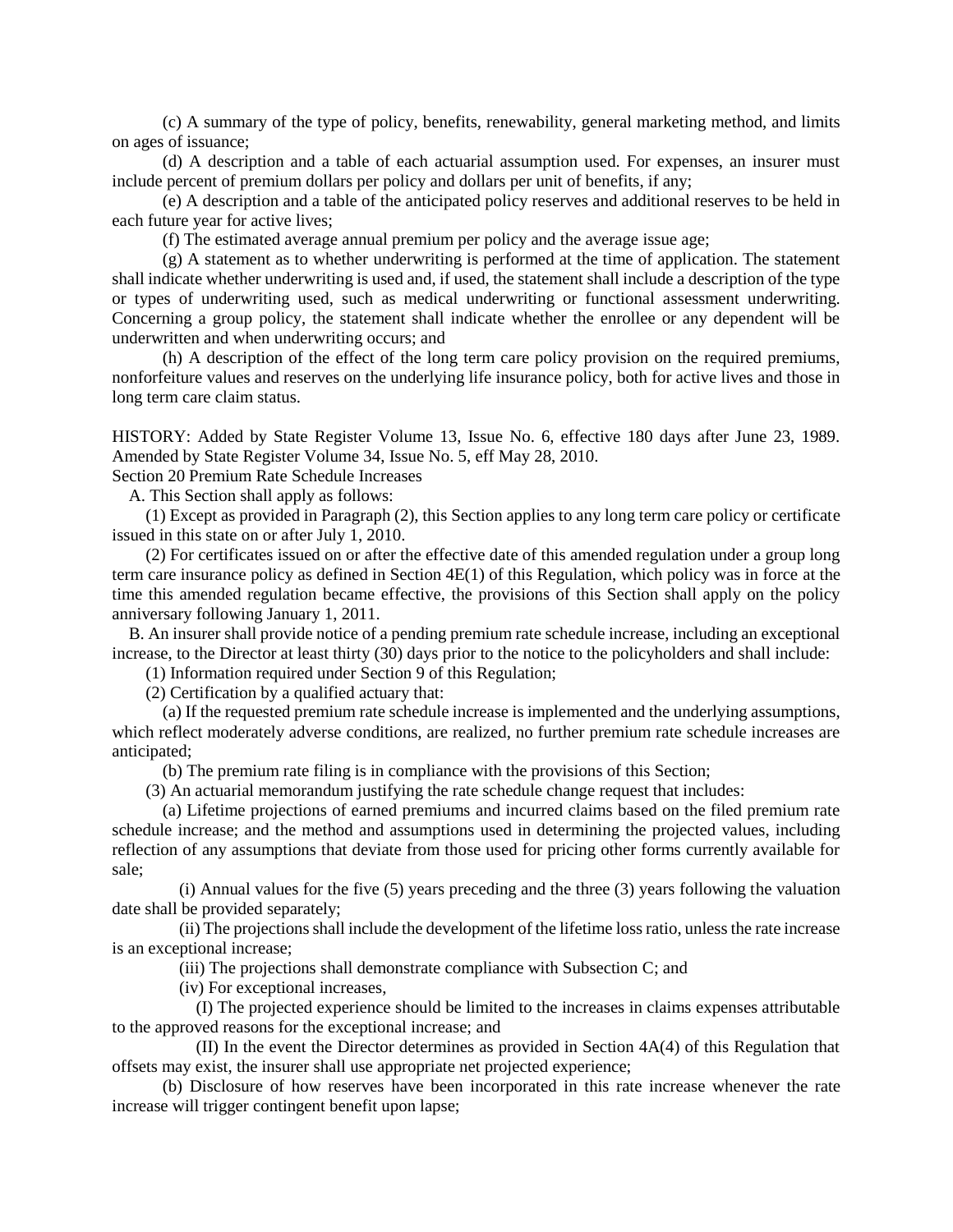(c) Disclosure of the analysis performed to determine why a rate adjustment is necessary, which pricing assumptions were not realized and why, and what other actions taken by the company have been relied on by the actuary;

(d) A statement that policy design, underwriting and claims adjudication practices have been taken into consideration; and

(e) In the event that it is necessary to maintain consistent premium rates for new certificates and certificates receiving a rate increase, the insurer will need to file composite rates reflecting projections of new certificates;

(4) A statement that renewal premium rate schedules are not greater than new business premium rate schedules except for differences attributable to benefits, unless sufficient justification is provided to the Director; and

(5) Sufficient information for review and approval of the premium rate schedule increase by the Director.

C. All premium rate schedule increases shall be determined in accordance with the following requirements:

(1) Exceptional increases shall provide that seventy percent (70%) of the present value of projected additional premiums from the exceptional increase will be returned to policyholders in benefits;

(2) Premium rate schedule increases shall be calculated such that the sum of the accumulated value of incurred claims, without the inclusion of active life reserves, and the present value of future projected incurred claims, without the inclusion of active life reserves, will not be less than the sum of the following:

(a) The accumulated value of the initial earned premium times fifty-eight percent (58%);

(b) Eighty-five percent (85%) of the accumulated value of prior premium rate schedule increases on an earned basis;

(c) The present value of future projected initial earned premiums times fifty-eight percent (58%); and

(d) Eighty-five percent (85%) of the present value of future projected premiums not in Subparagraph (c) on an earned basis;

(3) In the event that a policy form has both exceptional and other increases, the values in Paragraph (2)(b) and (d) will also include seventy percent (70%) for exceptional rate increase amounts; and

(4) All present and accumulated values used to determine rate increases shall use the maximum valuation interest rate for contract reserves as specified in Regulation 69-7. The actuary shall disclose as part of the actuarial memorandum the use of any appropriate averages.

D. For each rate increase that is implemented, the insurer shall file for review and approval by the Director updated projections, as defined in Subsection B(3)(a), annually for the next three (3) years and include a comparison of actual results to projected values. The Director may extend the period to greater than three (3) years if actual results are not consistent with projected values from prior projections. For group insurance policies that meet the conditions in Subsection K, the projections required by this Subsection shall be provided to the policyholder in lieu of filing with the Director.

E. If any premium rate in the revised premium rate schedule is greater than 200 percent of the comparable rate in the initial premium schedule, lifetime projections, as defined in Subsection B(3)(a), shall be filed for review and approval by the Director every five (5) years following the end of the required period in Subsection D. For group insurance policies that meet the conditions in Subsection K, the projections required by this Subsection shall be provided to the policyholder in lieu of filing with the Director.

F.(1) If the Director has determined that the actual experience following a rate increase does not adequately match the projected experience and that the current projections under moderately adverse conditions demonstrate that incurred claims will not exceed proportions of premiums specified in Subsection C, the Director may require the insurer to implement any of the following:

(a) Premium rate schedule adjustments; or

(b) Other measures to reduce the difference between the projected and actual experience.

(2) In determining whether the actual experience adequately matches the projected experience, consideration should be given to Subsection B(3)(e), if applicable.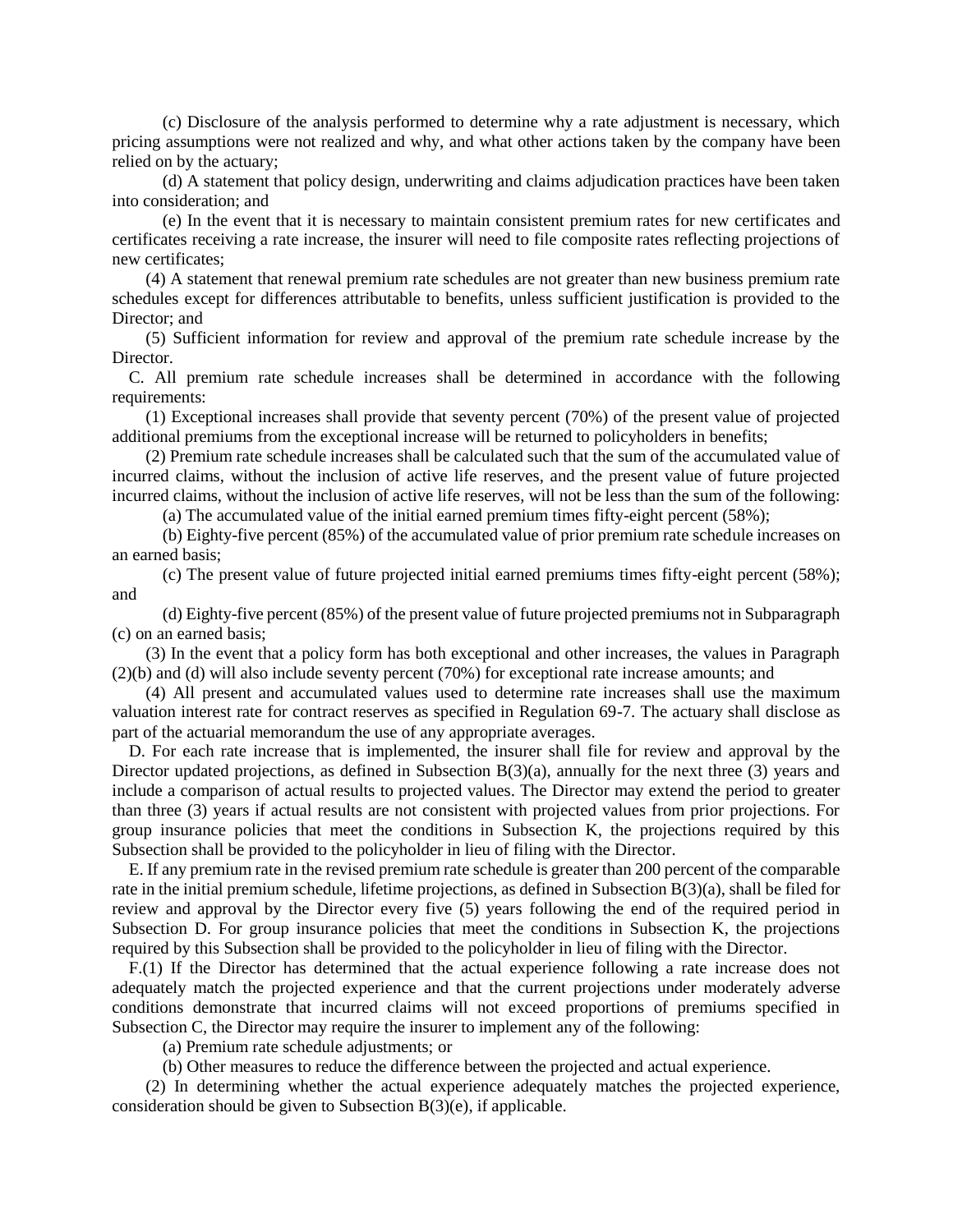G. If the majority of the policies or certificates to which the increase is applicable are eligible for the contingent benefit upon lapse, the insurer shall file:

(1) A plan, subject to Director approval, for improved administration or claims processing designed to eliminate the potential for further deterioration of the policy form requiring further premium rate schedule increases, or both, or to demonstrate that appropriate administration and claims processing have been implemented or are in effect; otherwise the Director may impose the condition in Subsection H of this Section; and

(2) The original anticipated lifetime loss ratio, and the premium rate schedule increase that would have been calculated according to Subsection C had the greater of the original anticipated lifetime loss ratio or fifty-eight percent (58%) been used in the calculations described in Subsection  $C(2)(a)$  and (c).

H.(1) For a rate increase filing that meets the following criteria, the Director shall review, for all policies included in the filing, the projected lapse rates and past lapse rates during the twelve (12) months following each increase to determine if significant adverse lapsation has occurred or is anticipated:

(a) The rate increase is not the first rate increase requested for the specific policy form or forms;

(b) The rate increase is not an exceptional increase; and

(c) The majority of the policies or certificates to which the increase is applicable are eligible for the contingent benefit upon lapse.

(2) In the event significant adverse lapsation has occurred, is anticipated in the filing or is evidenced in the actual results as presented in the updated projections provided by the insurer following the requested rate increase, the Director may determine that a rate spiral exists. Following the determination that a rate spiral exists, the Director may require the insurer to offer, without underwriting, to all in force insureds subject to the rate increase the option to replace existing coverage with one or more reasonably comparable products being offered by the insurer or its affiliates.

(a) The offer shall:

(i) Be subject to the approval of the Director;

(ii) Be based on actuarially sound principles, but not be based on attained age; and

(iii) Provide that maximum benefits under any new policy accepted by an insured shall be reduced by comparable benefits already paid under the existing policy.

(b) The insurer shall maintain the experience of all the replacement insureds separate from the experience of insureds originally issued the policy forms. In the event of a request for a rate increase on the policy form, the rate increase shall be limited to the lesser of:

(i) The maximum rate increase determined based on the combined experience; and

(ii) The maximum rate increase determined based only on the experience of the insureds originally issued the form plus ten percent (10%).

I. If the Director determines that the insurer has exhibited a persistent practice of filing inadequate initial premium rates for long term care insurance, the Director may, in addition to the provisions of Subsection H of this Section, prohibit the insurer from either of the following:

(1) Filing and marketing comparable coverage for a period of up to five (5) years; or

(2) Offering all other similar coverages and limiting marketing of new applications to the products subject to recent premium rate schedule increases.

J. Subsections A through I shall not apply to policies for which the long term care benefits provided by the policy are incidental, as defined in Section 4B, if the policy complies with all of the following provisions:

(1) The interest credited internally to determine cash value accumulations, including long term care, if any, are guaranteed not to be less than the minimum guaranteed interest rate for cash value accumulations without long term care set forth in the policy;

(2) The portion of the policy that provides insurance benefits other than long term care coverage meets the nonforfeiture requirements as applicable in any of the following:

(a) S.C. Code Section 38-63-510 et seq.;

(b) S.C. Code Section 38-69-210 et seq.; and

(c) Regulation 69-12;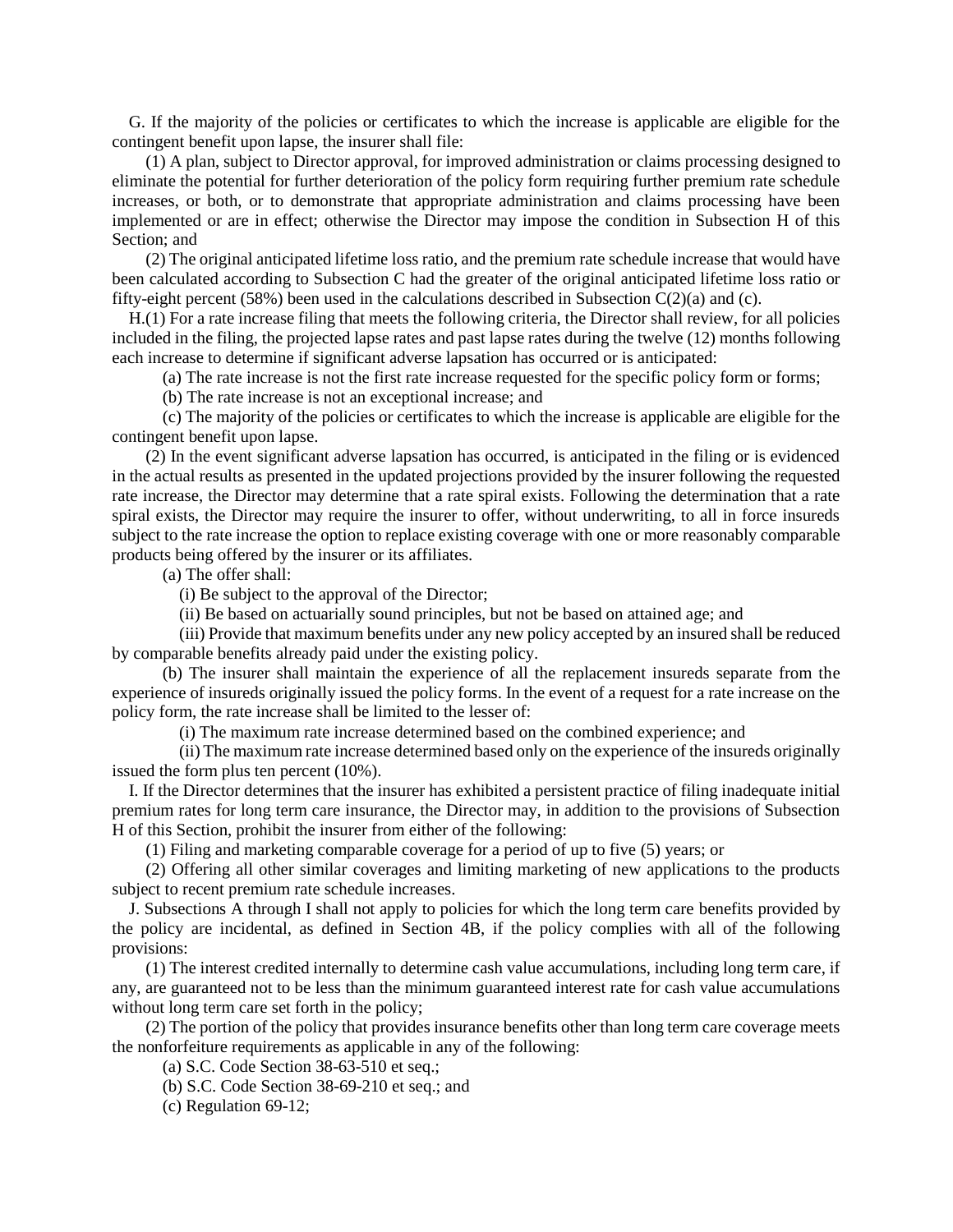(3) The policy meets the disclosure requirements of S.C. Code Section 38-72-60;

(4) An actuarial memorandum is filed with the insurance department that includes:

(a) A description of the basis on which the long term care rates were determined;

(b) A description of the basis for the reserves;

(c) A summary of the type of policy, benefits, renewability, general marketing method, and limits on ages of issuance;

(d) A description and a table of each actuarial assumption used. For expenses, an insurer must include percent of premium dollars per policy and dollars per unit of benefits, if any;

(e) A description and a table of the anticipated policy reserves and additional reserves to be held in each future year for active lives;

(f) The estimated average annual premium per policy and the average issue age;

(g) A statement as to whether underwriting is performed at the time of application. The statement shall indicate whether underwriting is used and, if used, the statement shall include a description of the type or types of underwriting used, such as medical underwriting or functional assessment underwriting. Concerning a group policy, the statement shall indicate whether the enrollee or any dependent will be underwritten and when underwriting occurs; and

(h) A description of the effect of the long term care policy provision on the required premiums, nonforfeiture values and reserves on the underlying insurance policy, both for active lives and those in long term care claim status.

K. Subsections F and H shall not apply to group insurance policies as defined in Section 4E(1) of this Regulation where:

(1) The policies insure 250 or more persons and the policyholder has 5,000 or more eligible employees of a single employer; or

(2) The policyholder, and not the certificate holders, pays a material portion of the premium, which shall not be less than twenty percent (20%) of the total premium for the group in the calendar year prior to the year a rate increase is filed.

HISTORY: Added by State Register Volume 13, Issue No. 6, effective 180 days after June 23, 1989. Amended by State Register Volume 34, Issue No. 5, eff May 28, 2010. Section 21 Filing Requirement

Prior to an insurer or similar organization offering group long term care insurance to a resident of this state pursuant to S.C. Code Section 38-72-50, it shall file with the Director evidence that the group policy or certificate thereunder has been approved by a state having statutory or regulatory long term care insurance requirements substantially similar to those adopted in this state.

HISTORY: Added by State Register Volume 13, Issue No. 6, effective 180 days after June 23, 1989. Amended by State Register Volume 34, Issue No. 5, eff May 28, 2010.

Section 22 Filing Requirements for Advertising

A. Every insurer, health care service plan or other entity providing long term care insurance or benefits in this state shall file a copy of any long term care insurance advertisement intended for use in this state whether through written, radio or television medium to the Director of Insurance of this state for review and approval by the Director to the extent it may be required under state law. In addition, all advertisements shall be retained by the insurer, health care service plan or other entity for at least three (3) years from the date the advertisement was first used.

B. The Director may exempt from these requirements any advertising form or material when, in the Director's opinion, this requirement may not be reasonably applied.

HISTORY: Added by State Register Volume 13, Issue No. 6, effective 180 days after June 23, 1989. Amended by State Register Volume 34, Issue No. 5, eff May 28, 2010. Section 23 Standards for Marketing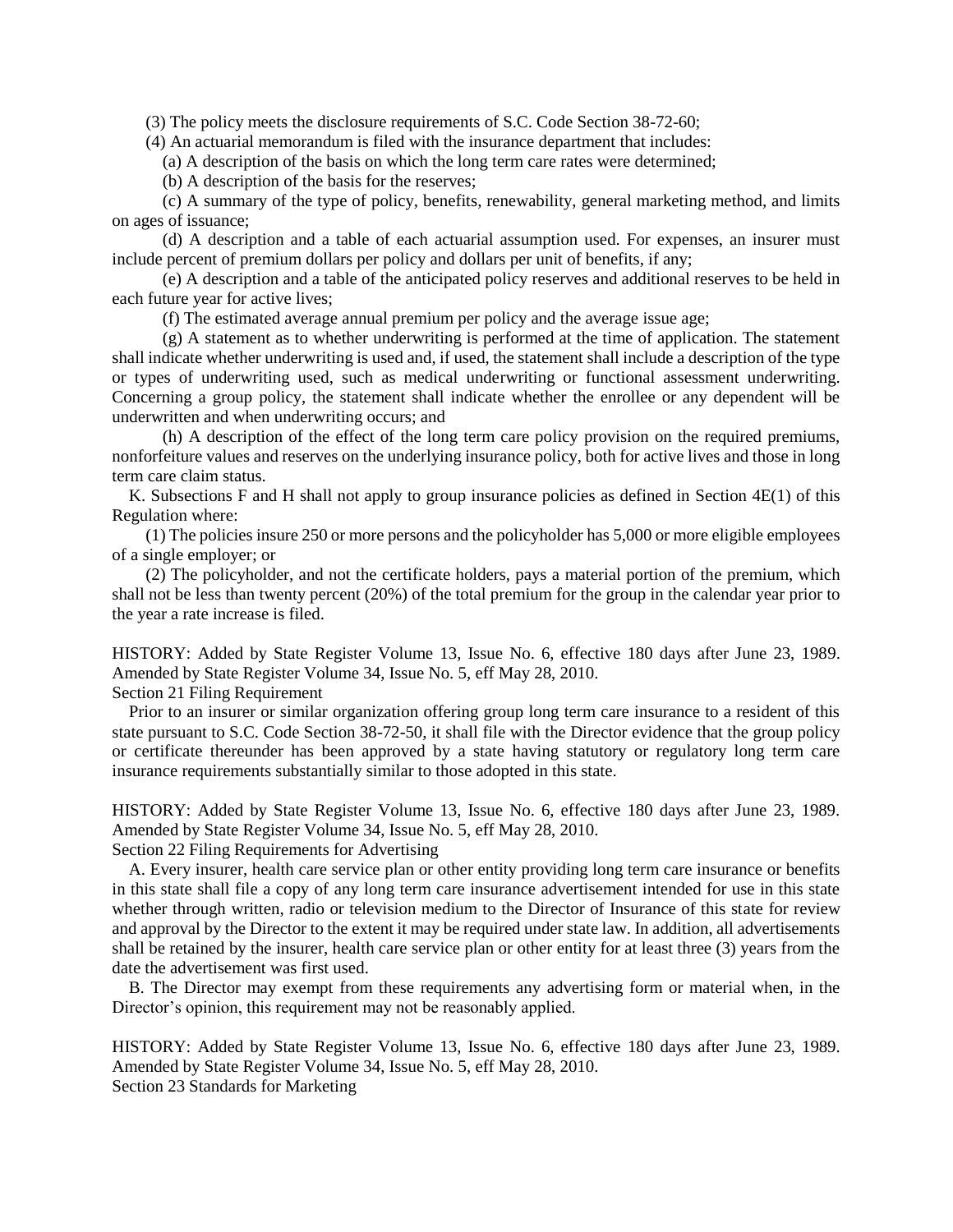A. Every insurer, health care service plan or other entity marketing long term care insurance coverage in this state, directly or through its producers, shall:

(1) Establish marketing procedures and agent training requirements to assure that:

(a) Any marketing activities, including any comparison of policies, by its agents or other producers will be fair and accurate; and

(b) Excessive insurance is not sold or issued.

(2) Display prominently by type, stamp or other appropriate means, on the first page of the outline of coverage and policy the following: "Notice to buyer: This policy may not cover all of the costs associated with long term care incurred by the buyer during the period of coverage. The buyer is advised to review carefully all policy limitations."

(3) Provide copies of the disclosure forms required in Section 9C (Appendices B and F) to the applicant.

(4) Inquire and otherwise make every reasonable effort to identify whether a prospective applicant or enrollee for long term care insurance already has accident and sickness or long term care insurance and the types and amounts of any such insurance, except that in the case of qualified long term care insurance contracts, an inquiry into whether a prospective applicant or enrollee for long term care insurance has accident and sickness insurance is not required.

(5) Every insurer or entity marketing long term care insurance shall establish auditable procedures for verifying compliance with this Subsection A.

(6) If the state in which the policy or certificate is to be delivered or issued for delivery has a senior insurance counseling program approved by the Director, the insurer shall, at solicitation, provide written notice to the prospective policyholder and certificate holder that the program is available and the name, address and telephone number of the program.

(7) For long term care health insurance policies and certificates, use the terms "noncancellable" or "level premium" only when the policy or certificate conforms to Section 6 A(3) of this Regulation.

(8) Provide an explanation of contingent benefit upon lapse provided for in Section 28D(3), and, if applicable, the additional contingent benefit upon lapse provided to policies with fixed or limited premium paying periods in Section 28D(4).

B. In addition to the practices prohibited in Chapter 57 of Title 38, S.C. Code of Laws, the following acts and practices are prohibited:

(1) Twisting. Knowingly making any misleading representation or incomplete or fraudulent comparison of any insurance policies or insurers for the purpose of inducing, or tending to induce, any person to lapse, forfeit, surrender, terminate, retain, pledge, assign, borrow on or convert any insurance policy or to take out a policy of insurance with another insurer.

(2) High pressure tactics. Employing any method of marketing having the effect of or tending to induce the purchase of insurance through force, fright, threat, whether explicit or implied, or undue pressure to purchase or recommend the purchase of insurance.

(3) Cold lead advertising. Making use directly or indirectly of any method of marketing which fails to disclose in a conspicuous manner that a purpose of the method of marketing is solicitation of insurance and that contact will be made by an insurance agent or insurance company.

(4) Misrepresentation. Misrepresenting a material fact in selling or offering to sell a long term care insurance policy.

C.(1) With respect to the obligations set forth in this Subsection, the primary responsibility of an association, as defined in Section 4E(2) of this Regulation, when endorsing or selling long term care insurance shall be to educate its members concerning long term care issues in general so that its members can make informed decisions. Associations shall provide objective information regarding long term care insurance policies or certificates endorsed or sold by such associations to ensure that members of such associations receive a balanced and complete explanation of the features in the policies or certificates that are being endorsed or sold.

(2) The insurer shall file with the insurance department the following material:

(a) The policy and certificate;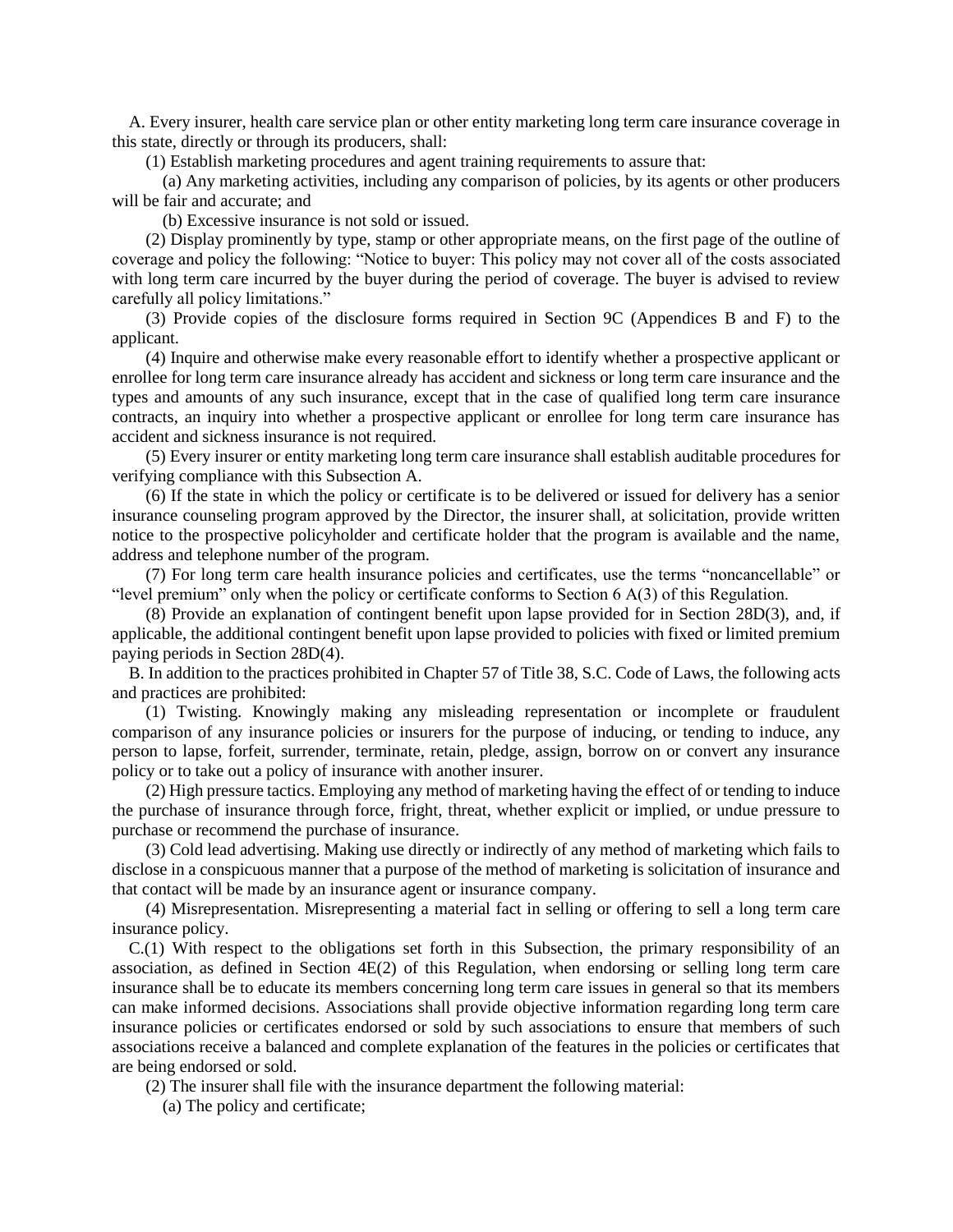(b) A corresponding outline of coverage; and

(c) All advertisements requested by the insurance department.

(3) The association shall disclose in any long term care insurance solicitation:

(a) The specific nature and amount of the compensation arrangements (including all fees, commissions, administrative fees and other forms of financial support) that the association receives from endorsement or sale of the policy or certificate to its members; and

(b) A brief description of the process under which the policies and the insurer issuing the policies were selected.

(4) If the association and the insurer have interlocking directorates or trustee arrangements, the association shall disclose that fact to its members.

(5) The board of directors of associations selling or endorsing long term care insurance policies or certificates shall review and approve the insurance policies as well as the compensation arrangements made with the insurer.

(6) The association shall also:

(a) At the time of the association's decision to endorse, engage the services of a person with expertise in long term care insurance not affiliated with the insurer to conduct an examination of the policies, including its benefits, features, and rates and update the examination thereafter in the event of material change;

(b) Actively monitor the marketing efforts of the insurer and its agents; and

(c) Review and approve all marketing materials or other insurance communications used to promote sales or sent to members regarding the policies or certificates.

(d) Subparagraphs (a) through (c) shall not apply to qualified long term care insurance contracts.

(7) No group long term care insurance policy or certificate may be issued to an association unless the insurer files with the state insurance department the information required in this Subsection.

(8) The insurer shall not issue a long term care policy or certificate to an association or continue to market such a policy or certificate unless the insurer certifies annually that the association has complied with the requirements set forth in this Subsection.

(9) Failure to comply with the filing and certification requirements of this Section constitutes an unfair trade practice in violation of in Chapter 57 of Title 38, S.C. Code of Laws.

HISTORY: Added by State Register Volume 13, Issue No. 6, effective 180 days after June 23, 1989. Amended by State Register Volume 34, Issue No. 5, eff May 28, 2010. Section 24 Suitability

A. This Section shall not apply to life insurance policies that accelerate benefits for long term care.

B. Every insurer, health care service plan or other entity marketing long term care insurance (the "issuer") shall:

(1) Develop and use suitability standards to determine whether the purchase or replacement of long term care insurance is appropriate for the needs of the applicant;

(2) Train its agents in the use of its suitability standards; and

(3) Maintain a copy of its suitability standards and make them available for inspection upon request by the Director.

C.(1) To determine whether the applicant meets the standards developed by the issuer, the agent and issuer shall develop procedures that take the following into consideration:

(a) The ability to pay for the proposed coverage and other pertinent financial information related to the purchase of the coverage;

(b) The applicant's goals or needs with respect to long term care and the advantages and disadvantages of insurance to meet these goals or needs; and

(c) The values, benefits and costs of the applicant's existing insurance, if any, when compared to the values, benefits and costs of the recommended purchase or replacement.

(2) The issuer, and where an agent is involved, the agent shall make reasonable efforts to obtain the information set out in Paragraph (1) above. The efforts shall include presentation to the applicant, at or prior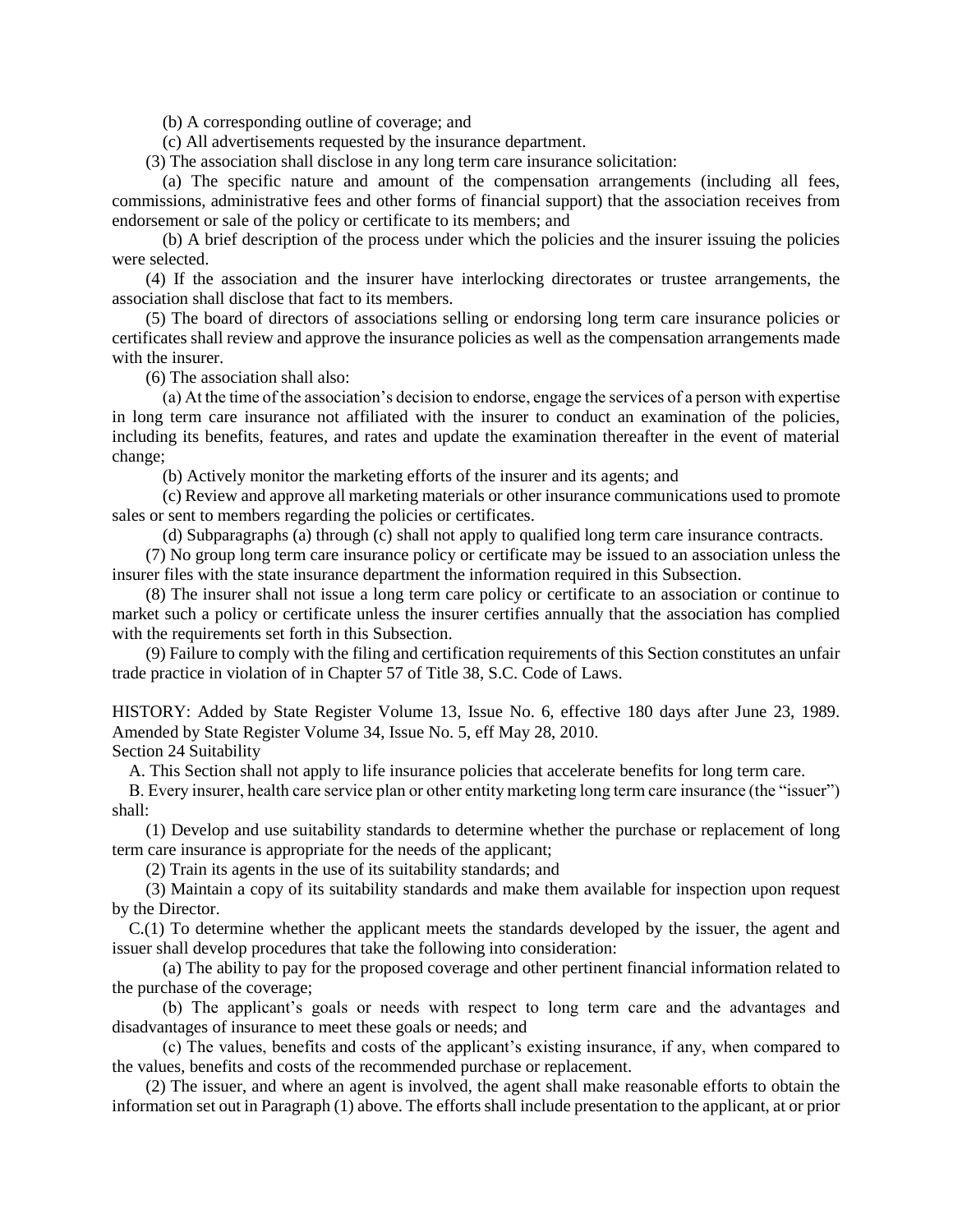to application, the "Long Term Care Insurance Personal Worksheet." The personal worksheet used by the issuer shall contain, at a minimum, the information in the format contained in Appendix B, in not less than twelve (12) point type. The issuer may request the applicant to provide additional information to comply with its suitability standards. A copy of the issuer's personal worksheet shall be filed with the Director.

(3) A completed personal worksheet shall be returned to the issuer prior to the issuer's consideration of the applicant for coverage, except the personal worksheet need not be returned for sales of employer group long term care insurance to employees and their spouses.

(4) The sale or dissemination outside the company or agency by the issuer or agent of information obtained through the personal worksheet in Appendix B is prohibited.

D. The issuer shall use the suitability standards it has developed pursuant to this Section in determining whether issuing long term care insurance coverage to an applicant is appropriate.

E. Agents shall use the suitability standards developed by the issuer in marketing long term care insurance.

F. At the same time as the personal worksheet is provided to the applicant, the disclosure form entitled "Things You Should Know Before You Buy Long Term Care Insurance" shall be provided. The form shall be in the format contained in Appendix C, in not less than twelve (12) point type.

G. If the issuer determines that the applicant does not meet its financial suitability standards, or if the applicant has declined to provide the information, the issuer may reject the application. In the alternative, the issuer shall send the applicant a letter similar to Appendix D. However, if the applicant has declined to provide financial information, the issuer may use some other method to verify the applicant's intent. Either the applicant's returned letter or a record of the alternative method of verification shall be made part of the applicant's file.

H. The issuer shall report annually to the Director the total number of applications received from residents of this state, the number of those who declined to provide information on the personal worksheet, the number of applicants who did not meet the suitability standards, and the number of those who chose to confirm after receiving a suitability letter.

HISTORY: Added by State Register Volume 13, Issue No. 6, effective 180 days after June 23, 1989. Amended by State Register Volume 34, Issue No. 5, eff May 28, 2010.

Section 25 Prohibition Against Preexisting Conditions and Probationary Periods in Replacement Policies or Certificates

If a long term care insurance policy or certificate replaces another long term care policy or certificate, the replacing insurer shall waive any time periods applicable to preexisting conditions and probationary periods in the new long term care policy for similar benefits to the extent that similar exclusions have been satisfied under the original policy.

HISTORY: Added by State Register Volume 13, Issue No. 6, effective 180 days after June 23, 1989. Amended by State Register Volume 34, Issue No. 5, eff May 28, 2010.

Section 26 Availability of New Services or Providers

A. An insurer shall notify policyholders of the availability of a new long term policy series that provides coverage for new long term care services or providers material in nature and not previously available through the insurer to the general public. The notice shall be provided within twelve (12) months of the date that the new policy series is made available for sale in this state.

B. Notwithstanding Subsection A above, notification is not required for any policy issued prior to the effective date of this Regulation or to any policyholder or certificate holder who is currently eligible for benefits, within an elimination period or on a claim, or who previously had been in claim status, or who would not be eligible to apply for coverage due to issue age limitations under the new policy. The insurer may require that policyholders meet all eligibility requirements, including underwriting and payment of the required premium to add such new services or providers.

C. The insurer shall make the new coverage available in one of the following ways: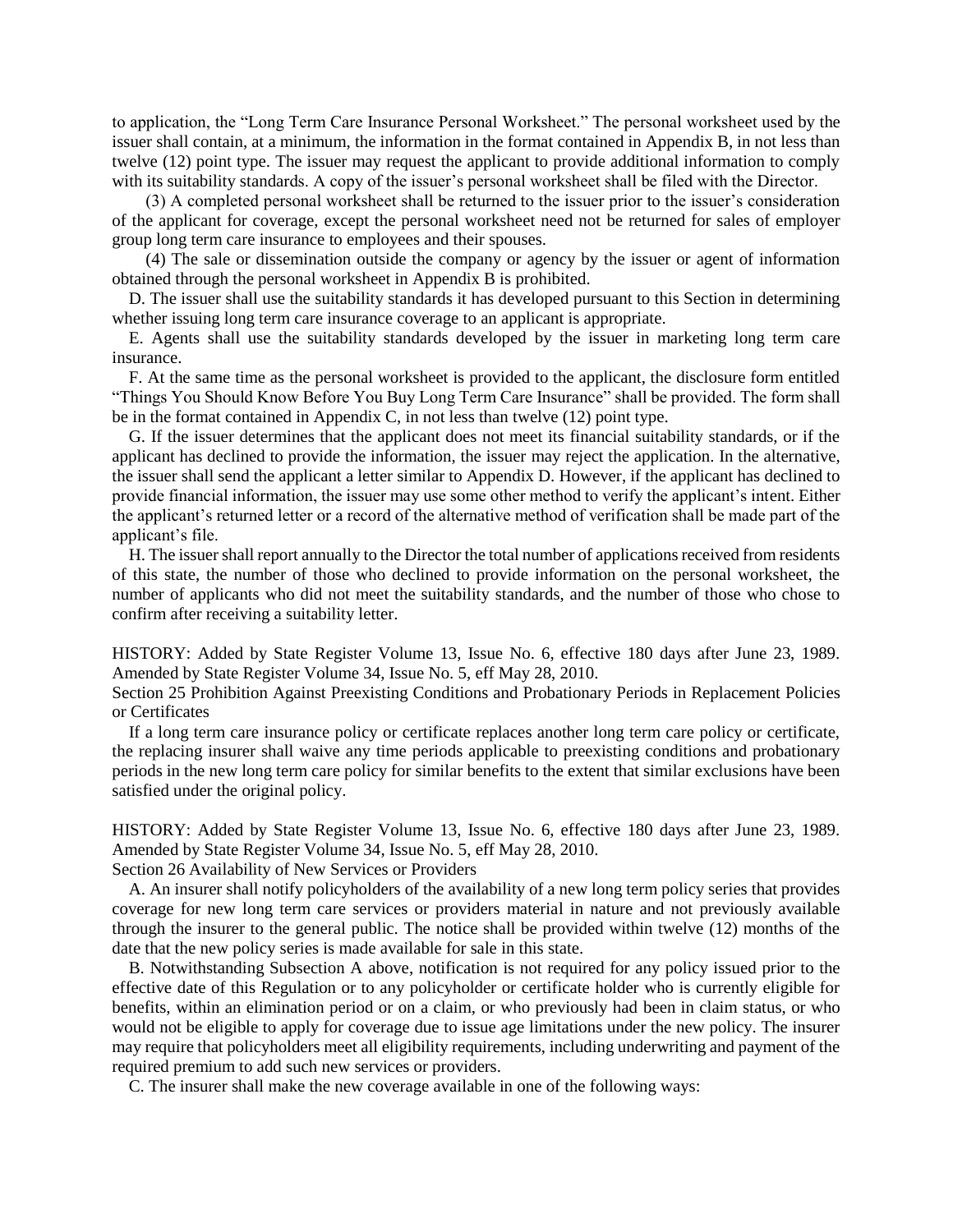(1) By adding a rider to the existing policy and charging a separate premium for the new rider based on the insured's attained age;

(2) By exchanging the existing policy or certificate for one with an issue age based on the present age of the insured and recognizing past insured status by granting premium credits toward the premiums for the new policy or certificate. The premium credits shall be based on premiums paid or reserves held for the prior policy or certificate;

(3) By exchanging the existing policy or certificate for a new policy or certificate in which consideration for past insured status shall be recognized by setting the premium for the new policy or certificate at the issue age of the policy or certificate being exchanged. The cost for the new policy or certificate may recognize the difference in reserves between the new policy or certificate and the original policy or certificate; or

(4) By an alternative program developed by the insurer that meets the intent of this Section if the program is filed with and approved by the Director.

D. An insurer is not required to notify policyholders of a new proprietary policy series created and filed for use in a limited distribution channel. For purposes of this Subsection, "limited distribution channel" means through a discrete entity, such as a financial institution or brokerage, for which specialized products are available that are not available for sale to the general public. Policyholders that purchased such a new proprietary policy shall be notified when a new long term care policy series that provides coverage for new long term care services or providers material in nature is made available to that limited distribution channel.

E. Policies issued pursuant to this Section shall be considered exchanges and not replacements. These exchanges shall not be subject to Sections 14 and 24, and the reporting requirements of Section 15A through Section 15E of this Regulation.

F. Where the policy is offered through an employer, labor organization, professional, trade or occupational association, the required notification in Subsection A above shall be made to the offering entity. However, if the policy is issued to a group as defined in Section 4E(4) of this Regulation, the notification shall be made to each certificate holder.

G. Nothing in this Section shall prohibit an insurer from offering any policy, rider, certificate or coverage change to any policyholder or certificate holder. However, upon request any policyholder may apply for currently available coverage that includes the new services or providers. The insurer may require that policyholders meet all eligibility requirements, including underwriting and payment of the required premium to add such new services or providers.

H. This Section does not apply to life insurance policies or riders containing accelerated long term care benefits.

I. This Section shall become effective on January 1, 2010.

HISTORY: Added by State Register Volume 13, Issue No. 6, effective 180 days after June 23, 1989. Amended by State Register Volume 34, Issue No. 5, eff May 28, 2010.

Section 27 Right to Reduce Coverage and Lower Premiums

A.(1) Every long term care insurance policy and certificate shall include a provision that allows the policyholder or certificate holder to reduce coverage and lower the policy or certificate premium in at least one of the following ways:

(a) Reducing the maximum benefit; or

(b) Reducing the daily, weekly or monthly benefit amount.

(2) The insurer may also offer other reduction options that are consistent with the policy or certificate design or the carrier's administrative processes.

B. The provision required in Section  $27(A)(1)$  of this Regulation shall include a description of the ways in which coverage may be reduced and the process for requesting and implementing a reduction in coverage.

C. The age to determine the premium for the reduced coverage shall be based on the age used to determine the premiums for the coverage currently in force.

D. The insurer may limit any reduction in coverage to plans or options available for that policy form and to those for which benefits will be available after consideration of claims paid or payable.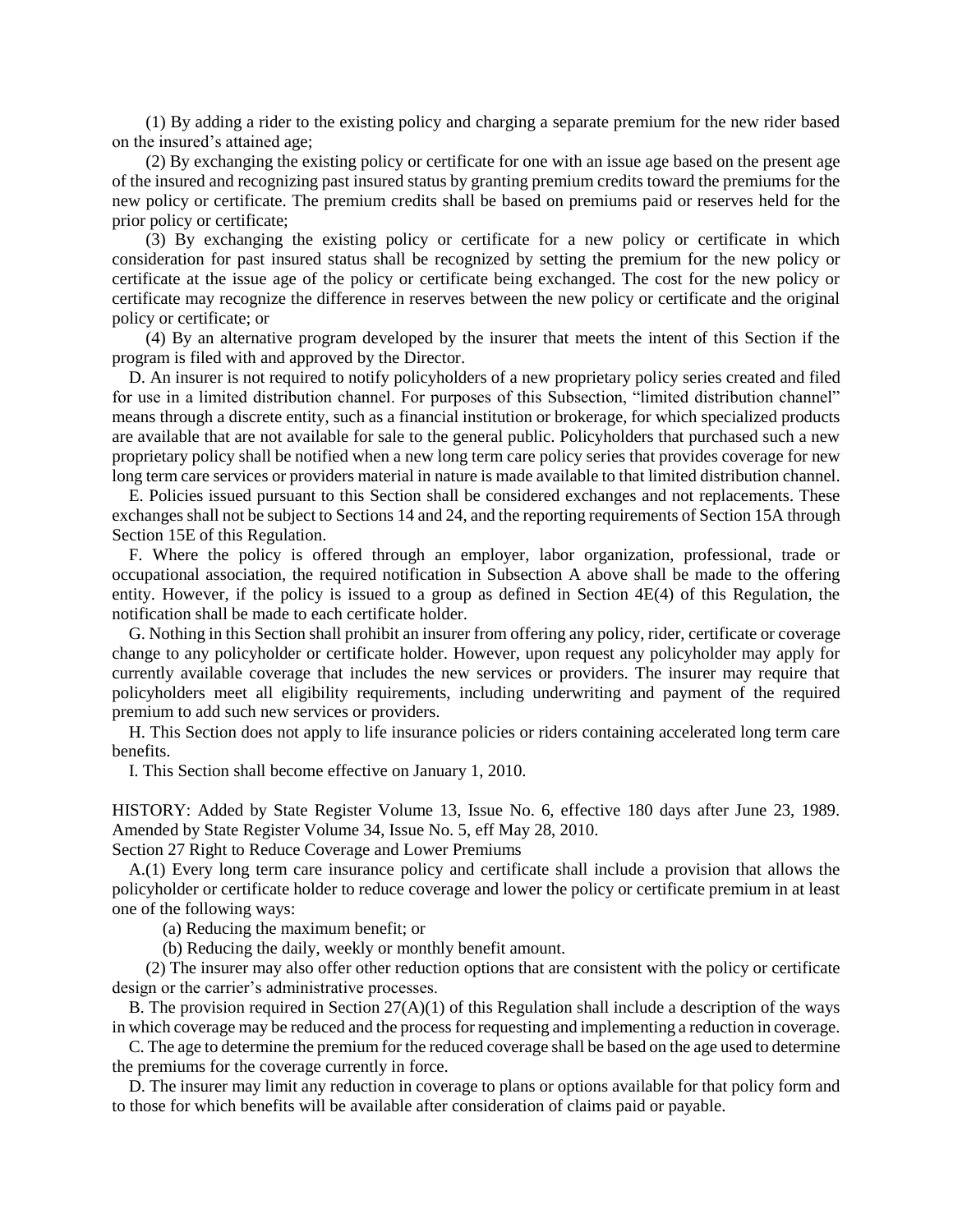E. If a policy or certificate is about to lapse, the insurer shall provide a written reminder to the policyholder or certificate holder of his or her right to reduce coverage and premiums in the notice required by Section 7A(3) of this Regulation.

F. This Section does not apply to life insurance policies or riders containing accelerated long term care benefits.

G. The requirements of this Section shall apply to any long term care policy issued in this state on or after January 1, 2011.

HISTORY: Added by State Register Volume 13, Issue No. 6, effective 180 days after June 23, 1989. Amended by State Register Volume 34, Issue No. 5, eff May 28, 2010.

Section 28 Nonforfeiture Benefit Requirement

A. This Section does not apply to life insurance policies or riders containing accelerated long term care benefits.

B. To comply with the requirement to offer a nonforfeiture benefit pursuant to the provisions of S.C. Code Section 38-72-67:

(1) A policy or certificate offered with nonforfeiture benefits shall have coverage elements, eligibility, benefit triggers and benefit length that are the same as coverage to be issued without nonforfeiture benefits. The nonforfeiture benefit included in the offer shall be the benefit described in Subsection E; and

(2) The offer shall be in writing if the nonforfeiture benefit is not otherwise described in the Outline of Coverage or other materials given to the prospective policyholder.

C. If the offer required to be made under S.C. Code Section 38-72-67 is rejected, the insurer shall provide the contingent benefit upon lapse described in this Section. Even if this offer is accepted for a policy with a fixed or limited premium payment period, the contingent benefit on lapse in Subsection D(4) of this Regulation shall still apply.

D.(1) After rejection of the offer required under S.C. Code Section 38-72-67 for individual and group policies without nonforfeiture benefits issued after the effective date of this Section, the insurer shall provide a contingent benefit upon lapse.

(2) In the event a group policyholder elects to make the nonforfeiture benefit an option to the certificate holder, a certificate shall provide either the nonforfeiture benefit or the contingent benefit upon lapse.

(3) A contingent benefit on lapse shall be triggered every time an insurer increases the premium rates to a level which results in a cumulative increase of the annual premium equal to or exceeding the percentage of the insured's initial annual premium set forth below based on the insured's issue age, and the policy or certificate lapses within 120 days of the due date of the premium so increased. Unless otherwise required, policyholders shall be notified at least thirty (30) days prior to the due date of the premium reflecting the rate increase.

|              | Triggers for a Substantial Premium Increase |  |
|--------------|---------------------------------------------|--|
|              |                                             |  |
| Issue Age    | Percent Increase                            |  |
|              | <b>Over Initial Premium</b>                 |  |
| 29 and under | 200%                                        |  |
| 30-34        | 190%                                        |  |
| 35-39        | 170%                                        |  |
| 40-44        | 150%                                        |  |
| 45-49        | 130%                                        |  |
| 50-54        | 110%                                        |  |
| 55-59        | 90%                                         |  |
| 60           | 70%                                         |  |
| 61           | 66%                                         |  |
| 62           | 62%                                         |  |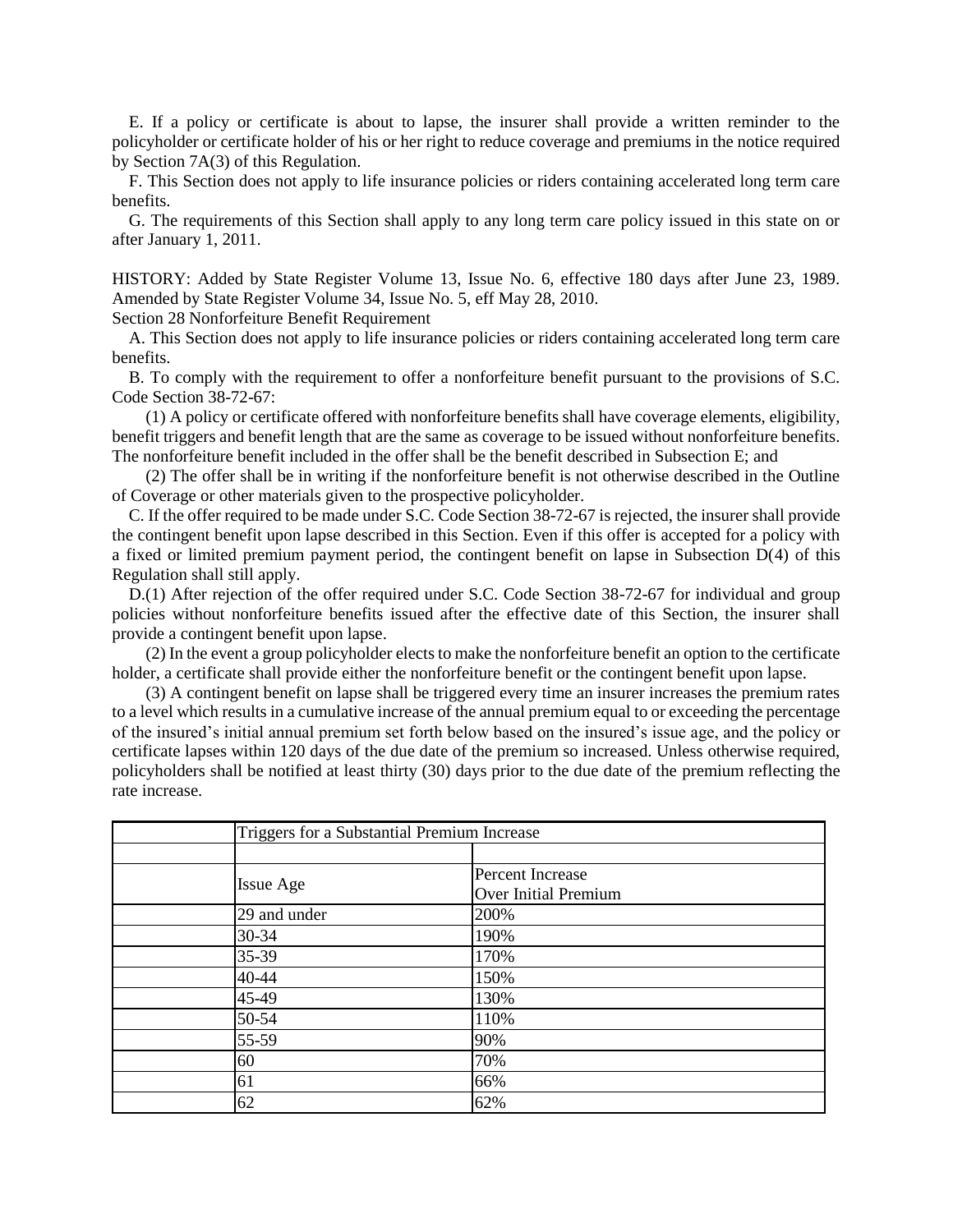| 63              |             | 58% |
|-----------------|-------------|-----|
| $\overline{64}$ |             | 54% |
| 65              |             | 50% |
| 66              |             | 48% |
| 67              |             | 46% |
| $\overline{68}$ |             | 44% |
| 69              |             | 42% |
| 70              |             | 40% |
| 71              |             | 38% |
| $\overline{72}$ |             | 36% |
| 73              |             | 34% |
| $\overline{74}$ |             | 32% |
| 75              |             | 30% |
| 76              |             | 28% |
| $\overline{77}$ |             | 26% |
| 78              |             | 24% |
| 79              |             | 22% |
| 80              |             | 20% |
| 81              |             | 19% |
| 82              |             | 18% |
| 83              |             | 17% |
| 84              |             | 16% |
| 85              |             | 15% |
| 86              |             | 14% |
| 87              |             | 13% |
| 88              |             | 12% |
| 89              |             | 11% |
|                 | 90 and over | 10% |

(4) A contingent benefit on lapse shall also be triggered for policies with a fixed or limited premium paying period every time an insurer increases the premium rates to a level that results in a cumulative increase of the annual premium equal to or exceeding the percentage of the insured's initial annual premium set forth below based on the insured's issue age, the policy or certificate lapses within 120 days of the due date of the premium so increased, and the ratio in Paragraph (6)(b) is forty percent (40%) or more. Unless otherwise required, policyholders shall be notified at least thirty (30) days prior to the due date of the premium reflecting the rate increase.

|           | Triggers for a Substantial Premium Increase |  |
|-----------|---------------------------------------------|--|
|           |                                             |  |
|           | Percent Increase                            |  |
| Issue Age | Over Initial Premium                        |  |
| Under 65  | 50%                                         |  |
| 65-80     | 30%                                         |  |
| Over 80   | 10%                                         |  |

This provision shall be in addition to the contingent benefit provided by Paragraph (3) above and where both are triggered, the benefit provided shall be at the option of the insured.

(5) On or before the effective date of a substantial premium increase as defined in Subsection D (3) above, the insurer shall: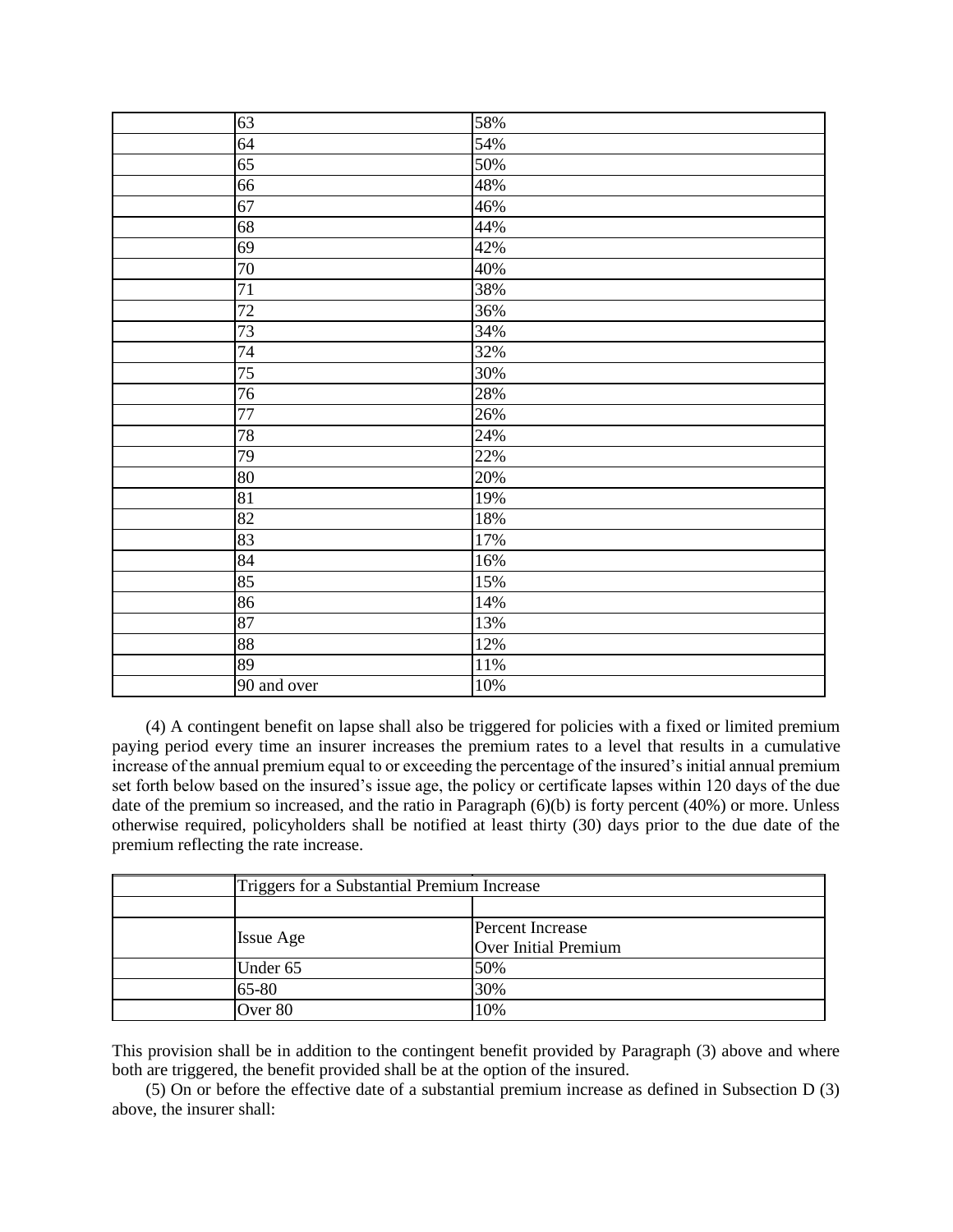(a) Offer to reduce policy benefits provided by the current coverage without the requirement of additional underwriting so that required premium payments are not increased;

(b) Offer to convert the coverage to a paid-up status with a shortened benefit period in accordance with the terms of Subsection E. This option may be elected at any time during the 120-day period referenced in Subsection D(3); and

(c) Notify the policyholder or certificate holder that a default or lapse at any time during the 120 day period referenced in Subsection D(3) shall be deemed to be the election of the offer to convert in Subparagraph (b) above unless the automatic option in Subsection (6)(c) applies.

(6) On or before the effective date of a substantial premium increase as defined in Subsection D(3) above, the insurer shall:

(a) Offer to reduce policy benefits provided by the current coverage without the requirement of additional underwriting so that required premium payments are not increased;

(b) Offer to convert the coverage to a paid-up status where the amount payable for each benefit is ninety percent (90%) of the amount payable in effect immediately prior to lapse times the ratio of the number of completed months of paid premiums divided by the number of months in the premium paying period. This option may be elected at any time during the 120-day period referenced in Subsection D(4); and

(c) Notify the policyholder or certificate holder that a default or lapse at any time during the 120 day period referenced in Subsection D(4) shall be deemed to be the election of the offer to convert in Subsection 28 (D) 6 (b) above if the ratio is forty percent (40%) or more.

E. Benefits continued as nonforfeiture benefits, including contingent benefits upon lapse in accordance with Subsection D(3), but not Subsection D(4), are described in this Subsection:

(1) For purposes of this Subsection, attained age rating is defined as a schedule of premiums starting from the issue date which increases age at least one percent per year prior to age fifty (50), and at least three percent (3%) per year beyond age fifty (50).

(2) For purposes of this Subsection, the nonforfeiture benefit shall be of a shortened benefit period providing paid-up long term care insurance coverage after lapse. The same benefits (amounts and frequency in effect at the time of lapse but not increased thereafter) will be payable for a qualifying claim, but the lifetime maximum dollars or days of benefits shall be determined as specified in Paragraph (3).

(3) The standard nonforfeiture credit will be equal to 100% of the sum of all premiums paid, including the premiums paid prior to any changes in benefits. The insurer may offer additional shortened benefit period options, as long as the benefits for each duration equal or exceed the standard nonforfeiture credit for that duration. However, the minimum nonforfeiture credit shall not be less than thirty (30) times the daily nursing home benefit at the time of lapse. In either event, the calculation of the nonforfeiture credit is subject to the limitation of Subsection F.

(4)(a) The nonforfeiture benefit shall begin not later than the end of the third year following the policy or certificate issue date. The contingent benefit upon lapse shall be effective during the first three (3) years as well as thereafter.

(b) Notwithstanding Subparagraph (a), for a policy or certificate with attained age rating, the nonforfeiture benefit shall begin on the earlier of:

(i) The end of the tenth year following the policy or certificate issue date; or

(ii) The end of the second year following the date the policy or certificate is no longer subject to attained age rating.

(5) Nonforfeiture credits may be used for all care and services qualifying for benefits under the terms of the policy or certificate, up to the limits specified in the policy or certificate.

F All benefits paid by the insurer while the policy or certificate is in premium paying status and in the paid up status will not exceed the maximum benefits which would be payable if the policy or certificate had remained in premium paying status.

G. There shall be no difference in the minimum nonforfeiture benefits as required under this Section for group and individual policies.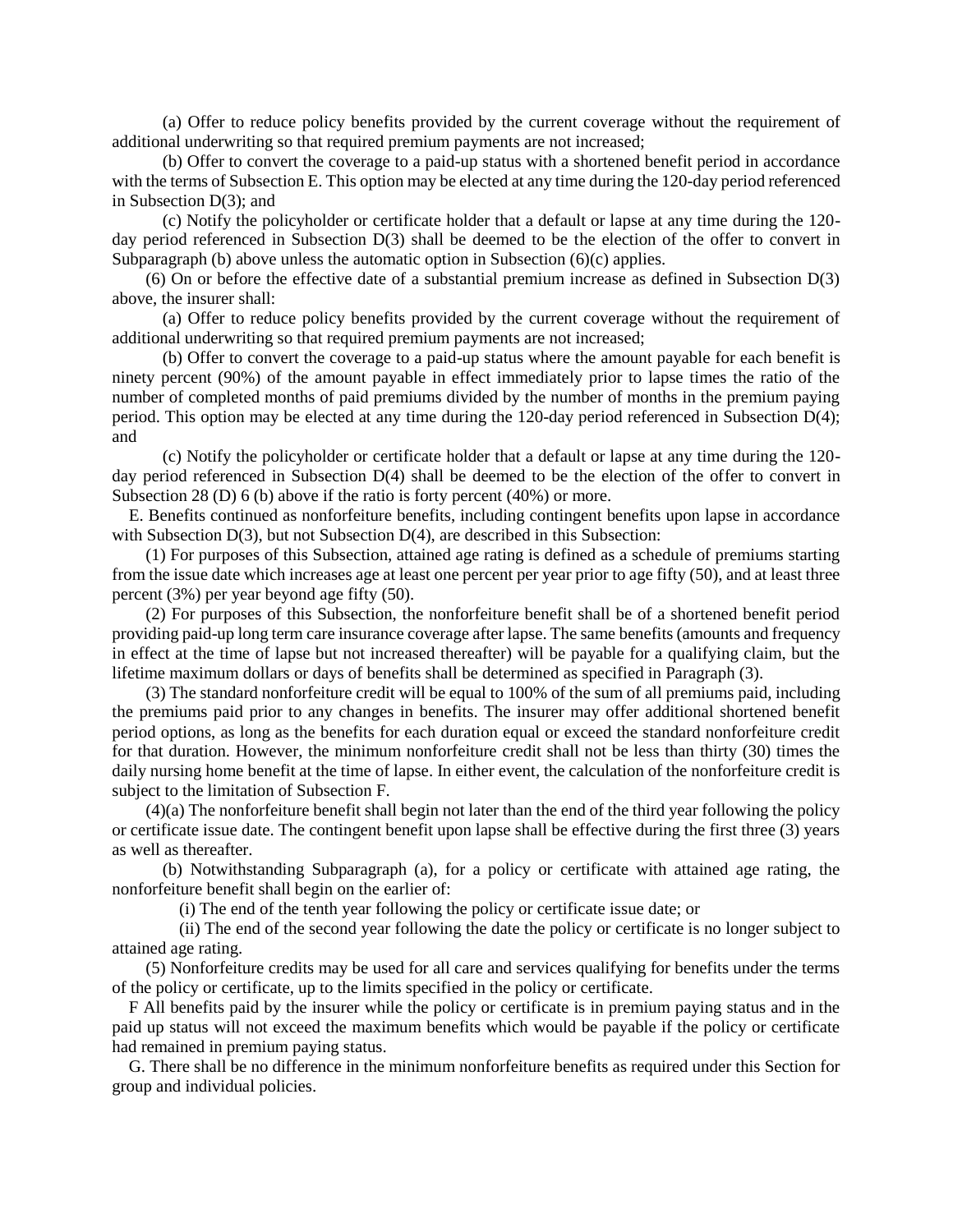H. The requirements set forth in this Section shall become effective twelve (12) months after adoption of this provision and shall apply as follows:

(1) Except as provided in Paragraphs (2) and (3) below, the provisions of this Section apply to any long term care policy issued in this state on or after the effective date of this amended regulation.

(2) For certificates issued on or after the effective date of this Section, under a group long term care insurance policy as defined in Section 4E(1) of this Regulation, which policy was in force at the time this amended regulation became effective, the provisions of this Section shall not apply.

(3) The last sentence in Subsection C and Subsections D(4) and D(6) shall apply to any long term care insurance policy or certificate issued in this state after July 1, 2010, except new certificates on a group policy as defined in Section 4E(1)of this Regulation after January 1, 2011.

I. Premiums charged for a policy or certificate containing nonforfeiture benefits or a contingent benefit on lapse shall be subject to the loss ratio requirements of Section 19 or Section 20, whichever is applicable, treating the policy as a whole.

J. To determine whether contingent nonforfeiture upon lapse provisions are triggered under Subsection D(3) or D(4), a replacing insurer that purchased or otherwise assumed a block or blocks of long term care insurance policies from another insurer shall calculate the percentage increase based on the initial annual premium paid by the insured when the policy was first purchased from the original insurer.

K. A nonforfeiture benefit for qualified long term care insurance contracts that are level premium contracts shall be offered that meets the following requirements:

(1) The nonforfeiture provision shall be appropriately captioned;

(2) The nonforfeiture provision shall provide a benefit available in the event of a default in the payment of any premiums and shall state that the amount of the benefit may be adjusted subsequent to being initially granted only as necessary to reflect changes in claims, persistency and interest as reflected in changes in rates for premium paying contracts approved by the Director for the same contract form; and

(3) The nonforfeiture provision shall provide at least one of the following:

- (a) Reduced paid-up insurance;
- (b) Extended term insurance;
- (c) Shortened benefit period; or
- (d) Other similar offerings approved by the Director.

HISTORY: Added by State Register Volume 13, Issue No. 6, effective 180 days after June 23, 1989. Amended by State Register Volume 34, Issue No. 5, eff May 28, 2010.

Section 29 Standards for Benefit Triggers

A. A long term care insurance policy shall condition the payment of benefits on a determination of the insured's ability to perform activities of daily living and on cognitive impairment. Eligibility for the payment of benefits shall not be more restrictive than requiring either a deficiency in the ability to perform not more than three (3) of the activities of daily living or the presence of cognitive impairment.

B.(1) Activities of daily living shall include at least the following as defined in Section 5 and in the policy:

(a) Bathing;

- (b) Continence;
- (c) Dressing;
- (d) Eating;
- (e) Toileting; and
- (f) Transferring;

(2) Insurers may use activities of daily living to trigger covered benefits in addition to those contained in Paragraph (1) as long as they are defined in the policy.

C. An insurer may use additional provisions for the determination of when benefits are payable under a policy or certificate; however the provisions shall not restrict, and are not in lieu of, the requirements contained in Subsections A and B.

D. For purposes of this Section the determination of a deficiency shall not be more restrictive than: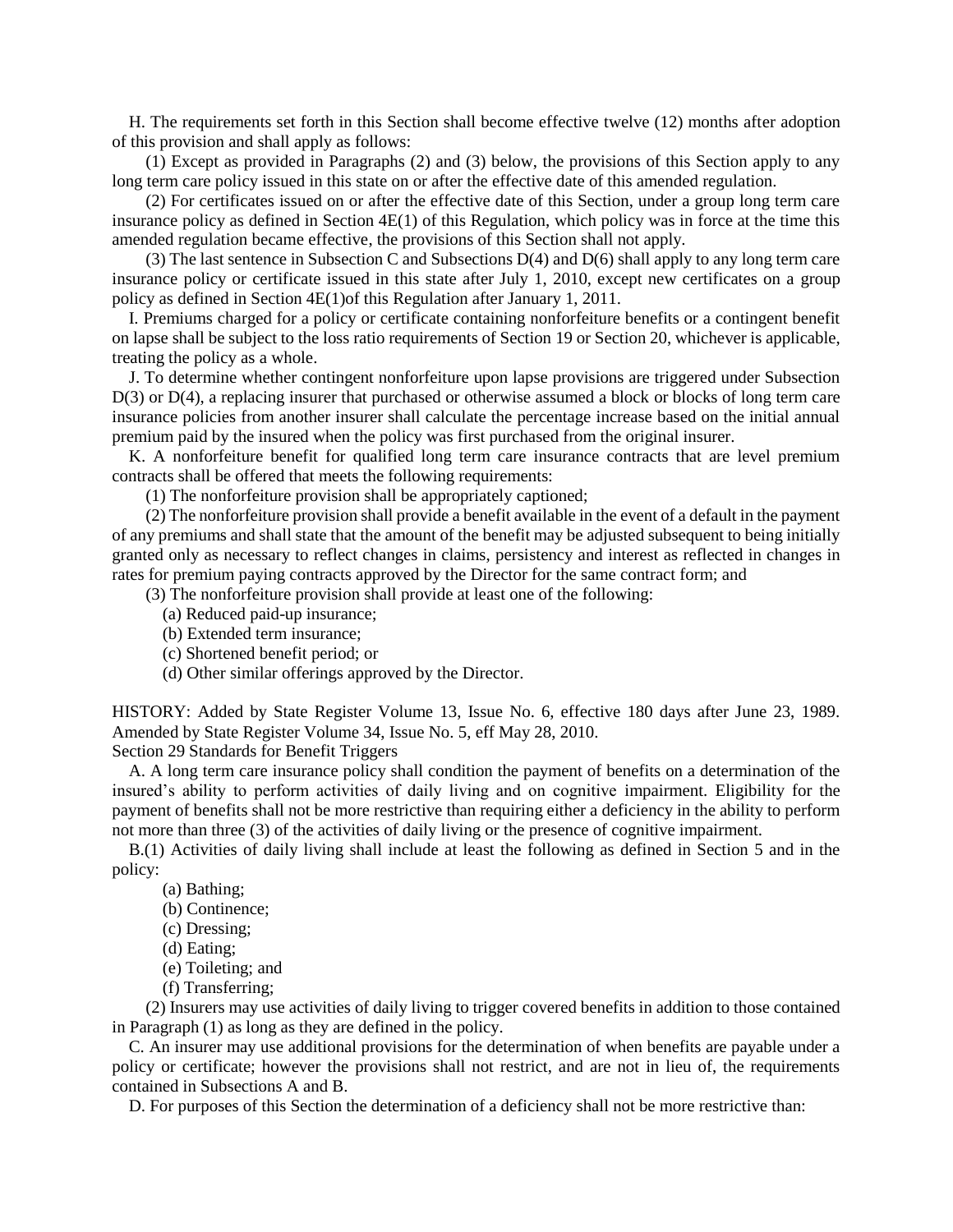(1) Requiring the hands-on assistance of another person to perform the prescribed activities of daily living; or

(2) If the deficiency is due to the presence of a cognitive impairment, supervision or verbal cueing by another person is needed in order to protect the insured or others.

E. Assessments of activities of daily living and cognitive impairment shall be performed by licensed or certified professionals, such as physicians, nurses or social workers.

F. Long-term care insurance policies shall include a clear description of the process for appealing and resolving benefit determinations.

G. The requirements set forth in this Section shall be effective 12 months after the effective date of this Regulation, and shall apply as follows:

(1) Except as provided in Paragraph (2), the provisions of this Section apply to a long term care policy issued in this state on or after the effective date of the amended regulation.

(2) For certificates issued on or after the effective date of this Section, under a group long term care insurance policy as defined in Section 4E(1) of this Regulation that was in force at the time this amended regulation became effective, the provisions of this Section shall not apply.

HISTORY: Added by State Register Volume 13, Issue No. 6, effective 180 days after June 23, 1989. Amended by State Register Volume 34, Issue No. 5, eff May 28, 2010.

Section 30 Additional Standards for Benefit Triggers for Qualified Long Term Care Insurance Contracts A. For purposes of this Section the following definitions apply:

(1) "Qualified long term care services" means services that meet the requirements of Section 7702(c)(1) of the Internal Revenue Code of 1986, as amended, as follows: necessary diagnostic, preventive, therapeutic, curative, treatment, mitigation and rehabilitative services, and maintenance or personal care services which are required by a chronically ill individual, and are provided pursuant to a plan of care prescribed by a licensed health care practitioner.

(2)(a) "Chronically ill individual" has the meaning prescribed for this term by Section 7702B(c)(2) of the Internal Revenue Code of 1986, as amended. Under this provision, a chronically ill individual means any individual who has been certified by a licensed health care practitioner as:

(i) Being unable to perform (without substantial assistance from another individual) at least two (2) activities of daily living for a period of at least ninety (90) days due to a loss of functional capacity; or

(ii) Requiring substantial supervision to protect the individual from threats to health and safety due to severe cognitive impairment.

(b) The term "chronically ill individual" shall not include an individual otherwise meeting these requirements unless within the preceding twelve-month period a licensed health care practitioner has certified that the individual meets these requirements.

(3) "Licensed health care practitioner" means a physician, as defined in Section  $1861(r)(1)$  of the Social Security Act, a registered professional nurse, licensed social worker or other individual who meets requirements prescribed by the Secretary of the Treasury.

(4) "Maintenance or personal care services" means any care the primary purpose of which is the provision of needed assistance with any of the disabilities as a result of which the individual is a chronically ill individual (including the protection from threats to health and safety due to severe cognitive impairment).

B. A qualified long term care insurance contract shall pay only for qualified long term care services received by a chronically ill individual provided pursuant to a plan of care prescribed by a licensed health care practitioner.

C. A qualified long term care insurance contract shall condition the payment of benefits on a determination of the insured's inability to perform activities of daily living for an expected period of at least ninety (90) days due to a loss of functional capacity or to severe cognitive impairment.

D. Certifications regarding activities of daily living and cognitive impairment required pursuant to Subsection C shall be performed by the following licensed or certified professionals: physicians, registered professional nurses, licensed social workers, or other individuals who meet requirements prescribed by the Secretary of the Treasury.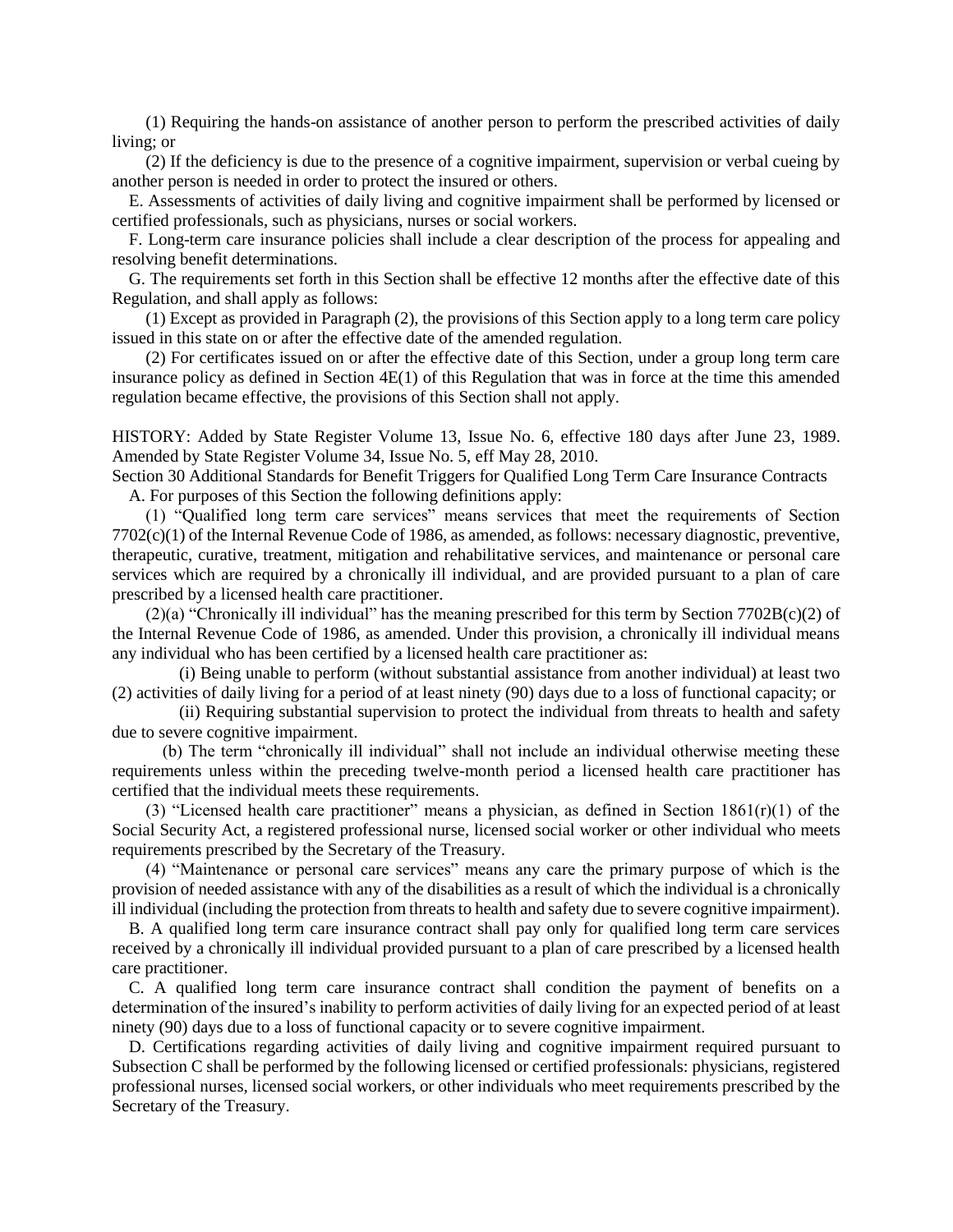E. Certifications required pursuant to Subsection C may be performed by a licensed health care professional at the direction of the carrier as is reasonably necessary with respect to a specific claim, except that when a licensed health care practitioner has certified that an insured is unable to perform activities of daily living for an expected period of at least ninety (90) days due to a loss of functional capacity and the insured is in claim status, the certification may not be rescinded and additional certifications may not be performed until after the expiration of the ninety-day (90) period.

F. Qualified long term care insurance contracts shall include a clear description of the process for appealing and resolving disputes with respect to benefit determinations.

HISTORY: Added by State Register Volume 13, Issue No. 6, effective 180 days after June 23, 1989. Amended by State Register Volume 34, Issue No. 5, eff May 28, 2010.

Section 31 Standard Format Outline of Coverage

This Section of the regulation implements, interprets and makes specific, the provisions of S.C. Code Section 38-72-60 in prescribing a standard format and the content of an outline of coverage.

A. The outline of coverage shall be a free-standing document, using no smaller than ten-point type.

B. The outline of coverage shall contain no material of an advertising nature.

C. Text that is capitalized or underscored in the standard format outline of coverage may be emphasized by other means that provide prominence equivalent to the capitalization or underscoring.

D. Use of the text and sequence of text of the standard format outline of coverage is mandatory, unless otherwise specifically indicated.

E. Format for outline of coverage:

COMPANY NAME ADDRESS - CITY & STATE TELEPHONE NUMBER

LONG-TERM CARE INSURANCE

OUTLINE OF COVERAGE

[Policy Number or Group Master Policy and Certificate Number]

[Except for policies or certificates which are guaranteed issue, the following caution statement, or language substantially similar, must appear as follows in the outline of coverage.]

Caution: The issuance of this long term care insurance [policy] [certificate] is based upon your responses to the questions on your application. A copy of your [application] [enrollment form] [is enclosed] [was retained by you when you applied]. If your answers are incorrect or untrue, the company has the right to deny benefits or rescind your policy. The best time to clear up any questions is now, before a claim arises! If, for any reason, any of your answers are incorrect, contact the company at this address: [insert address]

1. This policy is [an individual policy of insurance] ([a group policy] which was issued in the [indicate jurisdiction in which group policy was issued]).

2. PURPOSE OF OUTLINE OF COVERAGE. This outline of coverage provides a very brief description of the important features of the policy. You should compare this outline of coverage to outlines of coverage for other policies available to you. This is not an insurance contract, but only a summary of coverage. Only the individual or group policy contains governing contractual provisions. This means that the policy or group policy sets forth in detail the rights and obligations of both you and the insurance company. Therefore, if you purchase this coverage, or any other coverage, it is important that you READ YOUR POLICY (OR CERTIFICATE) CAREFULLY!

3. FEDERAL TAX CONSEQUENCES.

This [POLICY] [CERTIFICATE] is intended to be a federally tax-qualified long term care insurance contract under Section 7702B (b) of the Internal Revenue Code of 1986, as amended. OR

Federal Tax Implications of this [POLICY] [CERTIFICATE]. This [POLICY] [CERTIFICATE] is not intended to be a federally tax-qualified long term care insurance contract under Section 7702B (b) of the Internal Revenue Code of 1986 as amended. Benefits received under the [POLICY] [CERTIFICATE] may be taxable as income.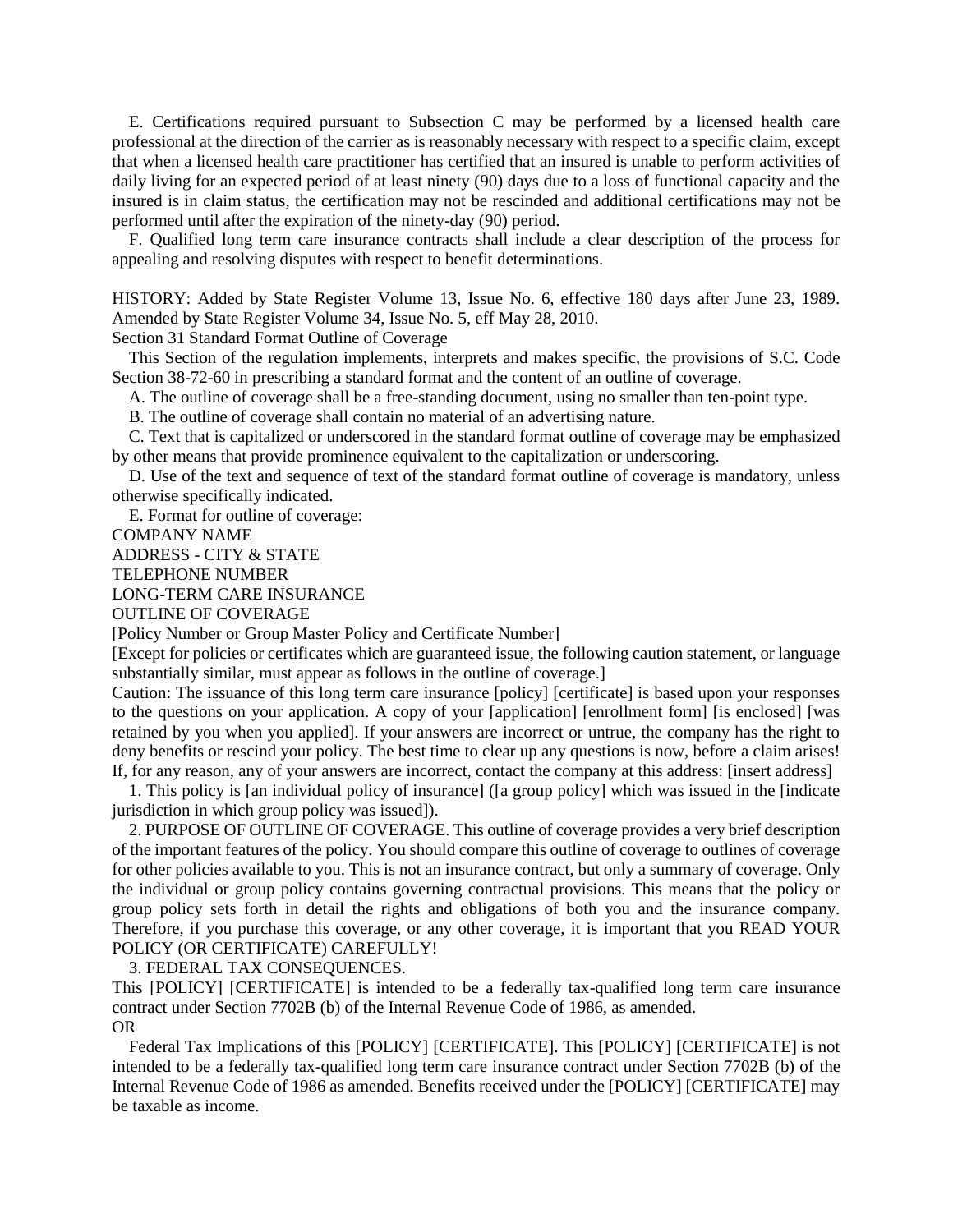#### 4.TERMS UNDER WHICH THE POLICY OR CERTIFICATE MAY BE CONTINUED IN FORCE OR DISCONTINUED.

(a) [For long term care health insurance policies or certificates describe one of the following permissible policy renewability provisions:]

(1) Policies and certificates that are guaranteed renewable shall contain the following statement: RENEWABILITY: THIS POLICY [CERTIFICATE] IS GUARANTEED RENEWABLE. This means you have the right, subject to the terms of your policy, [certificate] to continue this policy as long as you pay your premiums on time. [Company Name] cannot change any of the terms of your policy on its own, except that, in the future, IT MAY INCREASE THE PREMIUM YOU PAY.

(2) Policies and certificates that are noncancellable shall contain the following statement: RENEWABILITY: THIS POLICY [CERTIFICATE] IS NONCANCELLABLE. This means that you have the right, subject to the terms of your policy, to continue this policy as long as you pay your premiums on time. [Company Name] cannot change any of the terms of your policy on its own and cannot change the premium you currently pay. However, if your policy contains an inflation protection feature where you choose to increase your benefits, [Company Name] may increase your premium at that time for those additional benefits.

(b) [For group coverage, specifically describe continuation/conversion provisions applicable to the certificate and group policy;]

(c) [Describe waiver of premium provisions or state that there are not such provisions.]

5. TERMS UNDER WHICH THE COMPANY MAY CHANGE PREMIUMS.

[In bold type larger than the maximum type required to be used for the other provisions of the outline of coverage, state whether or not the company has a right to change the premium, and if a right exists, describe clearly and concisely each circumstance under which the premium may change.]

6. TERMS UNDER WHICH THE POLICY OR CERTIFICATE MAY BE RETURNED AND PREMIUM REFUNDED.

(a) [Provide a brief description of the right to return-"free look" provision of the policy.]

(b) [Include a statement that the policy either does or does not contain provisions providing for a refund or partial refund of premium upon the death of an insured or surrender of the policy or certificate. If the policy contains such provisions, include a description of them.]

7. THIS IS NOT MEDICARE SUPPLEMENT COVERAGE. If you are eligible for Medicare, review the Medicare Supplement Buyer's Guide available from the insurance company.

(a) [For agents] Neither [insert company name] nor its agents represent Medicare, the federal government or any state government.

(b) [For direct response] [insert company name] is not representing Medicare, the federal government or any state government.

8. LONG-TERM CARE COVERAGE. Policies of this category are designed to provide coverage for one or more necessary or medically necessary diagnostic, preventive, therapeutic, rehabilitative, maintenance, or personal care services, provided in a setting other than an acute care unit of a hospital, such as in a nursing home, in the community or in the home. This policy provides coverage in the form of a fixed dollar indemnity benefit for covered long term care expenses, subject to policy [limitations] [waiting periods] and [coinsurance] requirements. [Modify this paragraph if the policy is not an indemnity policy.]

# 9. BENEFITS PROVIDED BY THIS POLICY.

(a) [Covered services, related deductibles, waiting periods, elimination periods and benefit maximums.]

(b) [Institutional benefits, by skill level.]

(c) [Non-institutional benefits, by skill level.]

(d) Eligibility for Payment of Benefits

[Activities of daily living and cognitive impairment shall be used to measure an insured's need for long term care and must be defined and described as part of the outline of coverage.]

[Any additional benefit triggers must also be explained. If these triggers differ for different benefits, explanation of the triggers should accompany each benefit description. If an attending physician or other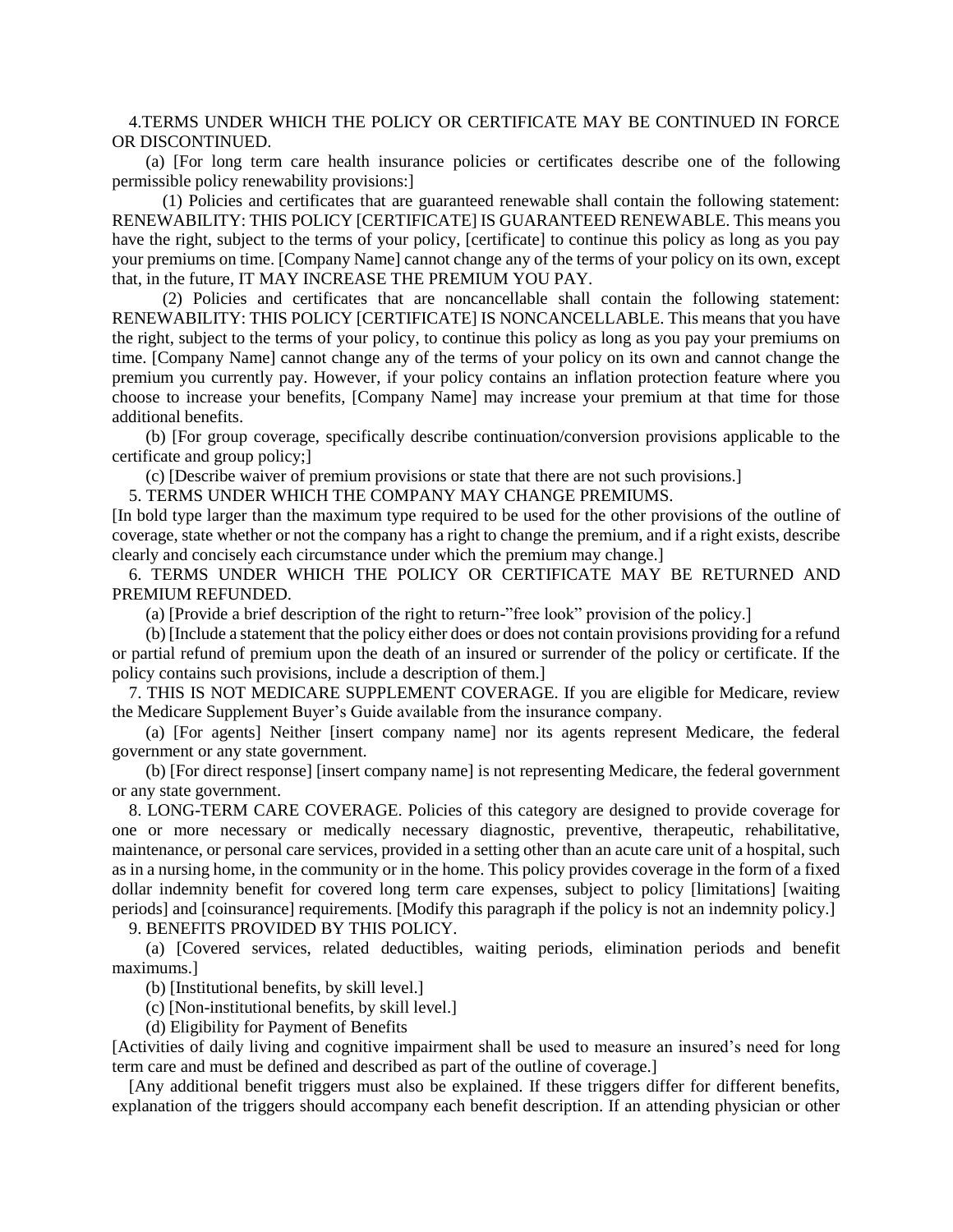specified person must certify a certain level of functional dependency in order to be eligible for benefits, this too must be specified.]

10. LIMITATIONS AND EXCLUSIONS.

[Describe:

(a) Preexisting conditions;

(b) Non-eligible facilities and provider;

(c) Non-eligible levels of care (e.g., unlicensed providers, care or treatment provided by a family member, etc.):

(d) Exclusions and exceptions;

(e) Limitations.]

[This Section should provide a brief specific description of any policy provisions which limit, exclude, restrict, reduce, delay, or in any other manner operate to qualify payment of the benefits described in Number 6 above.]

THIS POLICY MAY NOT COVER ALL THE EXPENSES ASSOCIATED WITH YOUR LONG-TERM CARE NEEDS.

11. RELATIONSHIP OF COST OF CARE AND BENEFITS. Because the costs of long term care services will likely increase over time, you should consider whether and how the benefits of this plan may be adjusted. [As applicable, indicate the following:

(a) That the benefit level will not increase over time;

(b) Any automatic benefit adjustment provisions;

(c) Whether the insured will be guaranteed the option to buy additional benefits and the basis upon which benefits will be increased over time if not by a specified amount or percentage;

(d) If there is such a guarantee, include whether additional underwriting or health screening will be required, the frequency and amounts of the upgrade options, and any significant restrictions or limitations;

(e) And finally, describe whether there will be any additional premium charge imposed, and how that is to be calculated.]

12. ALZHEIMER'S DISEASE AND OTHER ORGANIC BRAIN DISORDERS.

[State that the policy provides coverage for insureds clinically diagnosed as having Alzheimer's disease or related degenerative and dementing illnesses. Specifically describe each benefit screen or other policy provision which provides preconditions to the availability of policy benefits for such an insured.]

## 13. PREMIUM.

(a) [State the total annual premium for the policy;

(b) If the premium varies with an applicant's choice among benefit options, indicate the portion of annual premium which corresponds to each benefit option.]

14. ADDITIONAL FEATURES.

(a) [Indicate if medical underwriting is used;

(b) Describe other important features.]

15. CONTACT THE STATE SENIOR HEALTH INSURANCE ASSISTANCE PROGRAM IF YOU HAVE GENERAL QUESTIONS REGARDING LONG-TERM CARE INSURANCE. CONTACT THE INSURANCE COMPANY IF YOU HAVE SPECIFIC QUESTIONS REGARDING YOUR LONG-TERM CARE INSURANCE POLICY OR CERTIFICATE.

HISTORY: Added by State Register Volume 13, Issue No. 6, effective 180 days after June 23, 1989. Amended by State Register Volume 34, Issue No. 5, eff May 28, 2010. Section 32 Requirement to Deliver Shopper's Guide

A. A long term care insurance shopper's guide in the format developed by the National Association of Insurance Commissioners, or a guide developed or approved by the Director, shall be provided to all prospective applicants of a long term care insurance policy or certificate.

(1) In the case of agent solicitations, an agent must deliver the shopper's guide prior to the presentation of an application or enrollment form.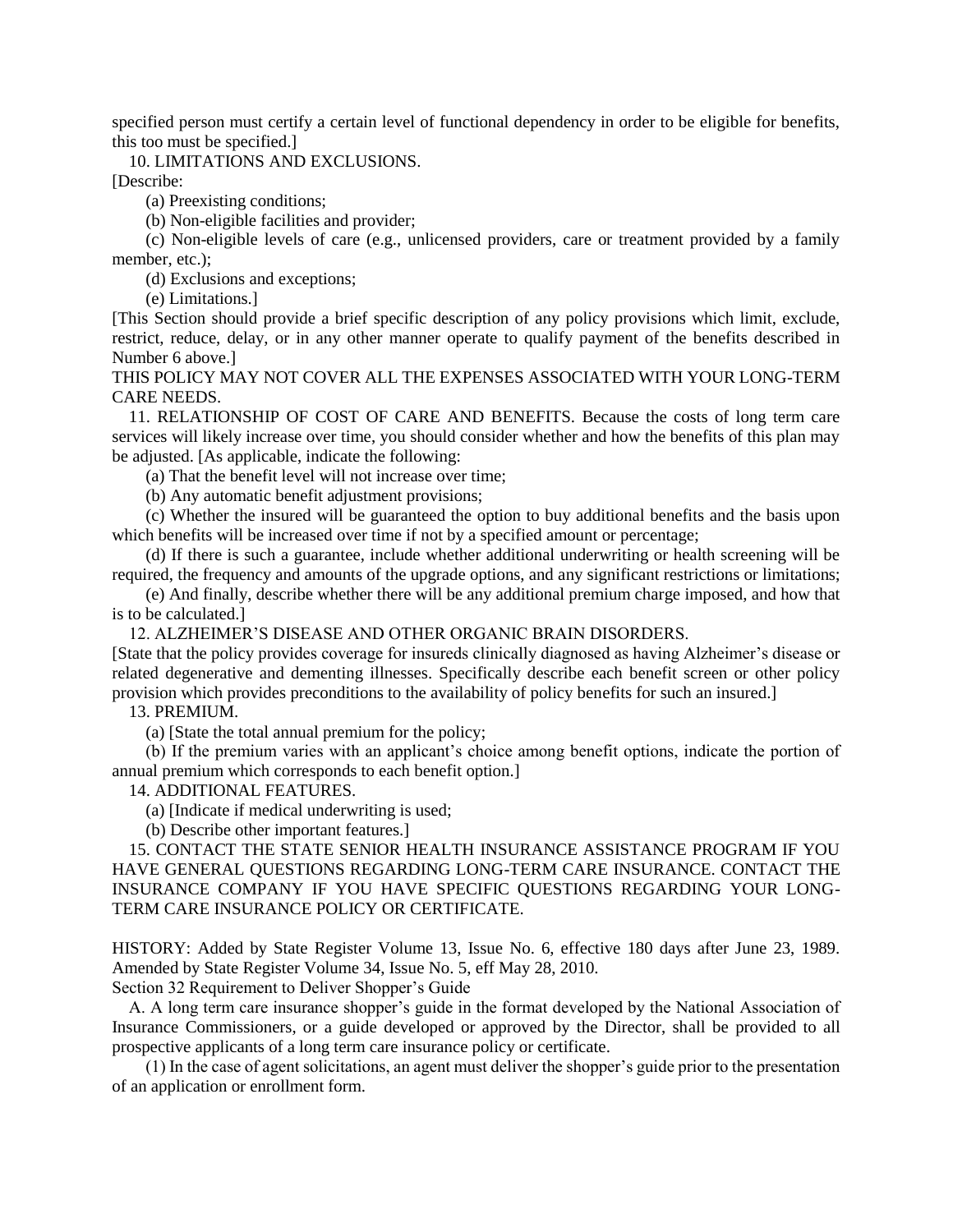(2) In the case of direct response solicitations, the shopper's guide must be presented in conjunction with any application or enrollment form.

B. Life insurance policies or riders containing accelerated long term care benefits are not required to furnish the above-referenced guide, but shall furnish the policy summary required under S.C. Code Section 38-72-60.

HISTORY: Added by State Register Volume 13, Issue No. 6, effective 180 days after June 23, 1989. Amended by State Register Volume 34, Issue No. 5, eff May 28, 2010. Section 33 Penalties

In addition to any other penalties provided by the laws of this state any insurer and any agent found to have violated any requirement of this state relating to the regulation of long term care insurance or the marketing of such insurance shall be subject to a fine of up to three (3) times the amount of any commissions paid for each policy involved in the violation or up to \$10,000, whichever is greater.

HISTORY: Added by State Register Volume 13, Issue No. 6, effective 180 days after June 23, 1989. Amended by State Register Volume 34, Issue No. 5, eff May 28, 2010. Section 34 Effective Date

This regulation shall become effective upon publication in the State Register.

HISTORY: Added by State Register Volume 13, Issue No. 6, effective 180 days after June 23, 1989. Amended by State Register Volume 34, Issue No. 5, eff May 28, 2010.

APPENDIX A RESCISSION REPORTING FORM FOR LONG-TERM CARE POLICIES FOR THE STATE OF \_\_\_\_\_\_\_\_\_\_\_\_\_\_ FOR THE REPORTING YEAR 20[ ]

Company Name:\_

Address:\_\_

Phone Number:

Due: March 1 annually

Instructions:

The purpose of this form is to report all rescissions of long term care insurance policies or certificates. Those rescissions voluntarily effectuated by an insured are not required to be included in this report. Please furnish one form per rescission.

| Policy<br>Form # | Policy and<br>Certificate # | Name of<br>Insured | Date of<br>Policy<br>Issuance | Date/s<br>Claim/s<br>Submitted | Date of<br>Rescission |
|------------------|-----------------------------|--------------------|-------------------------------|--------------------------------|-----------------------|
|                  |                             |                    |                               |                                |                       |
|                  |                             |                    |                               |                                |                       |
|                  |                             |                    |                               |                                |                       |

Detailed reason for rescission:\_\_\_\_

\_\_\_\_\_\_\_\_\_\_ Signature \_\_\_\_\_\_\_\_\_\_

\_\_\_\_\_\_\_\_\_\_

Name and Title (please type)

Date

HISTORY: Added by State Register Volume 13, Issue No. 6, effective 180 days after June 23, 1989. Amended by State Register Volume 34, Issue No. 5, eff May 28, 2010. APPENDIX B Long-term Care Insurance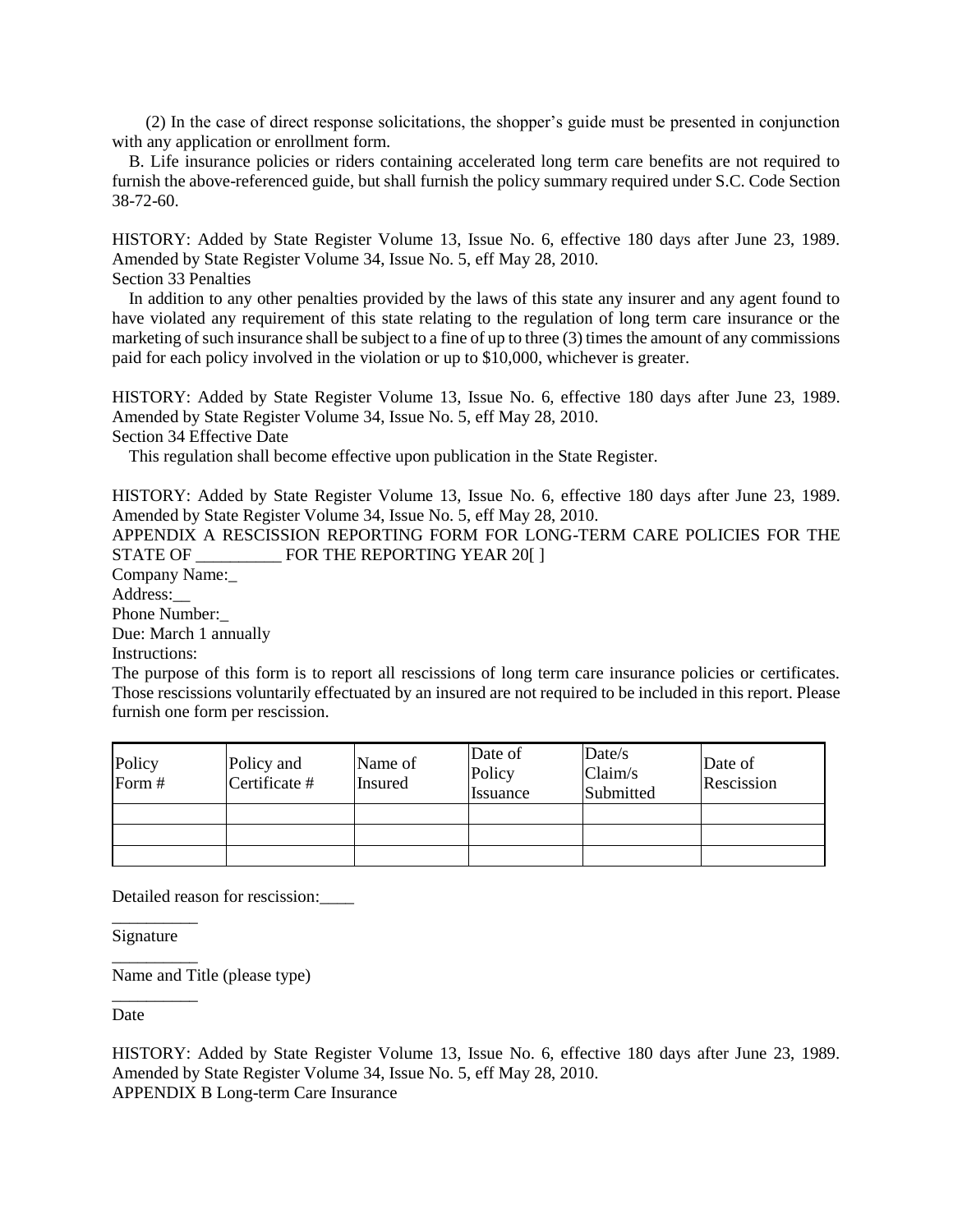Personal Worksheet

People buy long term care insurance for many reasons. Some don't want to use their own assets to pay for long term care. Some buy insurance to make sure they can choose the type of care they get. Others don't want their family to have to pay for care or don't want to go on Medicaid. But long term care insurance may be expensive, and may not be right for everyone.

By state law, the insurance company must fill out part of the information on this worksheet and ask you to fill out the rest to help you and the company decide if you should buy this policy.

Premium Information

Policy Form Numbers \_\_\_\_\_\_\_\_\_\_

The premium for the coverage you are considering will be  $[\$$  \_\_\_\_\_\_\_\_\_per month, or  $\$$  \_\_\_\_\_\_\_\_\_\_\_\_ per year,] [a one-time single premium of \$\_\_\_\_\_\_\_\_\_\_.]

Type of Policy (noncancellable/guaranteed renewable):\_\_\_\_\_\_\_\_\_\_

The Company's Right to Increase Premiums:

[The company cannot raise your rates on this policy.] [The company has a right to increase premiums on this policy form in the future, provided it raises rates for all policies in the same class in this state.] [Insurers shall use appropriate bracketed statement. Rate guarantees shall not be shown on this form.]

Rate Increase History

The company has sold long term care insurance since [year] and has sold this policy since [year]. [The company has never raised its rates for any long term care policy it has sold in this state or any other state.] [The company has not raised its rates for this policy form or similar policy forms in this state or any other state in the last 10 years.] [The company has raised its premium rates on this policy form or similar policy forms in the last 10 years. Following is a summary of the rate increases.]

[Note: A company may use the first bracketed sentence above only if it has never increased rates under any prior policy forms in this state or any other state. The issuer shall list each premium increase it has instituted on this or similar policy forms in this state or any other state during the last 10 years. The list shall provide the policy form, the calendar years the form was available for sale, and the calendar year and the amount (percentage) of each increase. The insurer shall provide minimum and maximum percentages if the rate increase is variable by rating characteristics. The insurer may provide, in a fair manner, additional explanatory information as appropriate.]

Questions Related to Your Income

How will you pay each year's premium?

[] From my Income [] From my Savings/Investments [] My Family will Pay

[[] Have you considered whether you could afford to keep this policy if the premiums went up, for example, by 20%?]

[Note: The issuer is not required to use the bracketed sentence if the policy is fully paid up or is a noncancellable policy.]

What is your annual income? (check one) [] Under \$10,000 [] \$[10-20,000] [] \$[20-30,000] [] \$[30-50,000] [] Over \$50,000

[Note: The issuer may choose the numbers to put in the brackets to fit its suitability standards.]

How do you expect your income to change over the next 10 years? (check one)

[] No change [] Increase [] Decrease

If you will be paying premiums with money received only from your own income, a rule of thumb is that you may not be able to afford this policy if the premiums will be more than 7% of your income.

Will you buy inflation protection? (check one) [] Yes [] No

If not, have you considered how you will pay for the difference between future costs and your daily benefit amount?

[] From my Income [] From my Savings/Investments [] My Family will Pay

The national average annual cost of care in [insert year] was [insert \$ amount], but this figure varies across the country. In ten years the national average annual cost would be about [insert \$ amount] if costs increase 5% annually.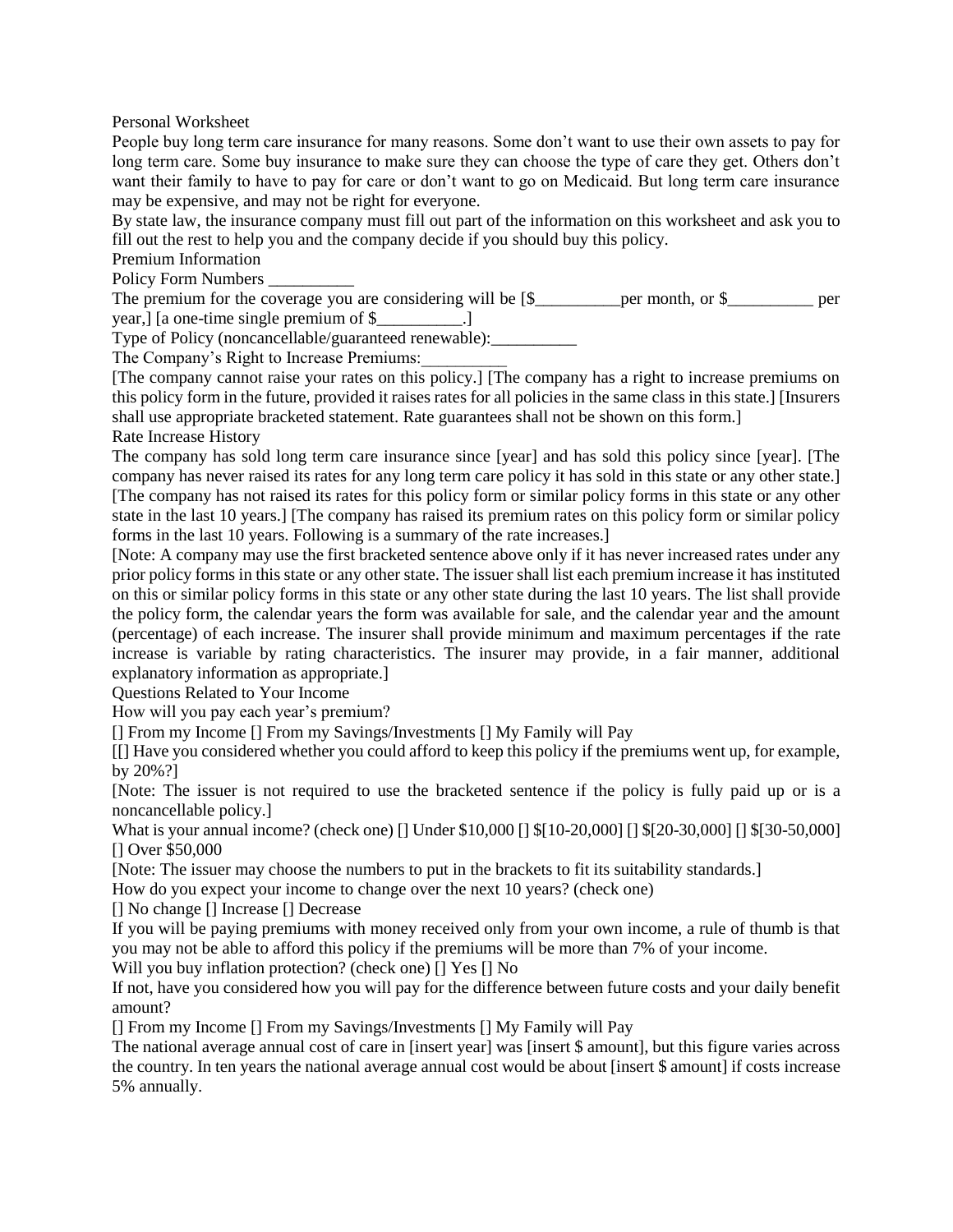[Note: The projected cost can be based on federal estimates in a current year. In the above statement, the second figure equals 163% of the first figure.]

What elimination period are you considering? Number of days \_\_\_\_\_\_\_\_\_\_\_\_\_Approximate cost \$\_\_\_\_\_\_\_\_\_ for that period of care.

How are you planning to pay for your care during the elimination period? (check one)

[] From my Income [] From my Savings/Investments [] My Family will Pay

Questions Related to Your Savings and Investments

Not counting your home, about how much are all of your assets (your savings and investments) worth? (check one)

[] Under \$20,000 [] \$20,000-\$30,000 [] \$30,000-\$50,000 [] Over \$50,000

How do you expect your assets to change over the next ten years? (check one)

[] Stay about the same [] Increase [] Decrease

If you are buying this policy to protect your assets and your assets are less than \$30,000, you may wish to consider other options for financing your long term care.

Disclosure Statement

The answers to the questions above describe my financial situation.

Or

I choose not to complete this information.

(Check one.)

I acknowledge that the carrier and/or its agent (below) has reviewed this form with me including the premium, premium rate increase history and potential for premium increases in the future. [For direct mail situations, use the following: I acknowledge that I have reviewed this form including the premium, premium rate increase history and potential for premium increases in the future.] I understand the above disclosures. I understand that the rates for this policy may increase in the future. (This box must be checked).

| Signed: |                      |       |
|---------|----------------------|-------|
|         | www.<br>$\mathbf{A}$ | (Date |

[I explained to the applicant the importance of completing this information.

| Signed: |              |        |
|---------|--------------|--------|
|         | (Agent)<br>ັ | (Date) |

Agent's Printed

Name:

[In order for us to process your application, please return this signed statement to [name of company], along with your application.]

[My agent has advised me that this policy does not seem to be suitable for me. However, I still want the company to consider my application.

| IC:<br>$\degree$ 10.<br>ിവു |      |
|-----------------------------|------|
|                             | , uu |

The company may contact you to verify your answers.

HISTORY: Added by State Register Volume 13, Issue No. 6, effective 180 days after June 23, 1989. Amended by State Register Volume 34, Issue No. 5, eff May 28, 2010. APPENDIX C Things You Should Know Before You Buy Long Term Care Insurance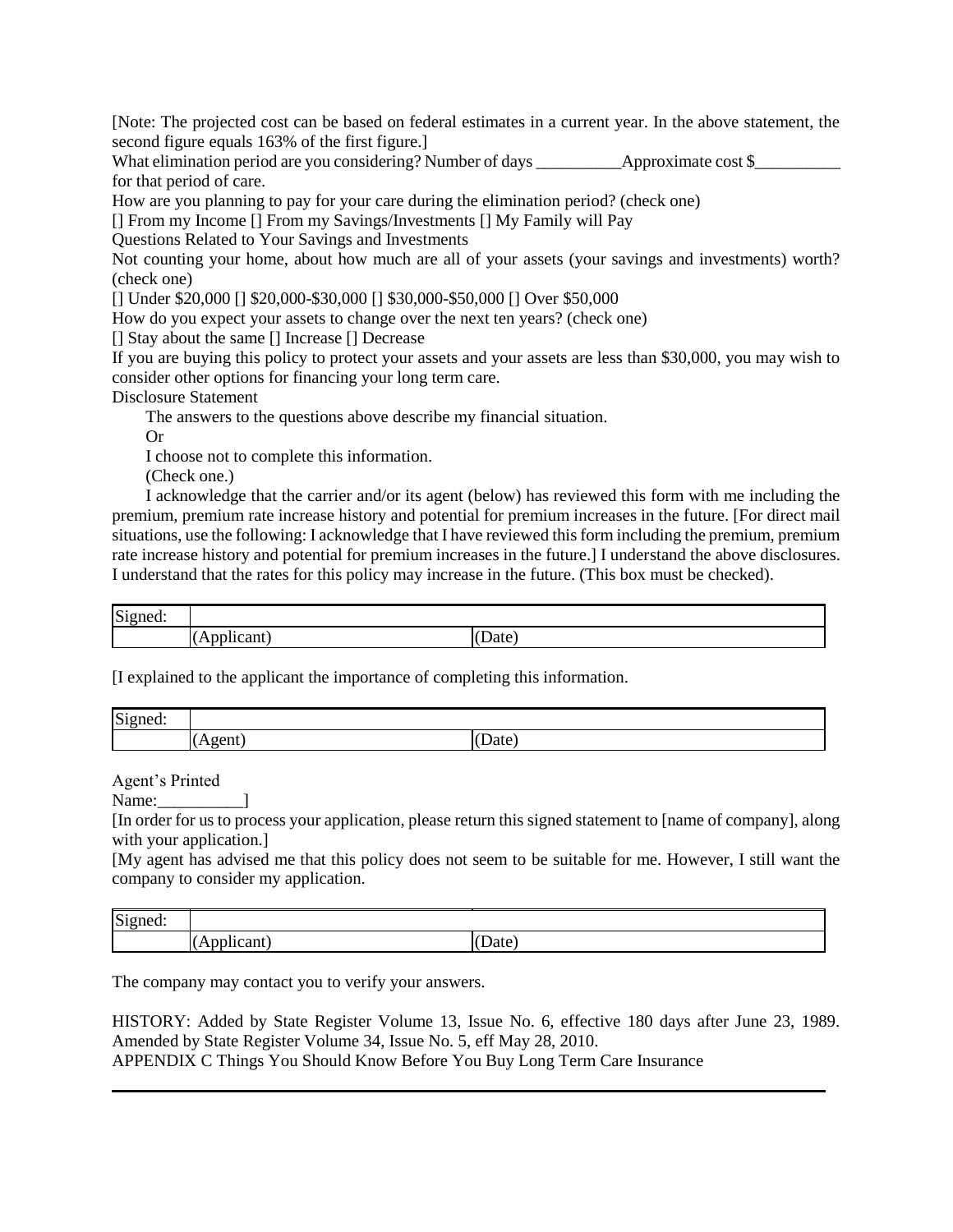| Long Term<br>Care<br>Insurance | A long term care insurance policy may pay most of the costs for your care in a nursing<br>home. Many policies also pay for care at home or other community settings. Since policies<br>can vary in coverage, you should read this policy and make sure you understand what it<br>covers before you buy it.                                                                                                                                                                                                                                                                                                                                                          |
|--------------------------------|---------------------------------------------------------------------------------------------------------------------------------------------------------------------------------------------------------------------------------------------------------------------------------------------------------------------------------------------------------------------------------------------------------------------------------------------------------------------------------------------------------------------------------------------------------------------------------------------------------------------------------------------------------------------|
|                                | [You should not buy this insurance policy unless you can afford to pay the premiums every<br>year.] [Remember that the company can increase premiums in the future.]                                                                                                                                                                                                                                                                                                                                                                                                                                                                                                |
| sentence only.]                | [Note:For single premium policies, delete this bullet; for noncancellable policies, delete the second                                                                                                                                                                                                                                                                                                                                                                                                                                                                                                                                                               |
|                                | The personal worksheet includes questions designed to help you and the company<br>determine whether this policy is suitable for your needs.                                                                                                                                                                                                                                                                                                                                                                                                                                                                                                                         |
| Medicare                       | Medicare does not pay for most long term care.                                                                                                                                                                                                                                                                                                                                                                                                                                                                                                                                                                                                                      |
| Medicaid                       | Medicaid will generally pay for long term care if you have very little income and few<br>assets. You probably should not buy this policy if you are now eligible for Medicaid.                                                                                                                                                                                                                                                                                                                                                                                                                                                                                      |
|                                | Many people become eligible for Medicaid after they have used up their own financial<br>resources by paying for long term care services.                                                                                                                                                                                                                                                                                                                                                                                                                                                                                                                            |
|                                | When Medicaid pays your spouse's nursing home bills, you are allowed to keep your<br>house and furniture, a living allowance, and some of your joint assets.                                                                                                                                                                                                                                                                                                                                                                                                                                                                                                        |
|                                | Your choice of long term care services may be limited if you are receiving Medicaid. To<br>learn more about Medicaid, contact your local or state Medicaid agency.                                                                                                                                                                                                                                                                                                                                                                                                                                                                                                  |
| Shopper's<br>Guide             | Make sure the insurance company or agent gives you a copy of a book called the National<br>Association of Insurance Commissioners' "Shopper's Guide to Long Term Care<br>Insurance." Read it carefully. If you have decided to apply for long term care insurance,<br>you have the right to return the policy within 30 days and get back any premium you have<br>paid if you are dissatisfied for any reason or choose not to purchase the policy.                                                                                                                                                                                                                 |
| Counseling                     | Free counseling and additional information about long term care insurance are available<br>through your state's insurance counseling program. Contact your state insurance<br>department or department on aging for more information about the senior health insurance<br>counseling program in your state.                                                                                                                                                                                                                                                                                                                                                         |
| Facilities                     | Some long term care insurance contracts provide for benefit payments in certain facilities<br>only if they are licensed or certified, such as in assisted living centers. However, not all<br>states regulate these facilities in the same way. Also, many people move to a different state<br>from where they purchased their long term care insurance policy. Read the policy carefully<br>to determine what types of facilities qualify for benefit payments, and to determine that<br>payment for a covered service will be made if you move to a state that has a different<br>licensing scheme for facilities than the one in which you purchased the policy. |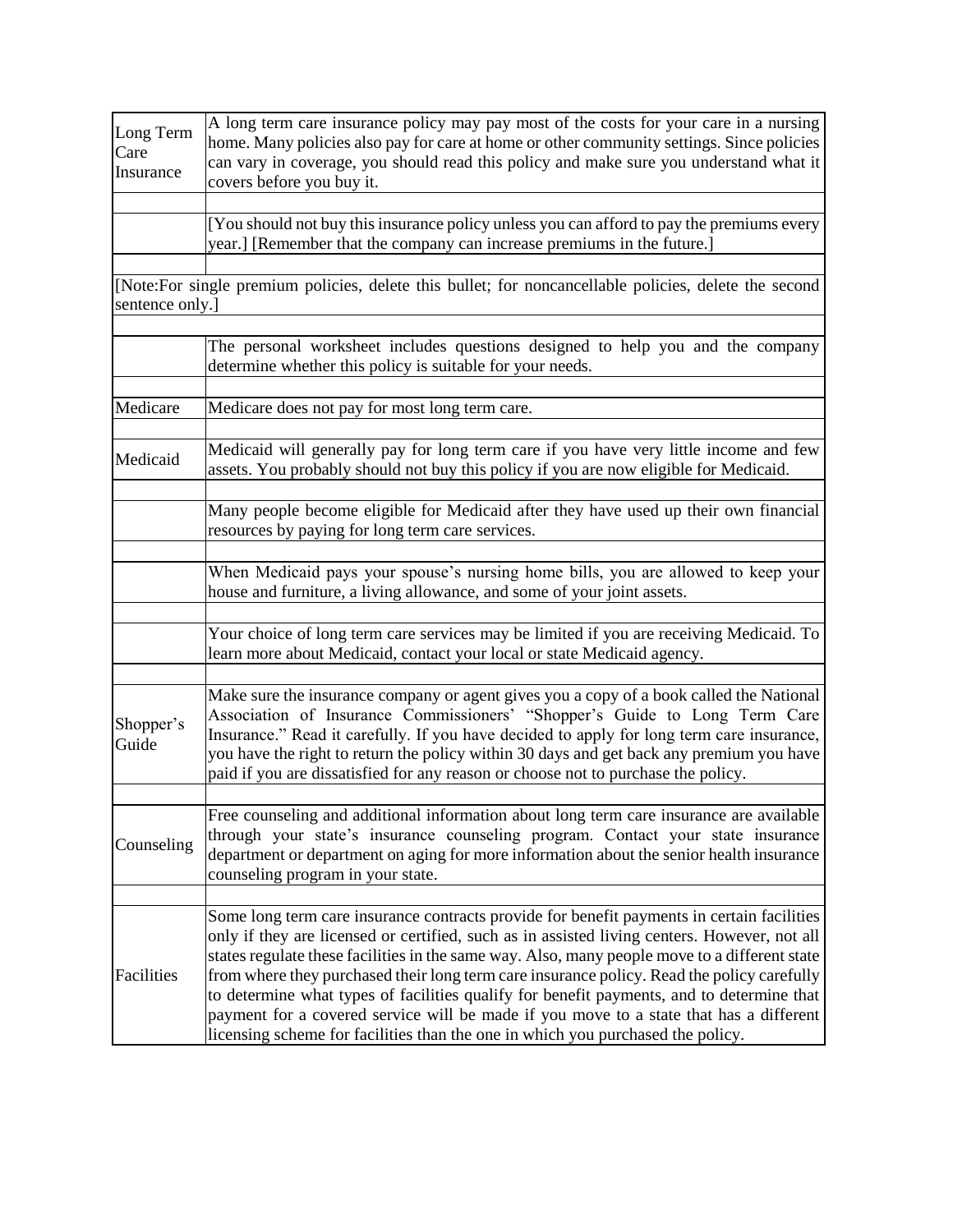HISTORY: Added by State Register Volume 13, Issue No. 6, effective 180 days after June 23, 1989. Amended by State Register Volume 34, Issue No. 5, eff May 28, 2010.

APPENDIX D Long Term Care Insurance Suitability Letter

Dear [Applicant]:

Your recent application for long term care insurance included a "personal worksheet," which asked questions about your finances and your reasons for buying long term care insurance. For your protection, state law requires us to consider this information when we review your application, to avoid selling a policy to those who may not need coverage.

[Your answers indicate that long term care insurance may not meet your financial needs. We suggest that you review the information provided along with your application, including the booklet "Shopper's Guide to Long Term Care Insurance" and the page titled "Things You Should Know Before Buying Long Term Care Insurance." Your state insurance department also has information about long term care insurance and may be able to refer you to a counselor free of charge who can help you decide whether to buy this policy.] [You chose not to provide any financial information for us to review.]

[Note: Choose the paragraph that applies.]

We have suspended our final review of your application. If, after careful consideration, you still believe this policy is what you want, check the appropriate box below and return this letter to us within the next 60 days. We will then continue reviewing your application and issue a policy if you meet our medical standards.

If we do not hear from you within the next 60 days, we will close your file and not issue you a policy. You should understand that you will not have any coverage until we hear back from you, approve your application and issue you a policy.

Please check one box and return in the enclosed envelope.

[] Yes, [although my worksheet indicates that long term care insurance may not be a suitable purchase,] I wish to purchase this coverage. Please resume review of my application.

[Note: Delete the phrase in brackets if the applicant did not answer the questions about income.]

[] No. I have decided not to buy a policy at this time.

| $\alpha$ T $\alpha$ $\alpha$ T $\alpha$<br>JRE<br>$\tau$<br>$AP^{\dagger}$<br>Л<br>A N<br>$\cdots$<br>л. | w<br>$\lambda$ |
|----------------------------------------------------------------------------------------------------------|----------------|

Please return to [issuer] at [address] by [date].

HISTORY: Added by State Register Volume 13, Issue No. 6, effective 180 days after June 23, 1989. Amended by State Register Volume 34, Issue No. 5, eff May 28, 2010.

APPENDIX E Claims Denial Reporting Form

Long Term Care Insurance

For the State of

For the Reporting Year of \_\_\_\_\_\_\_\_\_\_ Company Name: \_\_\_\_\_\_\_\_\_\_\_\_Due: June 30 annually

Company Address: \_\_

Company NAIC Number: \_

Contact Person: Phone Number:

Line of Business: Individual Group

**Instructions** 

The purpose of this form is to report all long term care claim denials under in force long term care insurance policies. "Denied" means a claim that is not paid for any reason other than for claims not paid for failure to meet the waiting period or because of an applicable preexisting condition.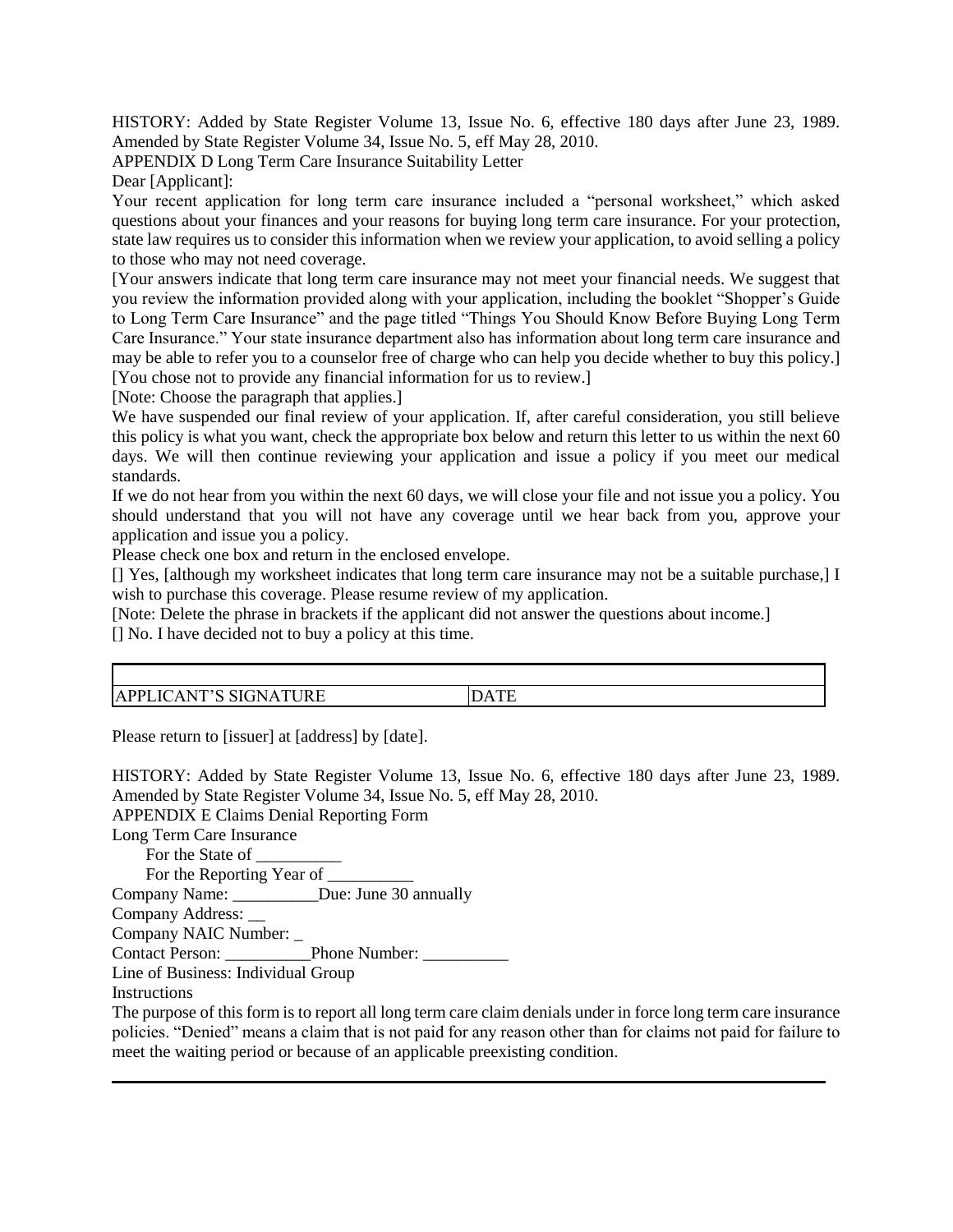|                                                                                                           |                                                                  | <b>State Data</b> | Nationwide |
|-----------------------------------------------------------------------------------------------------------|------------------------------------------------------------------|-------------------|------------|
|                                                                                                           |                                                                  |                   | Data1      |
| 11                                                                                                        | <b>Total Number of Long Term Care Claims Reported</b>            |                   |            |
| $\overline{2}$                                                                                            | Total Number of Long Term Care Claims Denied/Not Paid            |                   |            |
| $\overline{3}$                                                                                            | Number of Claims Not Paid due to Preexisting Condition Exclusion |                   |            |
| $\overline{4}$                                                                                            | Number of Claims Not Paid due to Waiting (Elimination) Period    |                   |            |
|                                                                                                           | Not Met                                                          |                   |            |
| $\overline{5}$                                                                                            | Net Number of Long Term Care Claims Denied for Reporting         |                   |            |
|                                                                                                           | Purposes (Line 2 Minus Line 3 Minus Line 4)                      |                   |            |
| 6                                                                                                         | Percentage of Long Term Care Claims Denied of Those Reported     |                   |            |
|                                                                                                           | (Line 5 Divided By Line 1)                                       |                   |            |
| $\overline{7}$                                                                                            | Number of Long Term Care Claim Denied due to:                    |                   |            |
| $\overline{8}$                                                                                            | Long Term Care Services Not Covered under the Policy2            |                   |            |
| $\overline{9}$                                                                                            | Provider/Facility Not Qualified under the Policy3                |                   |            |
| 10                                                                                                        | Benefit Eligibility Criteria Not Met4                            |                   |            |
| 11                                                                                                        | Other                                                            |                   |            |
| 1. The nationwide data may be viewed as a more representative and credible indicator where the data       |                                                                  |                   |            |
| for claims reported and denied for your state are small in number.                                        |                                                                  |                   |            |
| 2. Example—home health care claim filed under a nursing home only policy.                                 |                                                                  |                   |            |
| 3. Example—a facility that does not meet the minimum level of care requirements or the licensing          |                                                                  |                   |            |
| requirements as outlined in the policy.                                                                   |                                                                  |                   |            |
| 4. Examples—a benefit trigger not met, certification by a licensed health care practitioner not provided, |                                                                  |                   |            |
|                                                                                                           | no plan of care.                                                 |                   |            |

HISTORY: Added by State Register Volume 13, Issue No. 6, effective 180 days after June 23, 1989. Amended by State Register Volume 34, Issue No. 5, eff May 28, 2010.

APPENDIX F Long Term Care Insurance

Potential Rate Increase Disclosure Form

Instructions:

This form provides information to the applicant regarding premium rate schedules, rate schedule adjustments, potential rate revisions, and policyholder options in the event of a rate increase.

Insurers shall provide all of the following information to the applicant:

1. [Premium Rate] [Premium Rate Schedules]: [Premium rate] [Premium rate schedules] that [is][are] applicable to you and that will be in effect until a request is made and approved for an increase [is][are] [on the application][\$\_\_\_\_\_\_\_\_\_\_])

2. The [premium] [premium rate schedule] for this policy [will be shown on the schedule page of] [will be attached to] your policy.

3. Rate Schedule Adjustments:

The company will provide a description of when premium rate or rate schedule adjustments will be effective (e.g., next anniversary date, next billing date, etc.) (fill in the blank):\_\_\_\_\_\_\_\_\_\_.

4. Potential Rate Revisions:

This policy is Guaranteed Renewable. This means that the rates for this product may be increased in the future. Your rates can NOT be increased due to your increasing age or declining health, but your rates may go up based on the experience of all policyholders with a policy similar to yours.

If you receive a premium rate or premium rate schedule increase in the future, you will be notified of the new premium amount and you will be able to exercise at least one of the following options:

Pay the increased premium and continue your policy in force as is.

Reduce your policy benefits to a level such that your premiums will not increase. (Subject to state law minimum standards.)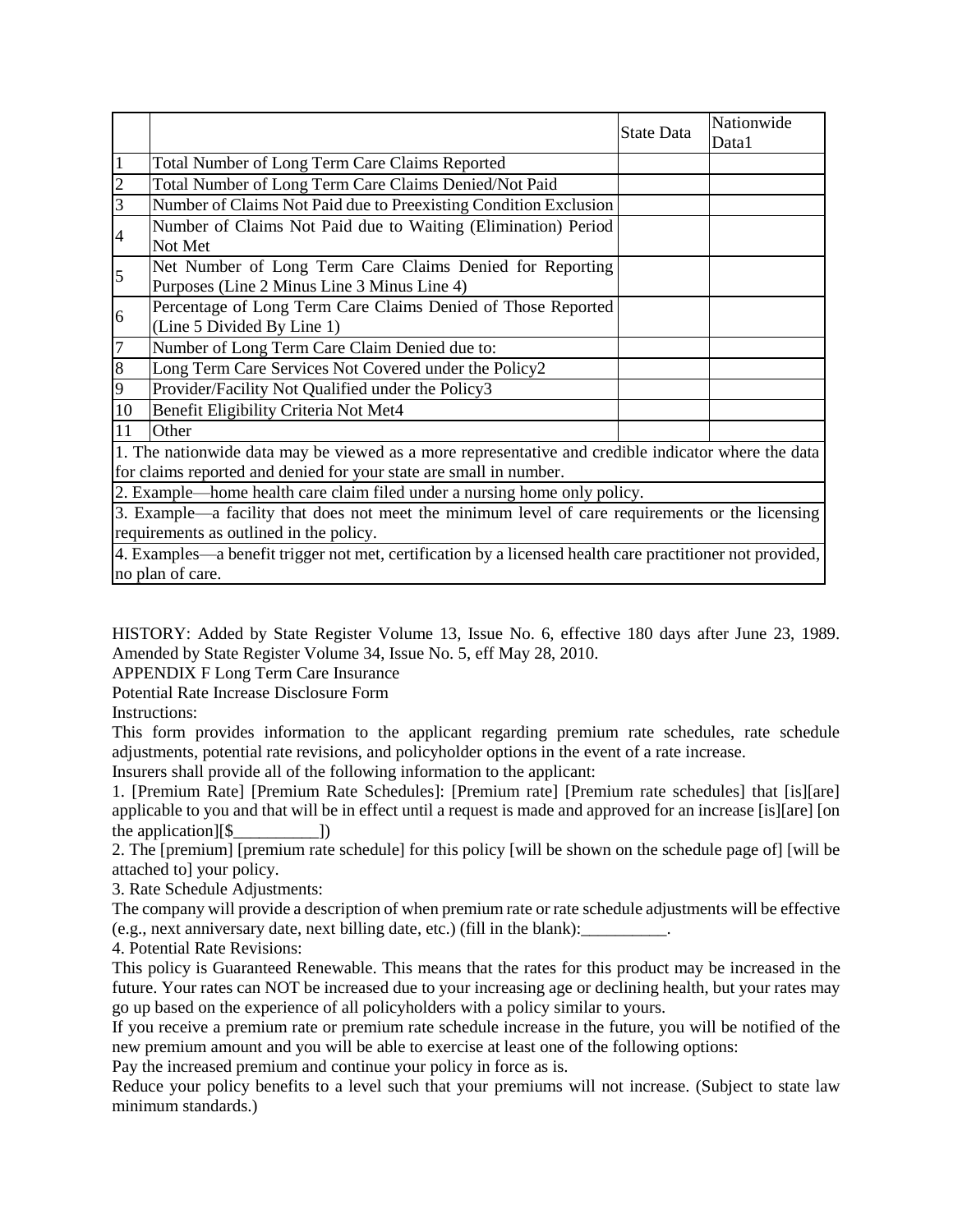Exercise your nonforfeiture option if purchased. (This option is available for purchase for an additional premium.)

Exercise your contingent nonforfeiture rights.\* (This option may be available if you do not purchase a separate nonforfeiture option.)

\*Contingent Nonforfeiture

If the premium rate for your policy goes up in the future and you didn't buy a nonforfeiture option, you may be eligible for contingent nonforfeiture. Here's how to tell if you are eligible:

You will keep some long term care insurance coverage, if:

Your premium after the increase exceeds your original premium by the percentage shown (or more) in the following table; and

You lapse (not pay more premiums) within 120 days of the increase.

The amount of coverage (i.e., new lifetime maximum benefit amount) you will keep will equal the total amount of premiums you've paid since your policy was first issued. If you have already received benefits under the policy, so that the remaining maximum benefit amount is less than the total amount of premiums you've paid, the amount of coverage will be that remaining amount.

Except for this reduced lifetime maximum benefit amount, all other policy benefits will remain at the levels attained at the time of the lapse and will not increase thereafter.

Should you choose this Contingent Nonforfeiture option, your policy, with this reduced maximum benefit amount, will be considered "paid-up" with no further premiums due. Example:

You bought the policy at age 65 and paid the \$1,000 annual premium for 10 years, so you have paid a total of \$10,000 in premium.

In the eleventh year, you receive a rate increase of 50%, or \$500 for a new annual premium of \$1,500, and you decide to lapse the policy (not pay any more premiums).

Your "paid-up" policy benefits are \$10,000 (provided you have a least \$10,000 of benefits remaining under your policy.)

Contingent Nonforfeiture

Cumulative Premium Increase over Initial Premium

That qualifies for Contingent Nonforfeiture

(Percentage increase is cumulative from date of original issue. It does NOT represent a one-time increase.)

| <b>Issue Age</b> | Percent Increase Over Initial Premium |
|------------------|---------------------------------------|
| 29 and under     | 200%                                  |
| 30-34            | 190%                                  |
| 35-39            | 170%                                  |
| 40-44            | 150%                                  |
| 45-49            | 130%                                  |
| 50-54            | 110%                                  |
| $55-59$          | 90%                                   |
| 60               | 70%                                   |
| 61               | 66%                                   |
| 62               | 62%                                   |
| 63               | 58%                                   |
| 64               | 54%                                   |
| 65               | 50%                                   |
| 66               | 48%                                   |
| 67               | 46%                                   |
| 68               | 44%                                   |
| 69               | 42%                                   |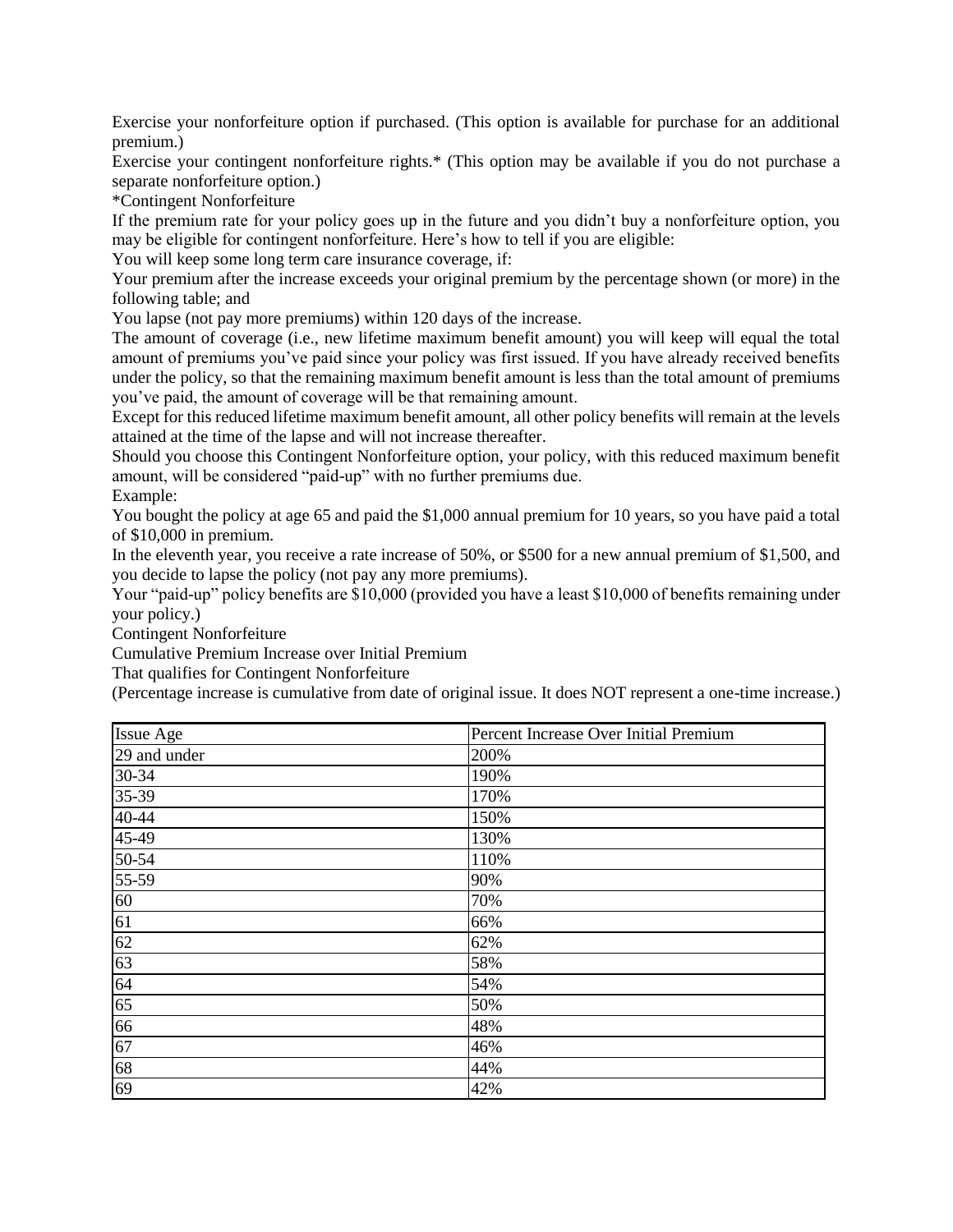| 70              | 40% |
|-----------------|-----|
| $\overline{71}$ | 38% |
| 72              | 36% |
| 73              | 34% |
| 74              | 32% |
| 75              | 30% |
| 76              | 28% |
| 77              | 26% |
| 78              | 24% |
| 79              | 22% |
| 80              | 20% |
| 81              | 19% |
| 82              | 18% |
| 83              | 17% |
| 84              | 16% |
| 85              | 15% |
| 86              | 14% |
| 87              | 13% |
| 88              | 12% |
| 89              | 11% |
| 90 and over     | 10% |

[The following contingent nonforfeiture disclosure need only be included for those limited pay policies to which Sections 28D(4) and 28D(6) of this Regulation ].

In addition to the contingent nonforfeiture benefits described above, the following reduced "paid-up" contingent nonforfeiture benefit is an option in all policies that have a fixed or limited premium payment period, even if you selected a nonforfeiture benefit when you bought your policy. If both the reduced "paidup" benefit AND the contingent benefit described above are triggered by the same rate increase, you can chose either of the two benefits.

You are eligible for the reduced "paid-up" contingent nonforfeiture benefit when all three conditions shown below are met:

1. The premium you are required to pay after the increase exceeds your original premium by the same percentage or more shown in the chart below;

Triggers for a Substantial Premium Increase

| <b>Issue Age</b> | Percent Increase<br>Over Initial Premium |
|------------------|------------------------------------------|
| Under 65         | 50%                                      |
| 65-80            | 30%                                      |
| Over 80          | 10%                                      |

2. You stop paying your premiums within 120 days of when the premium increase took effect; AND

3. The ratio of the number of months you already paid premiums is 40% or more than the number of months you originally agreed to pay.

If you exercise this option your coverage will be converted to reduced "paid-up" status. That means there will be no additional premiums required. Your benefits will change in the following ways:

a. The total lifetime amount of benefits your reduced paid up policy will provide can be determined by multiplying 90% of the lifetime benefit amount at the time the policy becomes paid up by the ratio of the number of months you already paid premiums to the number of months you agreed to pay them.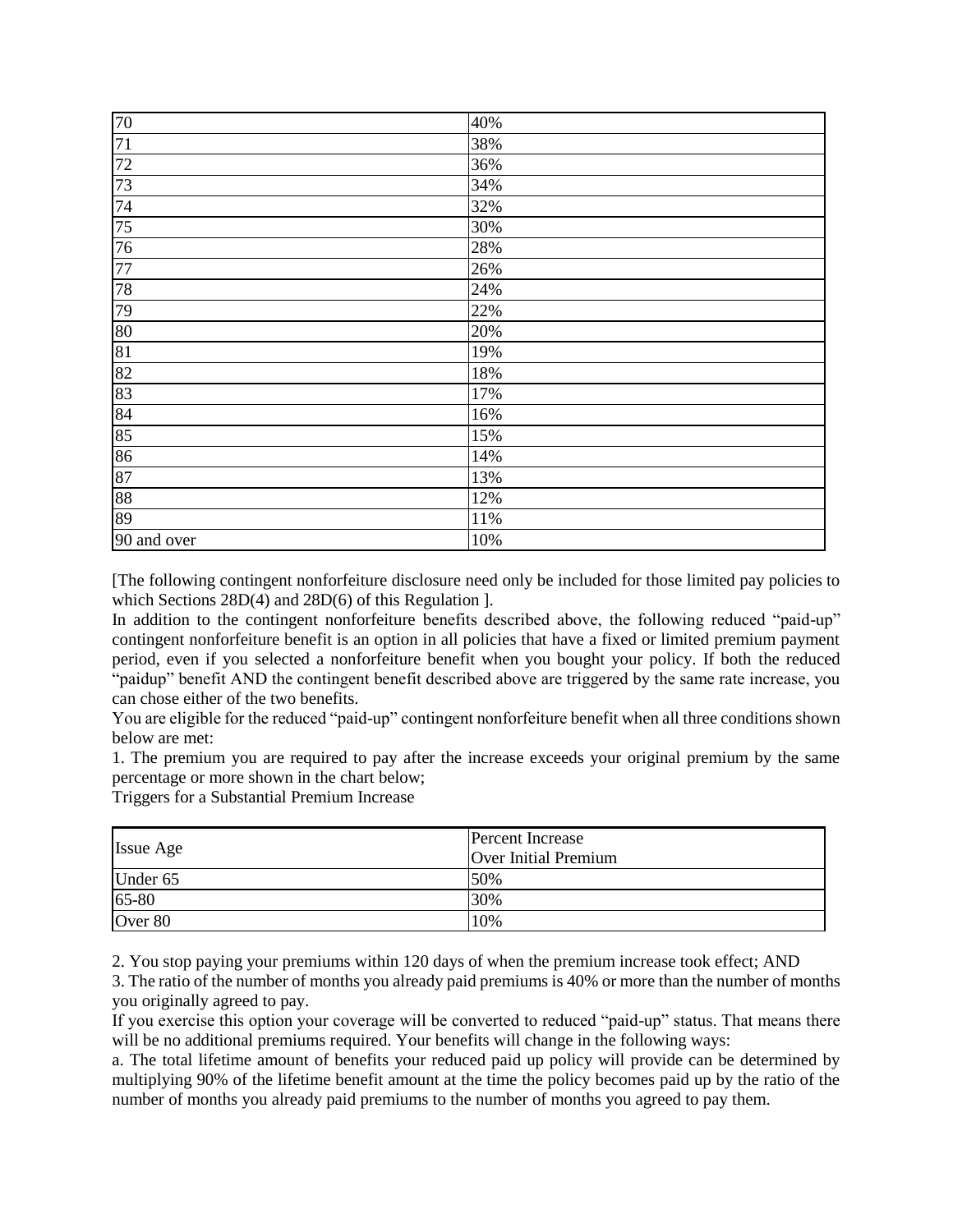b. The daily benefit amounts you purchased will also be adjusted by the same ratio.

If you purchased lifetime benefits, only the daily benefit amounts you purchased will be adjusted by the applicable ratio.

Example:

You bought the policy at age 65 with an annual premium payable for 10 years.

In the sixth year, you receive a rate increase of 35% and you decide to stop paying premiums.

Because you have already paid 50% of your total premium payments and that is more than the 40% ratio, your "paid-up" policy benefits are .45 (.90 times .50) times the total benefit amount that was in effect when you stopped paying your premiums. If you purchased inflation protection, it will not continue to apply to the benefits in the reduced "paid-up" policy.

HISTORY: Added by State Register Volume 13, Issue No. 6, effective 180 days after June 23, 1989. Amended by State Register Volume 34, Issue No. 5, eff May 28, 2010.

APPENDIX G Long Term Care Insurance

Replacement and Lapse Reporting Form

For the State of \_\_\_\_\_\_\_\_\_\_For the Reporting Year of \_\_\_\_\_\_\_\_\_\_

Company Name: \_\_\_\_\_\_\_\_\_\_Due: June 30 annually

Company Address: \_\_\_\_\_\_\_\_\_\_Company NAIC Number: \_\_\_\_\_\_\_\_\_\_\_\_\_\_\_\_\_\_\_\_\_\_\_\_\_\_\_\_\_\_\_\_\_

Contact Person: Phone Number: (\_\_\_\_\_\_\_\_)

Instructions

The purpose of this form is to report on a statewide basis information regarding long term care insurance policy replacements and lapses. Specifically, every insurer shall maintain records for each agent on that agent's amount of long term care insurance replacement sales as a percent of the agent's total annual sales and the amount of lapses of long term care insurance policies sold by the agent as a percent of the agent's total annual sales. The tables below should be used to report the ten percent (10%) of the insurer's agents with the greatest percentages of replacements and lapses.

Listing of the 10% of Agents with the Greatest Percentage of Replacements

| Agent's<br>Name | Number of<br>Policies Sold<br>By This Agent | Number of<br><b>Policies</b><br>Replaced<br>By This Agent | Number of Replacements As % of Number Sold By<br>This Agent |
|-----------------|---------------------------------------------|-----------------------------------------------------------|-------------------------------------------------------------|
|                 |                                             |                                                           |                                                             |
|                 |                                             |                                                           |                                                             |
|                 |                                             |                                                           |                                                             |

Listing of the 10% of Agents with the Greatest Percentage of Lapses

| Agent's<br>Name | Number of<br>Policies Sold<br>By This Agent | Number of<br>Policies<br>Lapsed By<br>This Agent | Number of Lapses As % of Number Sold By This<br>Agent |
|-----------------|---------------------------------------------|--------------------------------------------------|-------------------------------------------------------|
|                 |                                             |                                                  |                                                       |
|                 |                                             |                                                  |                                                       |
|                 |                                             |                                                  |                                                       |

Company Totals

Percentage of Replacement Policies Sold to Total Annual Sales \_\_\_\_\_\_\_\_\_%

Percentage of Replacement Policies Sold to Policies In Force (as of the end of the preceding calendar year)  $\%$